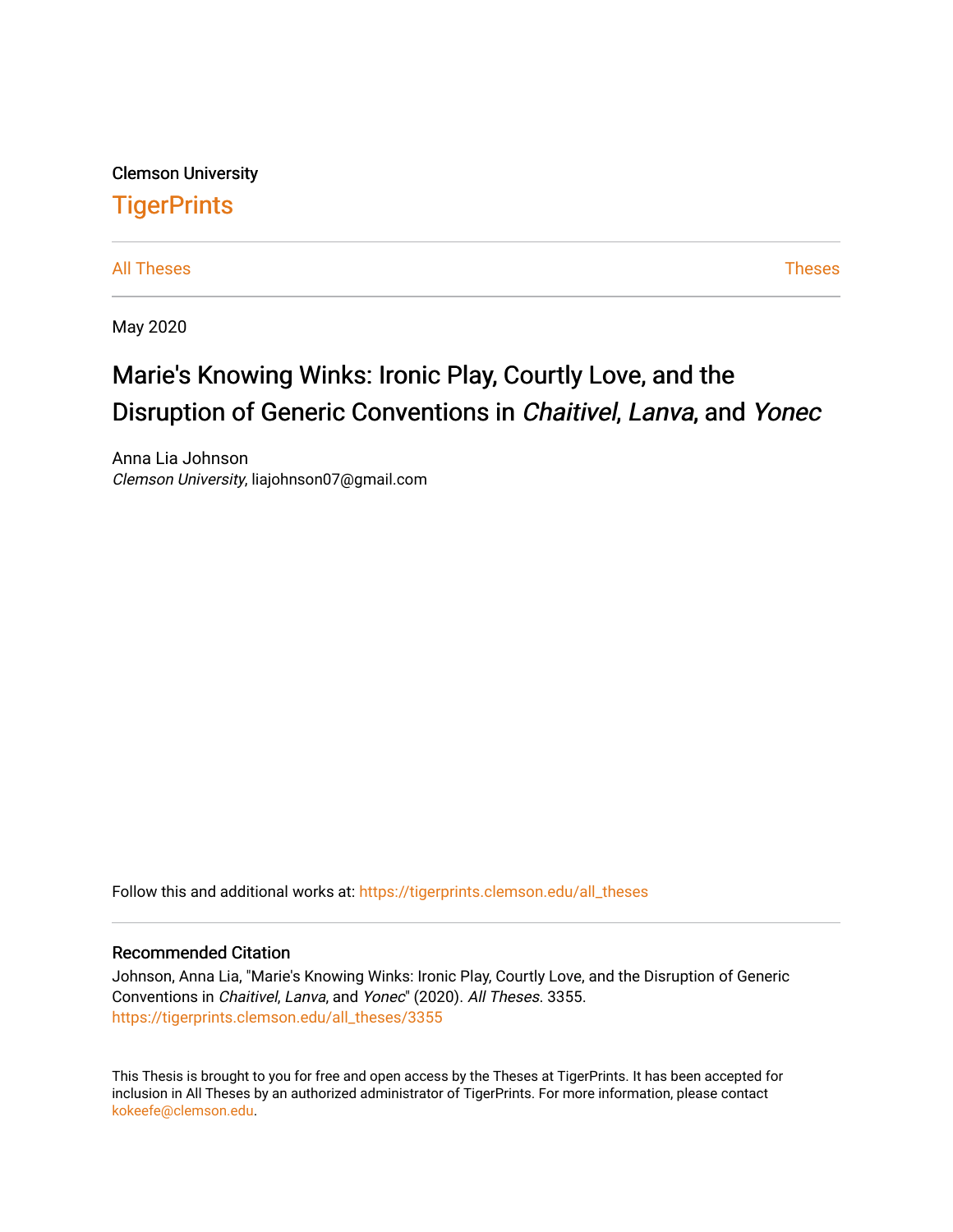# <span id="page-1-0"></span>MARIE'S KNOWING WINKS: IRONIC PLAY, COURTLY LOVE, AND THE DISRUPTION OF GENERIC CONVENTIONS IN *CHAITIVEL, LANVAL*, AND *YONEC*

\_\_\_\_\_\_\_\_\_\_\_\_\_\_\_\_\_\_\_\_\_\_\_\_\_\_\_\_\_\_\_\_\_\_\_\_\_\_\_\_\_\_\_\_\_\_\_\_\_\_\_\_\_\_\_\_

A Thesis Presented to the Graduate School of Clemson University

\_\_\_\_\_\_\_\_\_\_\_\_\_\_\_\_\_\_\_\_\_\_\_\_\_\_\_\_\_\_\_\_\_\_\_\_\_\_\_\_\_\_\_\_\_\_\_\_\_\_\_\_\_\_\_\_

In Partial Fulfillment of the Requirements for the Degree Master of Arts English

\_\_\_\_\_\_\_\_\_\_\_\_\_\_\_\_\_\_\_\_\_\_\_\_\_\_\_\_\_\_\_\_\_\_\_\_\_\_\_\_\_\_\_\_\_\_\_\_\_\_\_\_\_\_\_\_

by Anna Lia Johnson May 2020

\_\_\_\_\_\_\_\_\_\_\_\_\_\_\_\_\_\_\_\_\_\_\_\_\_\_\_\_\_\_\_\_\_\_\_\_\_\_\_\_\_\_\_\_\_\_\_\_\_\_\_\_\_\_\_\_

Accepted by: Dr. Andy Lemons, Committee Chair Dr. Brian McGrath Dr. Elizabeth Rivlin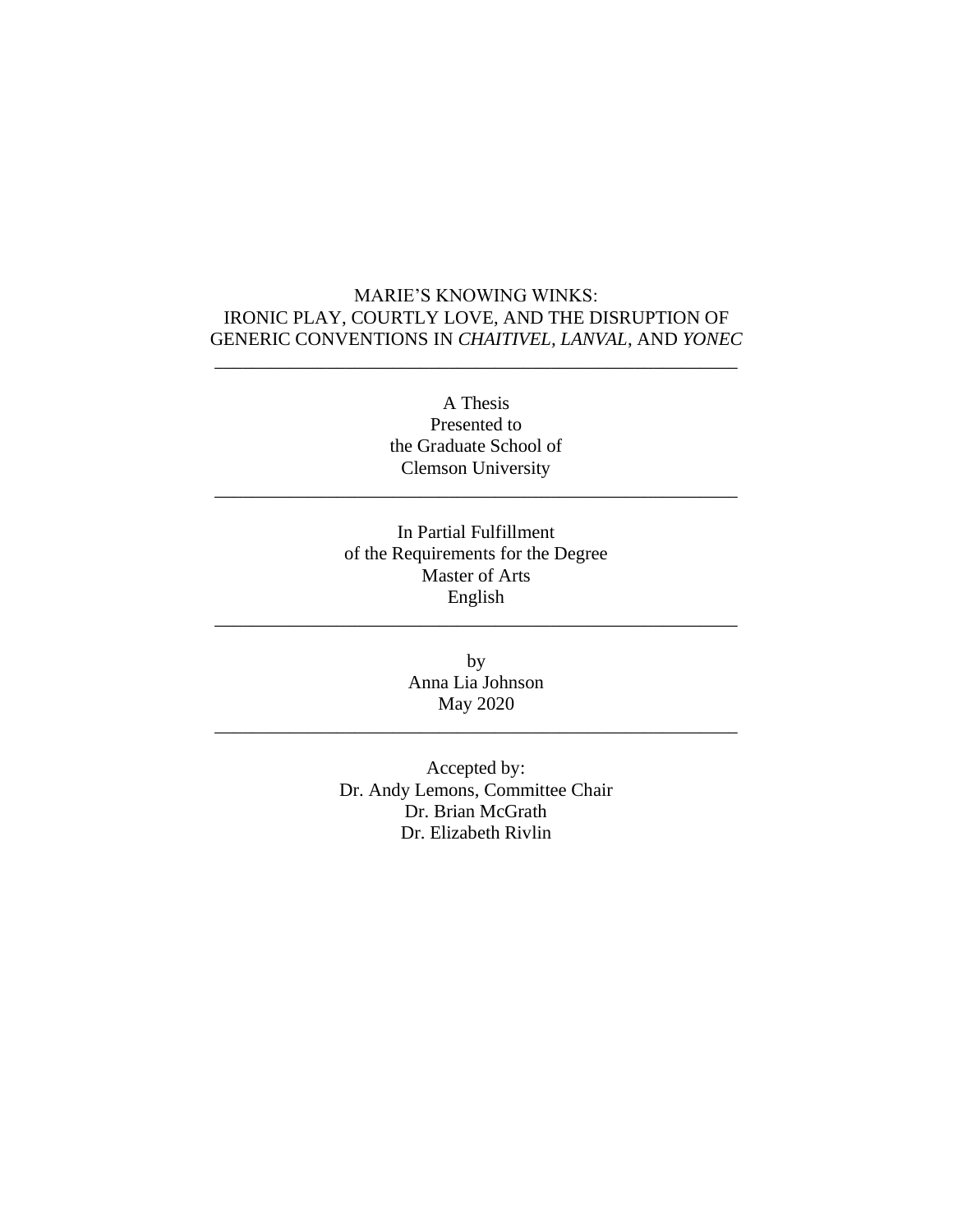#### ABSTRACT

<span id="page-2-0"></span>While readers such as M. L. Stapleton and K. Sarah-Jane Murray have devoted time to the courtly and Ovidian play in Marie de France's *Guigemar* and *Laüstic*, less attention has been paid to that within *Chaitivel, Lanval* and *Yonec.* In this essay, I argue that Marie slyly mocks the subgenre within which she operates: she both participates in and pushes against the constraints of *fin'amors*, or courtly love. In her twelfth-century version of Ovidian one-upmanship, Marie pulls tales from Celtic and classical sources, redresses them with the accoutrements of courtly love, and inserts her own wry narrative voice through the means of direct authorial commentary. She gives a final Marian twist to her "assembling" of the *lais* by making her female characters not merely, as courtly tradition would hold, the distant objects of male desire, but decisive, knowing, and, ultimately, realistic woman. In the process, her courtly tales, probing as they do such fraught topics as Norman colonization and forced marriage, might have created discomfort for some members of her audience.

Both in her Prologue and in her *lais,* Marie reveals herself as simultaneously playful and as a figure of authority, never allowing us to take her tales entirely at face value. In this essay, I first highlight a few relevant moments from the Prologue and discuss Andreas Capellanus' *De Arte honeste amandi* before reading *Chaitivel* with reference to its absurd send-up of courtly components. Next, I examine *Lanval* as a comical revision of Celtic themes whose only happy ending lies in the exiting of the courtly "game," and finally read *Yonec* as including uncomfortable elements that disrupt its apparently courtly plot.

ii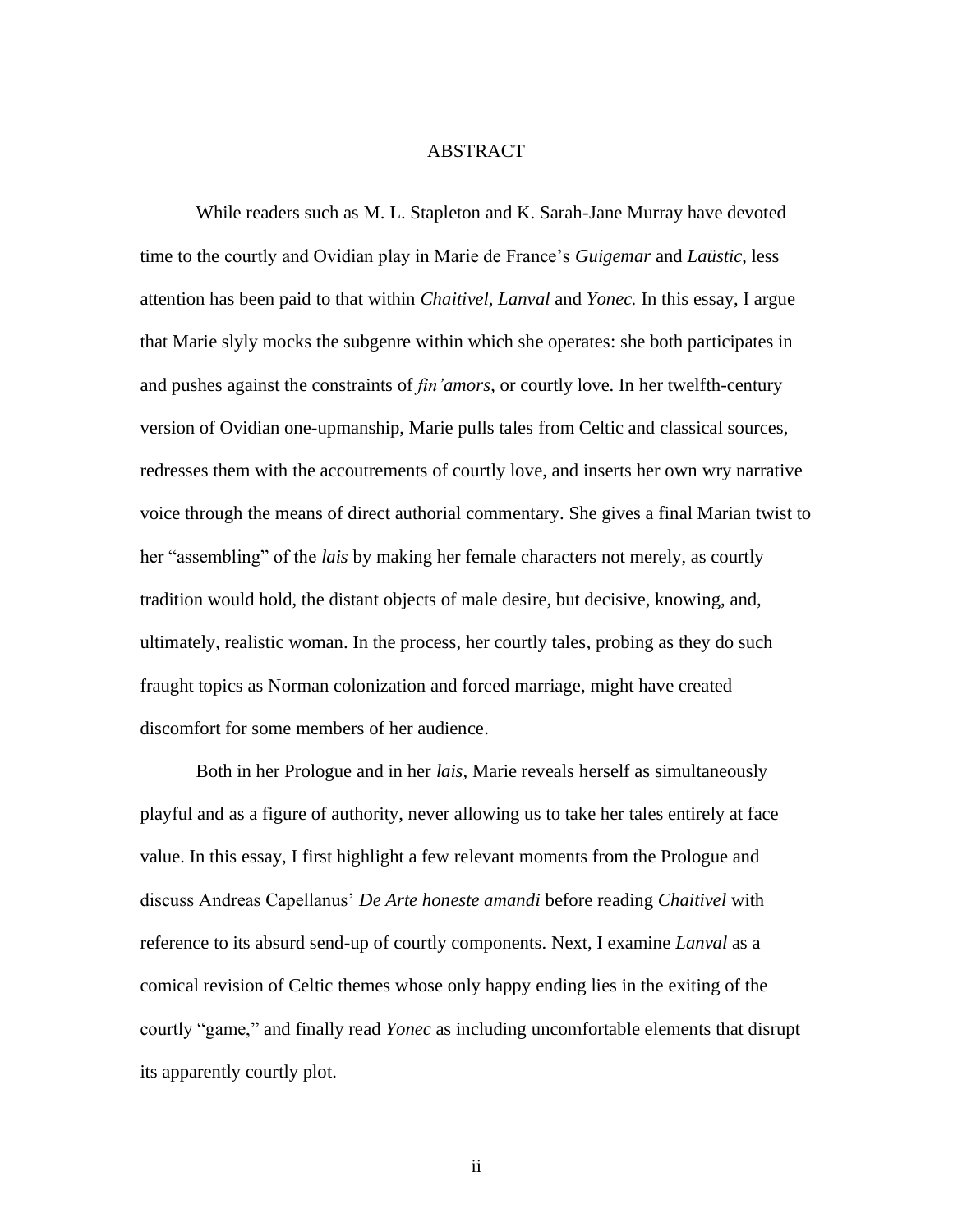# DEDICATION

<span id="page-3-0"></span>To my husband Randolph, for his constant encouragement, for taking on the lion's share of our children's care in the past two years, and for urging me to pursue this degree when I doubted myself.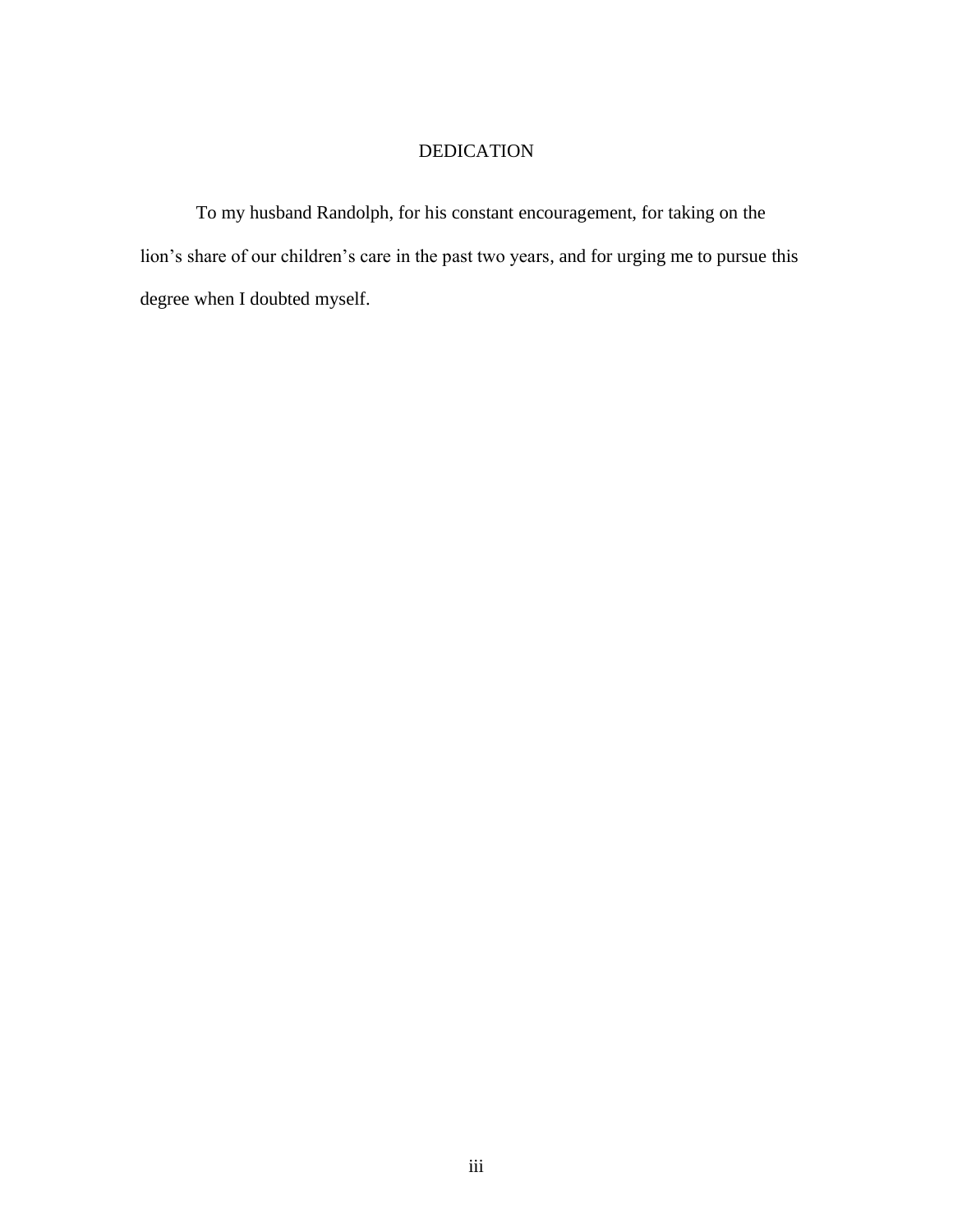#### ACKNOWLEDGEMENTS

<span id="page-4-0"></span>Dr. Andy Lemons was an invaluable mentor in the entire process of my writing this thesis. He gave thorough, challenging, and always witty feedback to my drafts, and the flashes of insight that I came to while sitting in his office were the consequence of his excellent guiding questions and incisive observations. I am also thankful to Dr. Will Stockton for prompt and patient answers to my many questions as I navigated the MAE, and for his encouragement. Finally, I thank Dr. Lindsey Panxhi at Oklahoma Baptist University for introducing me to Marie de France and for encouraging me to pursue my conviction that Marie is, in fact, quite funny.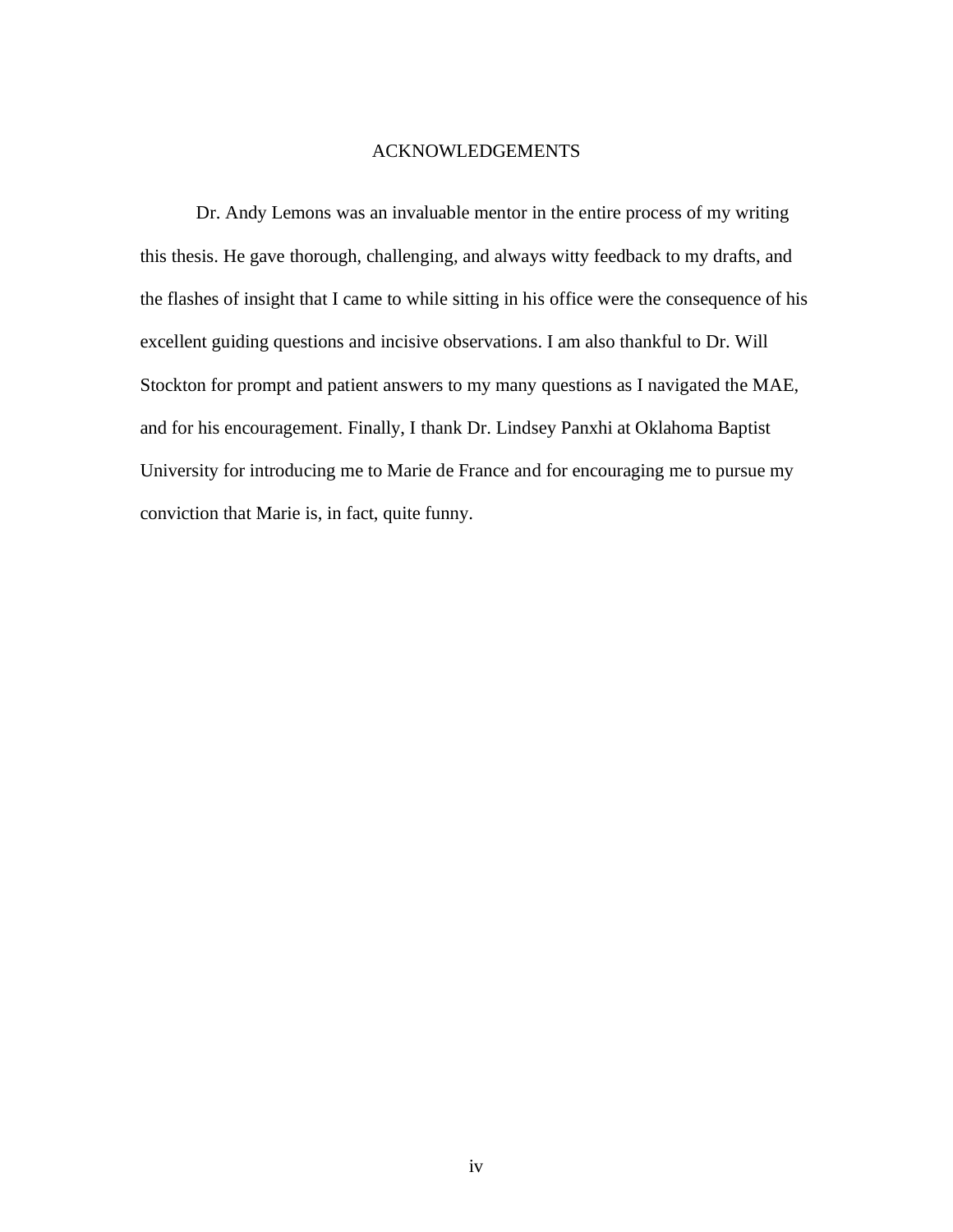# TABLE OF CONTENTS

| Page                                                |
|-----------------------------------------------------|
|                                                     |
|                                                     |
|                                                     |
|                                                     |
|                                                     |
|                                                     |
|                                                     |
| MARIE'S WARPED MIRROR IMAGE, ANDREAS CAPELLANUS  10 |
|                                                     |
|                                                     |
|                                                     |
|                                                     |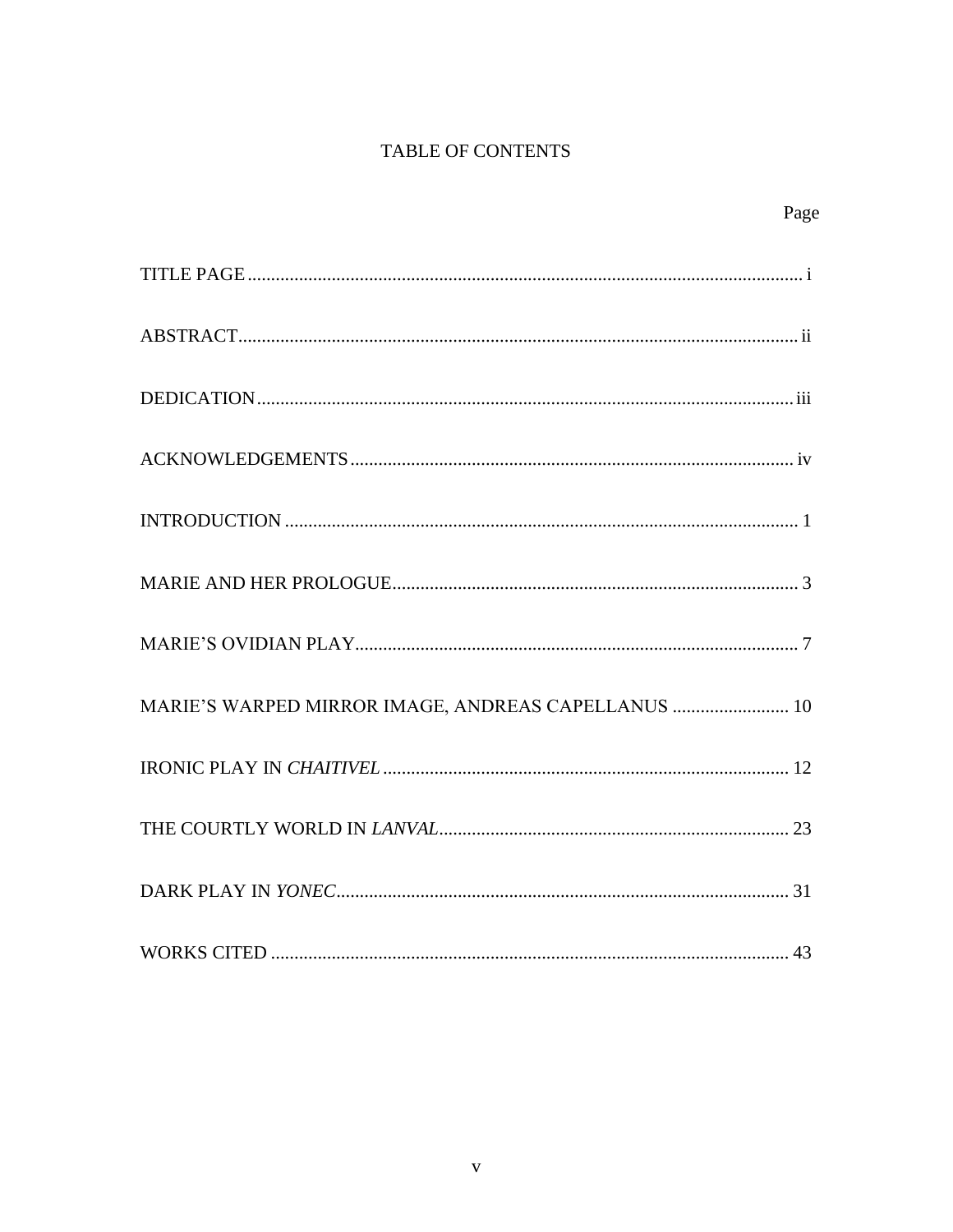#### INTRODUCTION

<span id="page-6-0"></span>Marie de France's medieval *lais* were long perceived as being those of a sage poet who wrote within a courtly framework, containing as they do such trappings: fair, swooning ladies, noble knights, jealous husbands, and refined love. Many notable Marie scholars of the twentieth century regarded Marie as humorless, as Elizabeth Wilson Poe observed in her 1983 response to such readings (310n30). I argue, however, that while playing with the conventions of lyric love poetry, Marie slyly mocks the subgenre within which she operates: she both participates in and pushes against the constraints of the cult of *fin'amors*, or courtly love. With *Chaitivel*, where she takes the "clichés of lyric poetry to their extremes and makes fun of the tradition" (Hanning and Ferrante 188), Marie portrays courtly love as an unfulfilling game that results in a weary stalemate between the man and the woman. She is careful in that *lai*, however, not to make any explicit statements about the characters whose actions she satirizes. From their frequent appearance in late-medieval manuscripts, *Lanval* and *Yonec* appear to have been two of Marie's most popular *lais*; and in these works, she ventures beyond the ironic detachment of *Chaitivel.*<sup>1</sup> In both *Lanval* and *Yonec*, while retaining many of the features of courtly love, and while including several distinctly Celtic otherworldly elements, Marie perpetrates a biting commentary on the courtly system, adding substance to elements with which she teases us in her Prologue.

<sup>1</sup> Glyn Burgess suggests that the original order of completion of the *lais* was as follows: *Equitan, Chaitivel, Bisclavret, Le Fresne, Les Deus Amanz, Laüstic, Lanval, Yonec, Guigemar, Milun, Chevrefoil, Eliduc* (*Marie de France: Lais*, Bristol Classical, 1995, p. xxxviii).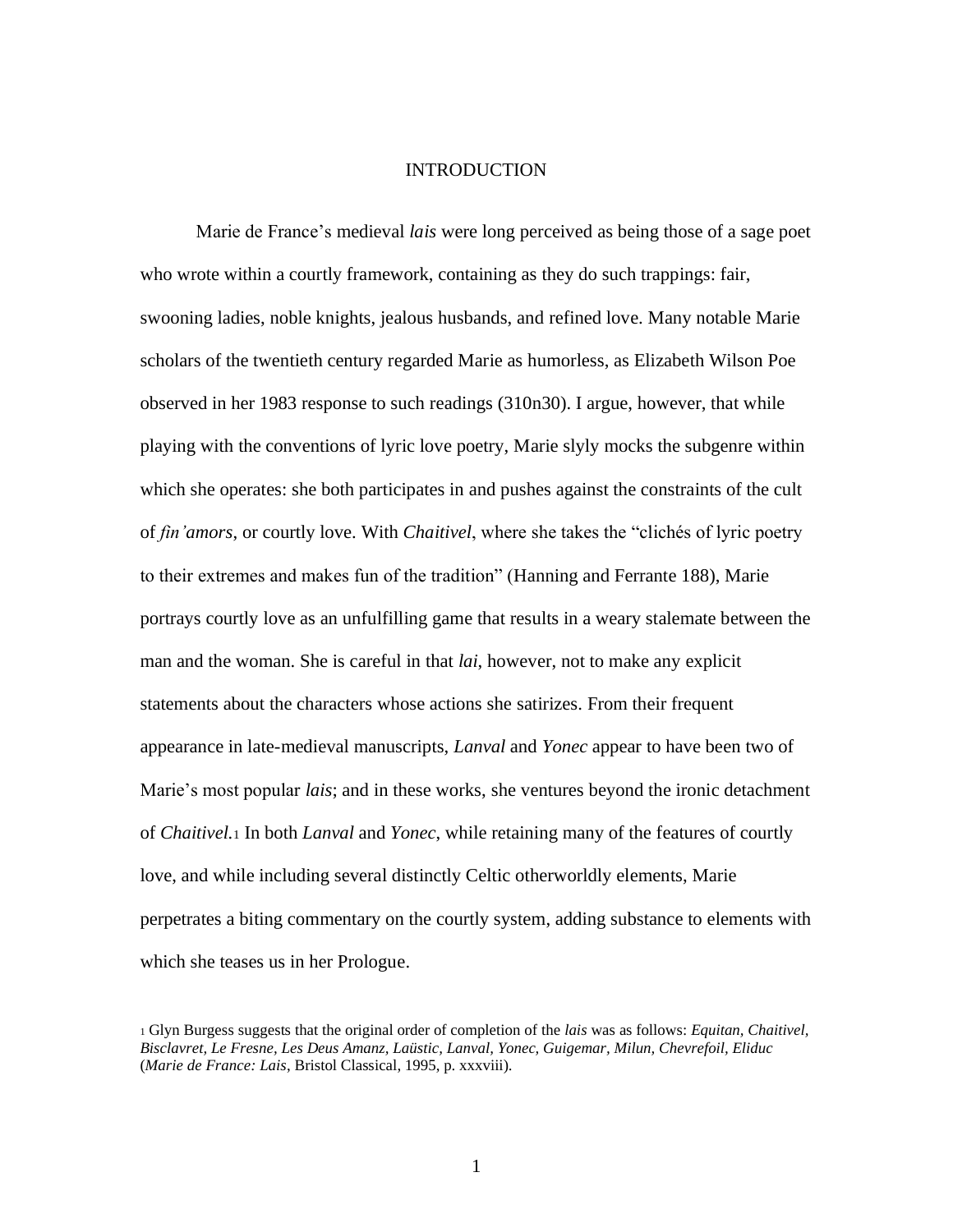In her twelfth-century version of Ovidian one-upmanship, Marie pulls tales from Celtic and classical sources, redresses them with the accoutrements of courtly love,<sup>2</sup> and inserts her own wry narrative voice through the means of direct authorial commentary. Marie is a significant source of information about the interior lives of medieval women: her contemporary Chrétien de Troyes, as Bernadette Williams discusses, presents women only in a supporting role (76). She gives a final Marian twist to her "assembling" of the *lais* by making her female characters not merely, as courtly tradition would hold, the distant objects of male desire, but decisive, knowing, and, ultimately, realistic woman. In the process, her courtly tales, probing as they do such fraught topics as Norman colonization and forced marriage, might have created discomfort for some members of her audience. Both in her Prologue and in her *lais,* Marie reveals herself as simultaneously playful and as a figure of authority, never allowing us to take her tales

<sup>2</sup> I have chosen to use the much-debated term "courtly love" in this essay, while remaining aware of the controversy over its usage. Joan Ferrante provides a vigorous defense of the term in her "*Cortes'Amor* in Medieval Texts" (*Speculum*, vol. 55, no. 4, 1980, pp 686-695), where she discusses the fact that many mid-twentieth century medievalists considered "courtly love" a modern invention (by Gaston Paris, toward the end of the nineteenth century). She argues persuasively, however, that considerable medieval precedent exists in Provençal, French, Italian, and even Middle English medieval texts for the linking of courtliness and love (686). The most frequently used phrase for this "ritual pursuit of love which continues whether or not the object is achieved" is *fin'amor*, but that term does not, Ferrante says, include the "elegant disguising of the sexual impulse" that is part of courtly love (687). Like Ferrante, I appreciate the use of "courtly" not so much because of the "courteous" element of the game as because of its clear association with the courts: the word *cortejar, cortezar* in Provencal means both to hold court and to play court to a lady; the word *cortesia* was taken from *corte* ("court") and means "usage of the court" (Ferrante 688, 694). Marie de France uses "courtly" frequently: all of her lovers, except those in *Chevrefoil*, which is an outlier in that it does not take place within a court, are *curteis* (692-693). Marie associates courtliness with love directly, as Ferrante observes, but not always positively: Equitan, for instance, who is "very *curteis*," completely lacks control in his love-making (693). In her more recent review of the literature, Jennifer Wollock (*Rethinking Chivalry and Courtly Love*, Praeger, 2011) states that the critical consensus now is that troubadours did occasionally use the term *amor cortez* to describe the ideal of elegant courtship (31).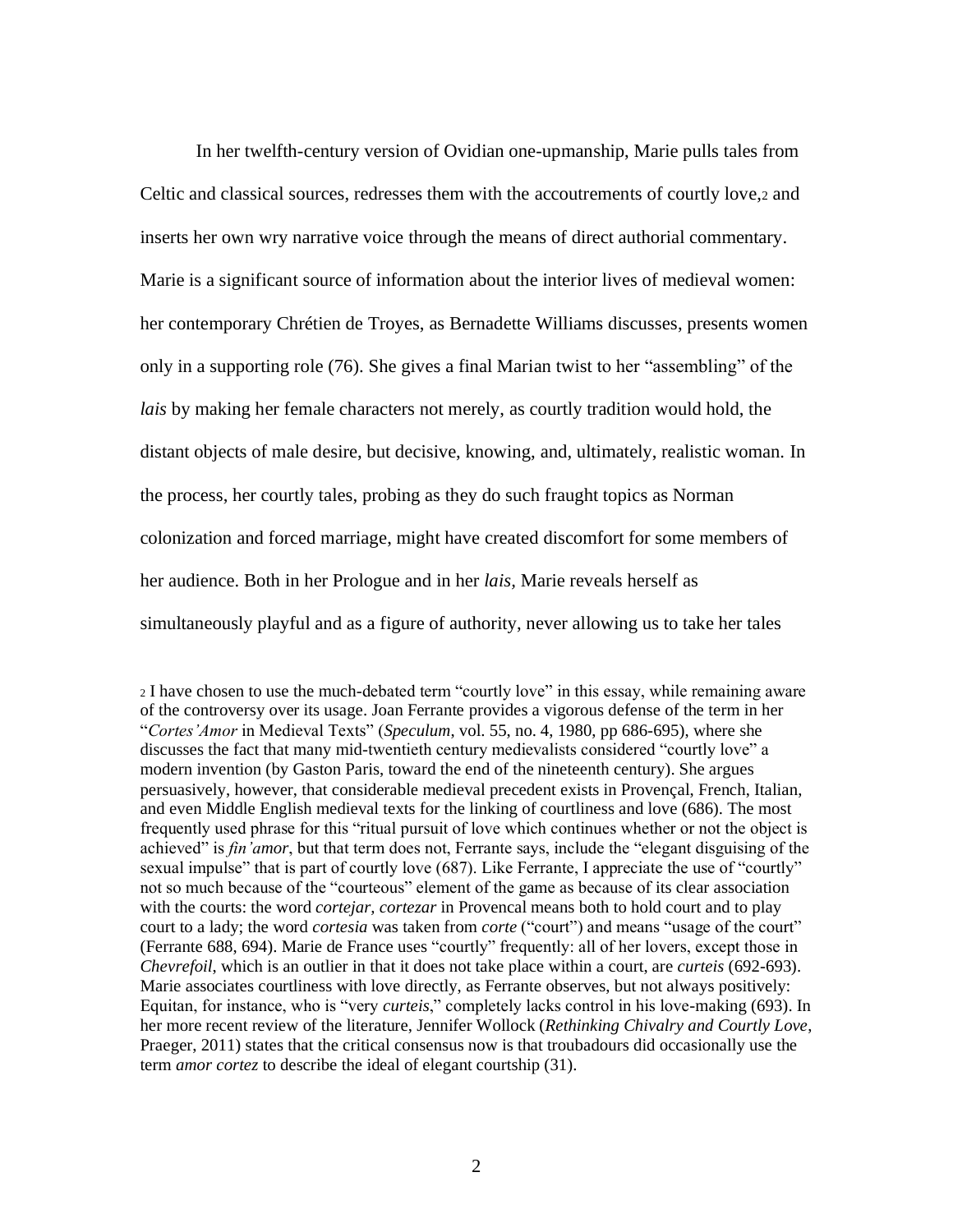entirely at face value. In a number of her *lais*, Marie regards courtly conventions skeptically: in *Bisclavret*, the unfaithful and deceitful wife uses courtly love as a tool to attain her freedom from a husband for whom she feels contempt, while in *Laüstic*, as Jennifer Wollock observes, the elements of *fin'amors* "precipitate abusive behavior" from a suspicious husband (43), after which the *lai* ends anticlimactically. Overall, Wollock reads Marie's *lais* as a "tactfully understated but pointed" response to the courtly love theories of the likes of Andreas's circle: the "Northern poetess talking back to the troubadours and their audiences" and offering her incisive but indirect social criticism (43, 124).

That social criticism is more blatant in certain *lais* than in others*.* While readers such as M. L. Stapleton and K. Sarah-Jane Murray have devoted time to the courtly and Ovidian play in *Guigemar* and *Laüstic*, little attention has been paid to that within *Chaitivel, Lanval* and *Yonec.* In this essay, I first highlight a few relevant moments from the Prologue and discuss Andreas Capellanus' *De Arte honeste amandi* before reading *Chaitivel* with reference to its absurd send-up of courtly components. Next, I examine *Lanval* as a comical revision of Celtic themes whose only happy ending lies in the exiting of the courtly "game," and finally read *Yonec* as including uncomfortable elements that disrupt its apparently courtly plot.

#### MARIE AND HER PROLOGUE

<span id="page-8-0"></span>Marie de France is an enigmatic figure. "'Marie ai num, si sui de France' [Marie is my name, I am from/of France]," she states elliptically in the Epilogue to her Fables: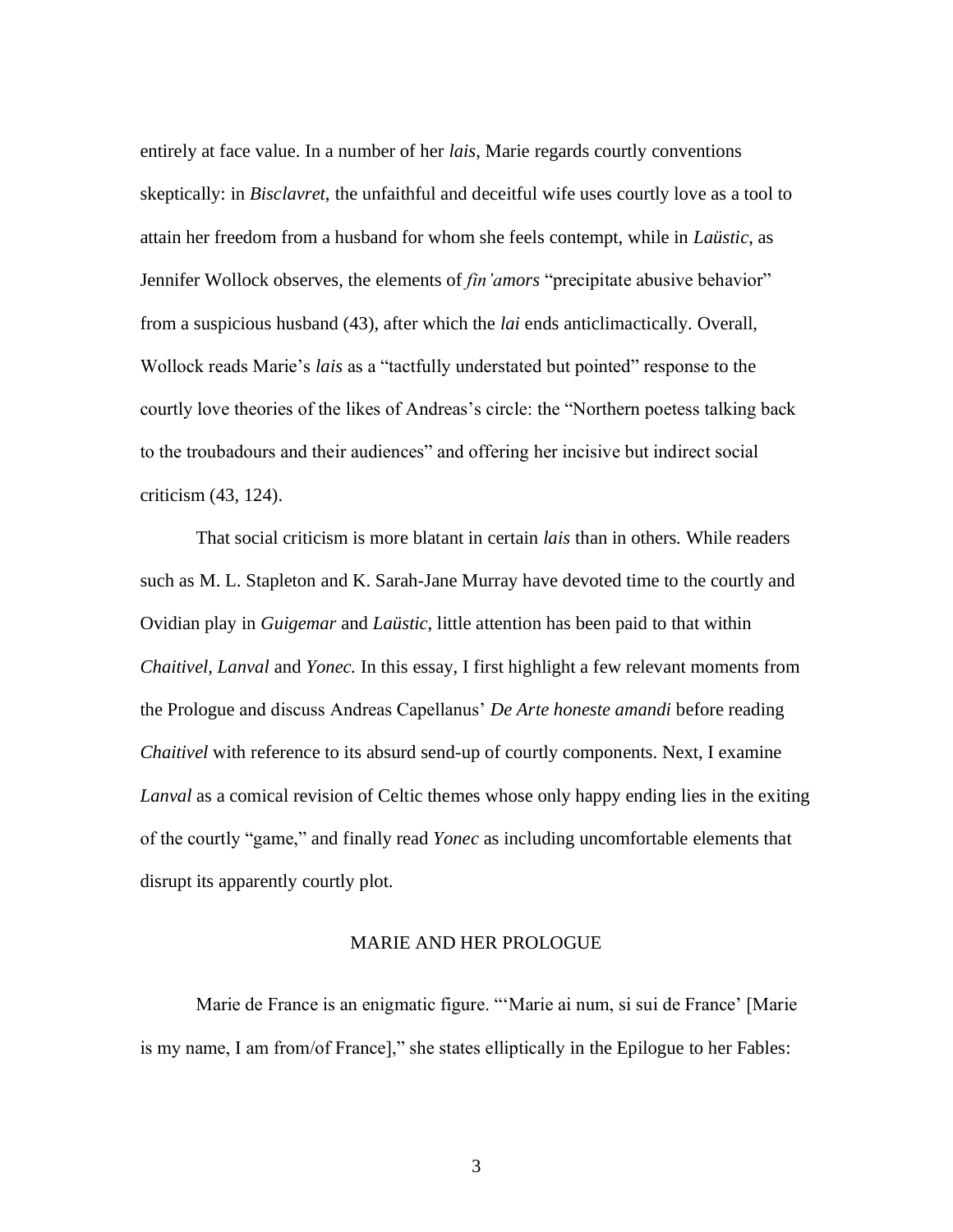and despite decades of intensive research, we are still no closer now to knowing which twelfth-century Marie she was (qtd. in Hanning and Ferrante 6). We can say with some certainty, however, that she was an aristocratic woman—possibly Henry II's illegitimate half-sister— of Anglo-Norman origins who chose to draw on Celtic material while interacting with the Welsh politics of her adopted home (McLoone 10). Marie's own contemporaries alluded, perhaps unknowingly, to the playful power of her tales. Marie's possibly jealous fellow poet Denis Piramus, writing between 1170 and 1180, dismisses the work of several of his fashionable peers within the opening of his *La vie de saint Edmond le roi* (*The Life of Saint Edmund the King*) and devotes thirteen lines to Marie, the author of *lais* that are "not at all true, and yet she is praised for them and her poetry loved by all" (lines 35-47, qtd. in Ferrante "1180?" 52). The counts, barons, and knights cherish Marie and her writing, reading it again and again, and the ladies take joy in her works because "they suit their desires," Denis claims (qtd. in Ferrante "1180?" 52). She may have been popular: but rather than the simple, delicate figure that she was portrayed as being for the early part of the twentieth century, Marie was, Howard Bloch argues, among the "most self-conscious, sophisticated, complicated, obscure, tricky, and disturbing figures of her time" (*Anonymous* 19). This self-conscious yet mysterious authorial persona is particularly marked in her brief intro to each *lai*.

In the first few lines of her Prologue to the *lais*, Marie voices her belief that "anyone who has received from God the gift of knowledge and true eloquence has a duty not to remain silent," a line that Marie may well have written with a wry smile (lines 1-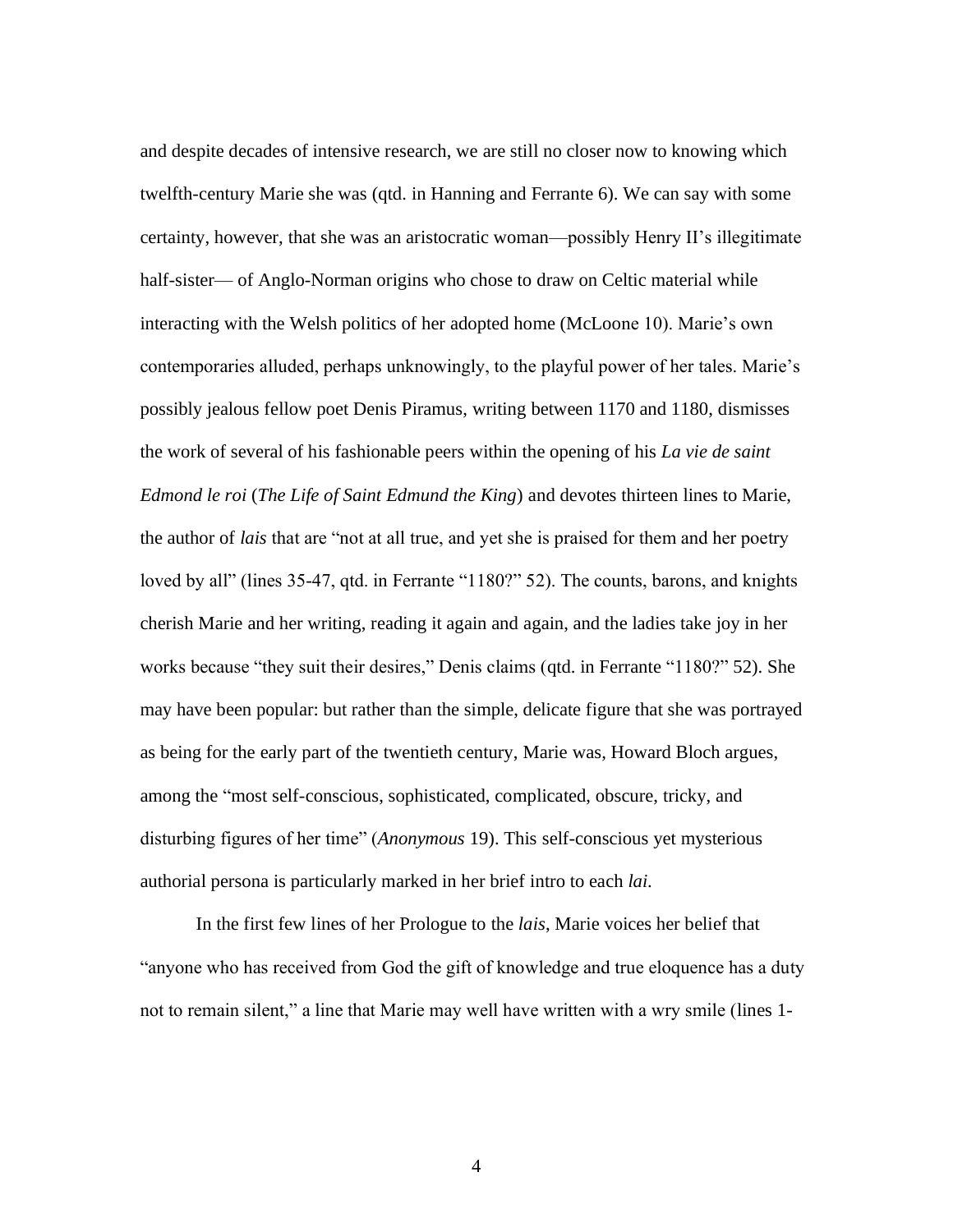3).<sup>3</sup> Marie repeats this reference to her "duty" in her prologue to *Guigemar*, where she again alludes to Matthew 25:14-30's *Parable of the Talents*: "Hear my lords, the words of Marie, who, when she has the opportunity, does not squander her talents" (lines 3-4).<sup>4</sup> In both prologues, Marie clearly indicates that she, a female writer, self-identifies as one who possesses this "gift of knowledge and true eloquence." After this confident beginning, Marie invites her readers to engage in a type of play. She states blithely that "It was customary for the ancients, in the books which they wrote (Priscian testifies to this), to express themselves very obscurely so that those in later generations, who had to learn them, could provide a gloss for the text and put the finishing touches to their meaning" (lines 9-16). Whether Marie is speaking wryly here or whether she intends this practice to continue for her writing is ambiguous, and critics have for decades been kept busy in seeking to "gloss" these very lines. Some scholars, such as Tony Hunt, have viewed with heavy skepticism Leo Spitzer's influential mid-twentieth-century examination of veiled Biblical significance in the *lais*, asserting that scholars glossing the sixth-century grammarian Priscian would be engaging in a radically different form of interpretation from that of Christian exegesis (Hunt 397).

Generally, Marie readers since the end of the nineteenth century have associated lines 9-16 here with Priscian's opening to the *Institutiones grammaticae*, his influential

<sup>3</sup> Throughout this essay, I use Glyn Burgess and Keith Busby's prose translation of the *lais* (Penguin 2003), unless I indicate otherwise. All Old French quotations from the *lais* are from Alfred Ewert, ed., *Marie de France: Lais* (Oxford, 1944; repr. with introduction and bibliography by Glyn S. Burgess, London, 1995).

<sup>4</sup> Logan Whalen is one among many Marie scholars who have probed Marie's allusion to Matthew 25:14-30: she reviews the literature in the "Prologues" chapter (4 n. 12) in her *A Companion to Marie de France* (Brill, 2011).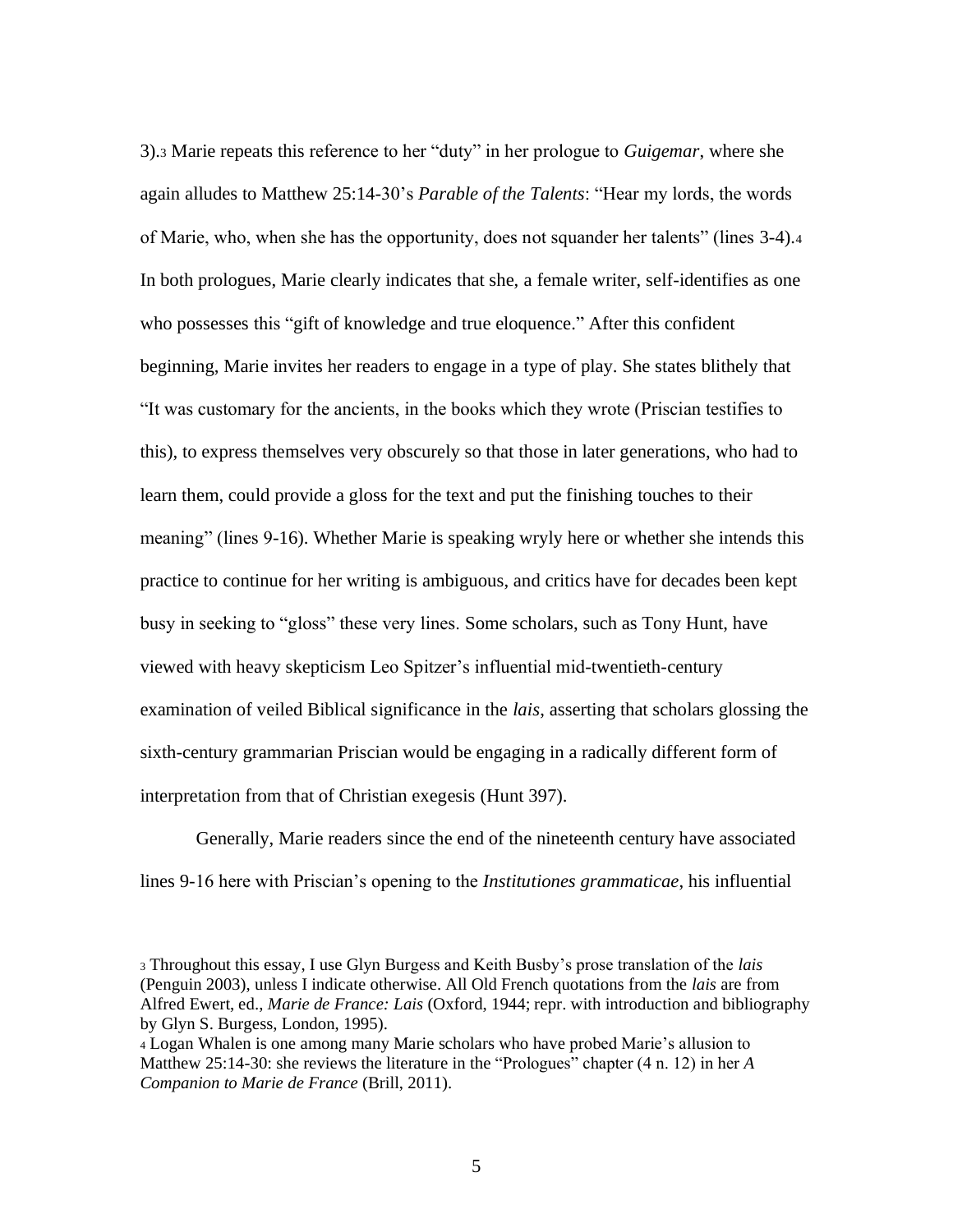treatise on grammar: however, such an association is deeply problematic, particularly in light of the fact that Priscian's comments there do not deal with earlier authors of literary texts, but simply with older grammarians (Whalen "Prologues" 8-9). Some Marie scholars have concluded that her reference to Priscian is simply "not correct" (Mickel "Learned Tradition" 40); still others, that Marie was thinking of Priscian's *Praeexercitamina*, Latin translations of the second-century rhetorician Hermogenes of Tarsus's work, and of Priscian's emphasis on the importance of creating vivid descriptions (Zanoni qtd. in Whalen "Prologues" 11, Whalen 12-13). Marie's allusion conveys her knowledge of the scholars traditionally studied as part of medieval training in grammar and rhetoric. However, to my knowledge, no scholars have yet examined Marie's parenthetical reference to Priscian's dense grammatical work in light of a knowing wink: Marie's listeners would no more have taken her allusion seriously than a collector of fairy tales would refer soberly to the importance of reading "Hansel and Gretel" in light of Derrida's observations in *Of Grammatology*. Marie's nonchalant reference to Priscian, I argue, functions as one of the first of many playful moves in her collection.

As the Prologue continues, Marie relays the fact that, seeking to "guard against vice" by undergoing a "demanding task," she considered "translating a Latin text into French"—"but this would scarcely have been worthwhile," she asserts, "for others have undertaken a similar task" (lines 23, 25, 30-32). Having decided instead to devote her time to "lays which I have heard," she emphasizes her strenuous effort in preparing these adventures, stating the stages of putting them "into verse," making "poems from them,"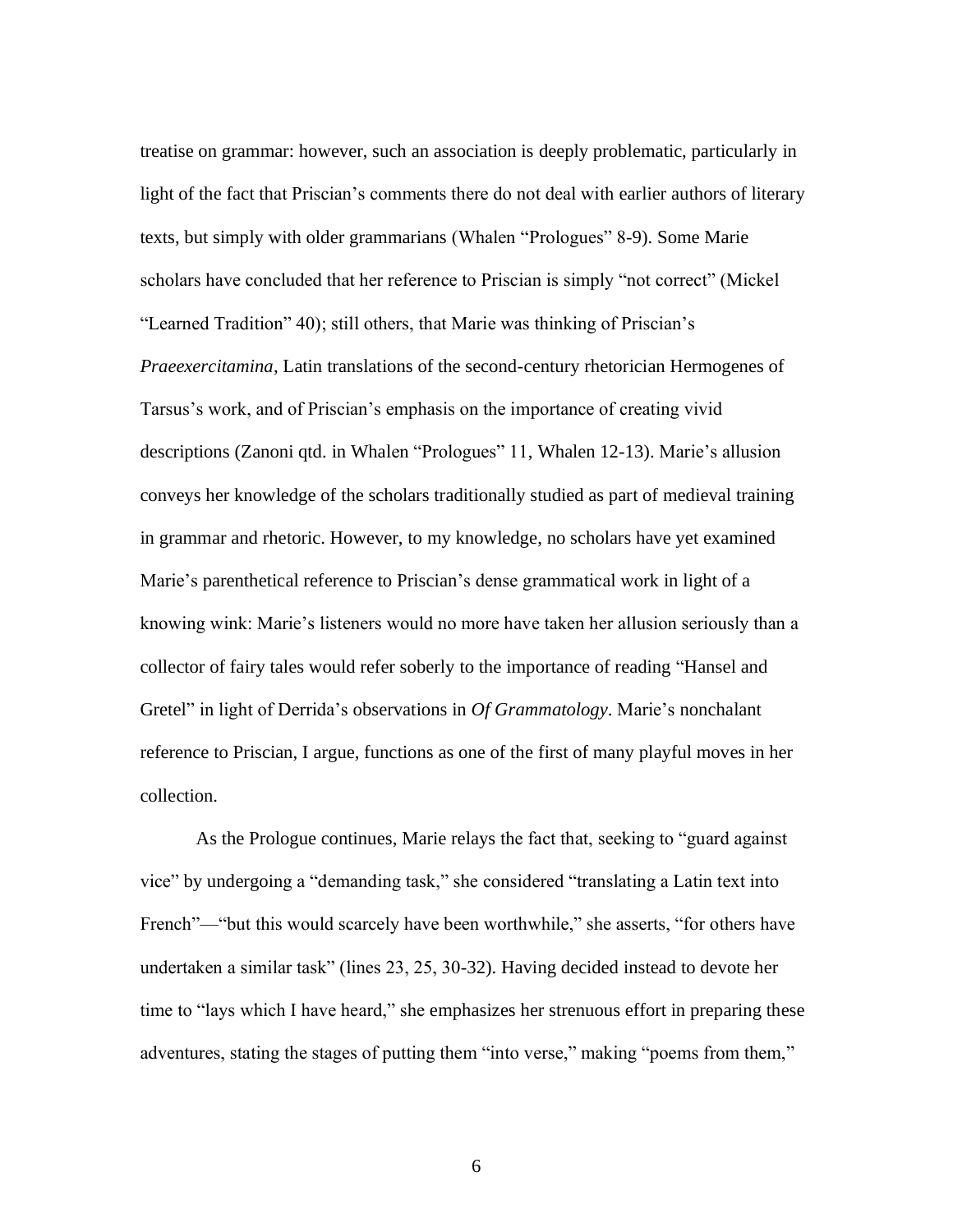and working "on them late into the night" (lines 33, 41-42). This work combines with her nominal rejection of classical sources in favor of "lays which I had heard" and her desire to create stories from this source material that are more in line with her own poetic perspective to sketch a self-portrait of a decisive woman who reconstructs stories of other complex women for a partially female audience.

## MARIE'S OVIDIAN PLAY

<span id="page-12-0"></span>Marie is also having fun with her listeners here, however: having revealed her extensive reading, teased us with a reference to Priscian, and stated her intention of doing other than "translating a Latin work into French," she proceeds to provide numerous examples of her familiarity with Latin works. The first *lai* in her collection, *Guigemar*, is replete with Ovidian elements, including what M. L. Stapleton describes as the "fiendishly ambiguous" passage that comprises her sole direct reference to Ovid (291).<sup>5</sup> In this passage, Marie tells of a mural in the imprisoned lady's chamber that depicts the goddess Venus casting "the book in which Ovid teaches the art of controlling love" into a fire, as well as "excommunicating all those who read this book or adopted its teachings" (lines 239-244). While most readers, including Robert Hanning and Joan Ferrante (37 n.

<sup>5</sup> Ovid's influence on Marie de France has been discussed a good deal, mostly in reference to *The Metamorphoses*. See, for example, Kristine Brightenback, ''The Metamorphoses and Narrative Conjointure in 'Deus amanz,' 'Yonec,' and 'Le laüstic,'" *Romanic Review* 72 (1981): 1–12; June Hall McCash, ''Philomena's Window: Issues of Intertextuality and Influence in Works of Marie de France and Chretien de Troyes,'' in ''*De sens rassis": Essays in Honor of Rupert T. Pickens*, ed. Keith Busby, Bernard Guidot, and Logan E. Whalen (Amsterdam: Rodopi, 2005), 415–30; Robert R. Edwards, ''Marie de France and *Le livre Ovide*,'' *Mediaevalia* 26 (2005): 57–81; Sylvia Huot, ''Troubadour Lyric and Old French Narrative,'' in *The Troubadours: An Introduction*, ed. Simon Gaunt and Sarah Kay (Cambridge University Press, 1999), 262–78; and K. Sarah-Jane Murray, "Marie de France, Ethicist: Questioning Courtly Love in *Laüstic*," *Modern Philology* 109 (2011): 1-16.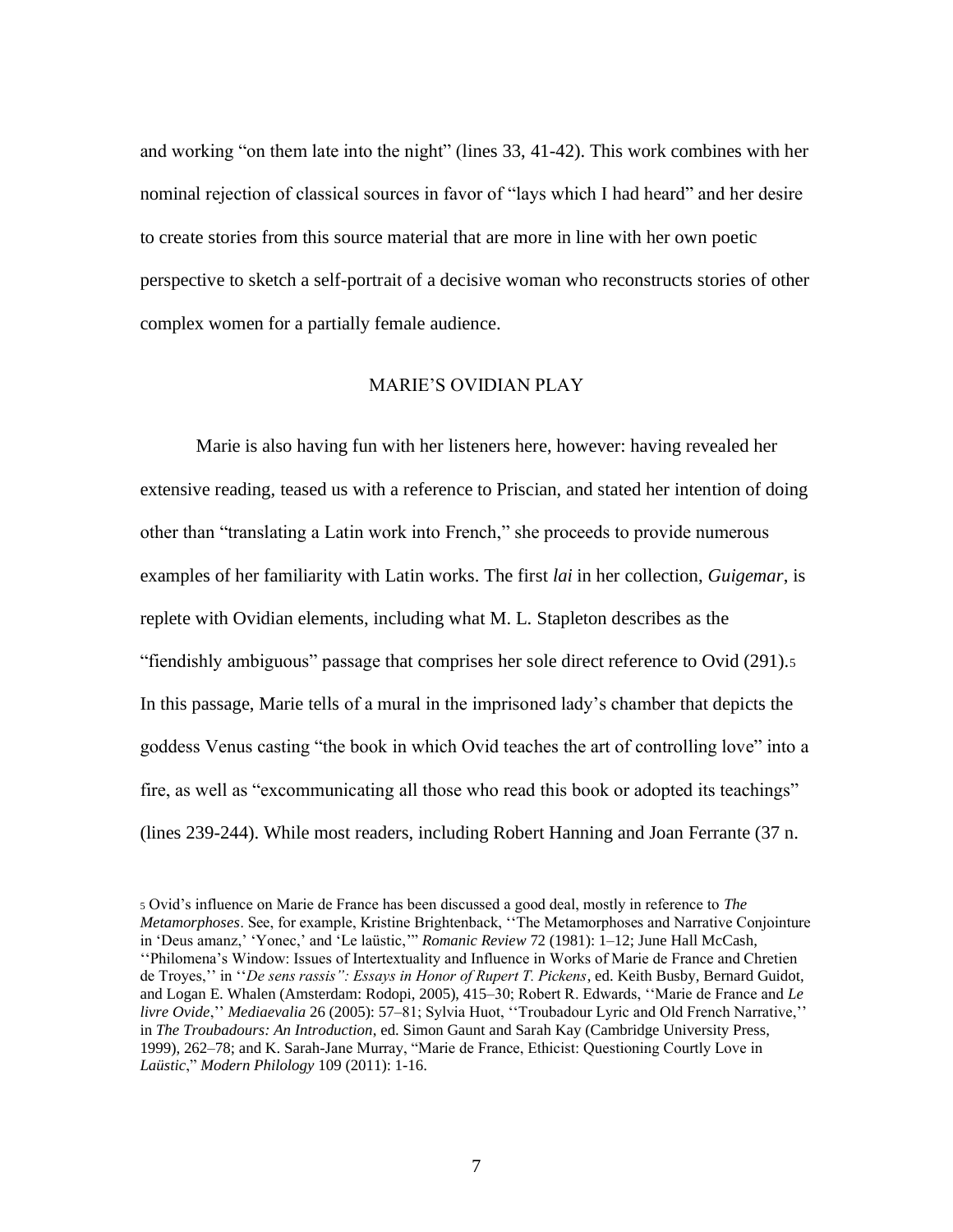5, Stapleton 291), interpret this line as referring to Ovid's *Remedia amoris*, which tells men how to get over women, it could just as well have been *Ars amatoria*, Ovid's cynical "manual of seduction" (Krueger 61). On the puzzling choice of having Venus burning the book, Stapleton observes wryly that the jealous old husband "seems to be drowning in a sea of misinformation, willfully or not" (293). Regardless, the mural, commissioned by the lady's jealous husband, functions as a supremely ironic piece: the imprisoned *mal mariée* does choose an illicit extramarital love. In light of Marie's negative treatment of *Guigemar*'s jealous husband, she could not be read as endorsing the message of his mural.

While Marie's tales reject elements of the *Ars amatoria* and the *Remedia amoris*, this particular Ovidian allusion seems pointed, especially in light of its description of a mural. Marie here takes a sly, Ovidian shot at the perpetually playful Ovid, providing a pastiche of Ovid's riffs on Virgil. Book I of the *Aeneid* contains one of the epic's most famous ekphrases, where Virgil describes the murals decorating Dido's temple to Juno (Putnam 243). Ovid's *Metamorphoses* Book XIV, meanwhile, provides an extremely truncated version of Aeneas' love affair to Dido, devoting just four lines to their relationship before veering off into descriptions of complex love triangles. By putting Ovid's work—*Remedia Amoris* or *Ars amatoria*—in relief on a wall, Marie draws in two classical interlocuters, perhaps even pitting the two contemporaries against one another. *Guigemar*, which functions as a framing *lai* for Marie's collection, and which contains a more substantial prologue than any of the subsequent tales, thus foreshadows the preoccupation and play with Ovid's mock-serious materials that Marie will continue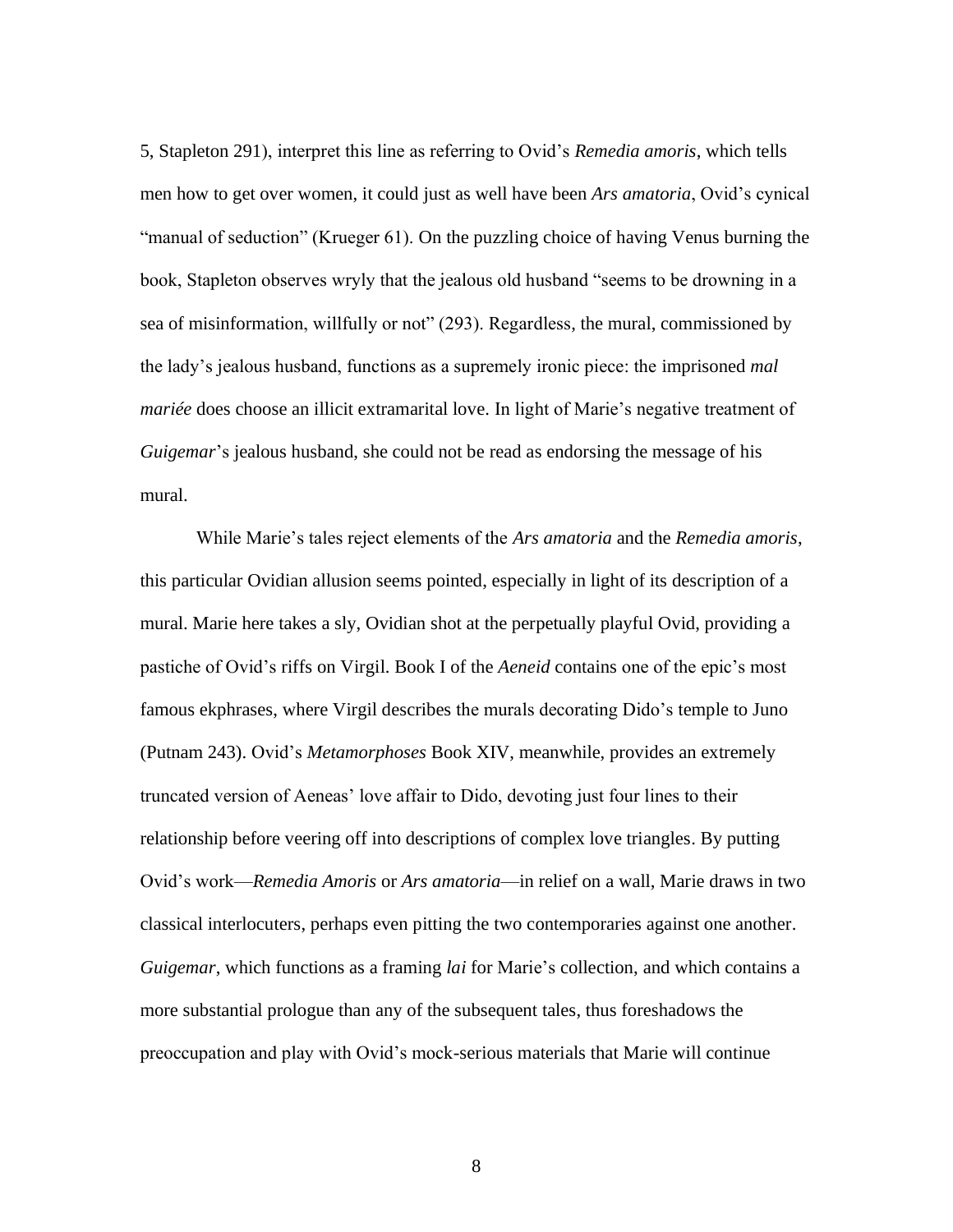throughout all twelve tales. Even when she makes no specific reference to his works, Marie reveals Ovid's influence through her similarly cool, skeptical authorial presence.

Ovid is everywhere in medieval literature. His work was central in scholastic education: to learn Latin was to learn Ovid, along with a handful of other classical writers. His writing also strongly informed court poets, neo-Latin poems, and the poetry of the troubadours and trouvères, and most medievalists recognize Ovid, and his texts' sharp wit and cynicism, as an influence upon courtly love (Stapleton 284-286, 288, Krueger 57). M. L. Stapleton, in his examination of Ovid's influence on Marie, states as his thesis that Marie, like most of her male contemporaries, "adopted and consciously refashioned" Ovid, in spite of the poet's apparent antifeminism (283). Discussing Ovid's contradictory persona, Stapleton suggests that the *praeceptor*'s voice is most in earnest in *Remedia Amoris*, or *Remedies for Love*, where he implies that no man could be more deceitful than women, despite having stated the opposite in *Ars amatoria*. Medieval women writers, Stapleton says, "note Ovid's objectification of them, and his pseudoantifeminism"—they may quote passages from the *Ars*, but with disapproval (290). I differ from Stapleton, however, in that he sees no irony in Marie's use of courtly love: in his view, "twelfth-century poets seldom distance themselves from love with Ovidian irony" (294). I puzzle over this view of Marie, particularly, as I will discuss, in light of *Chaitivel*'s content.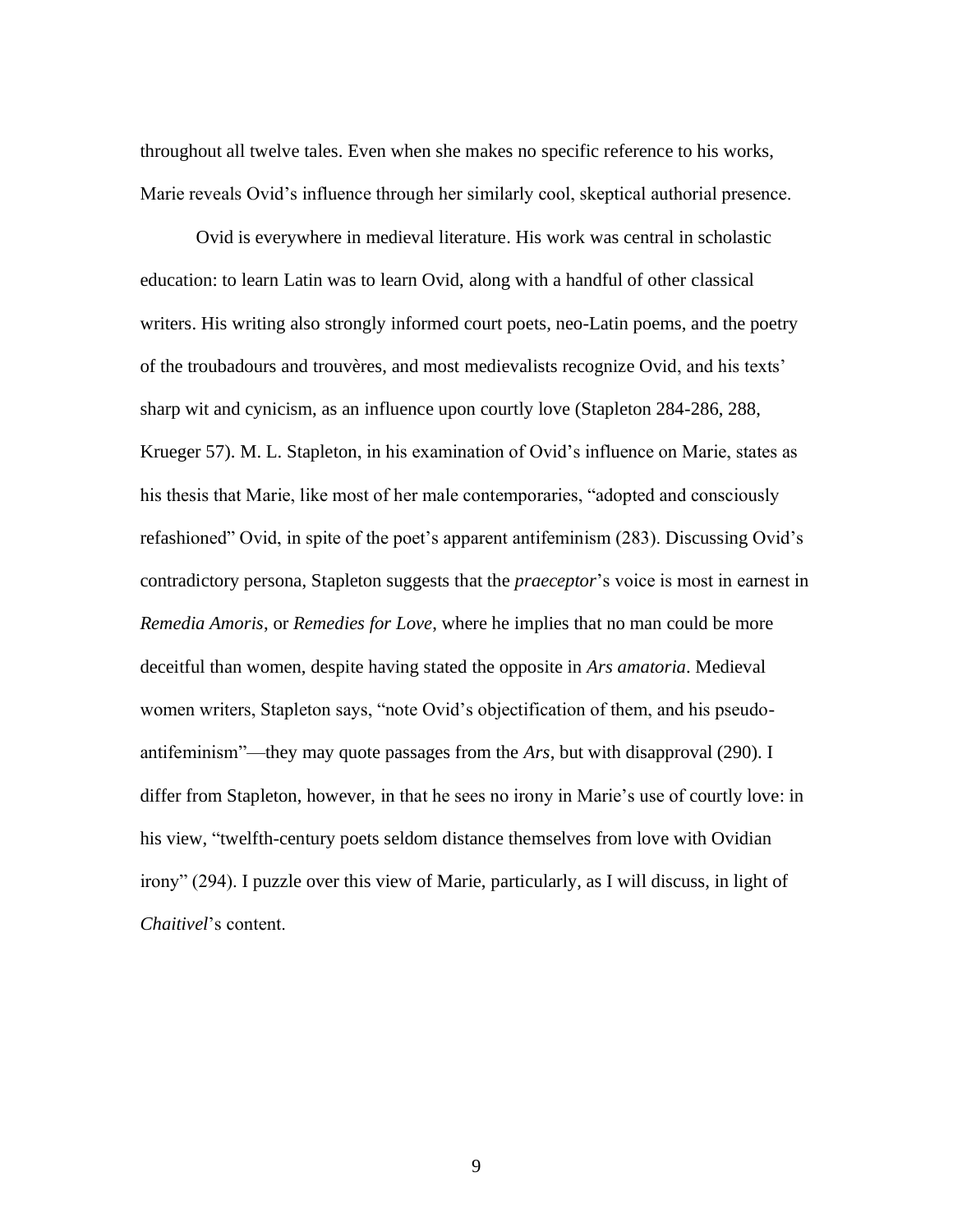#### MARIE'S WARPED MIRROR IMAGE, ANDREAS CAPELLANUS

<span id="page-15-0"></span>Ovid's *Ars amatoria* was a "sort of parody on the technical treatises of Ovid's day—a bit of fooling which should never have been taken seriously, but often was," notes John Parry (4). In 1941, Parry provided a foundational translation of Andreas Capellanus' twelfth-century treatise *De Arte honeste amandi,* or *De Amore,* which is generall translated *The Art of Courtly Love*. *De Arte honeste amandi* is the most famous medieval update of Ovid's *Ars amatoria* and *Remedia amoris* (Wollock 33). Recently, Jennifer Wollock dated the work to circa 1185 and said that it has now been associated with the northern French court of Philip Augustus rather than the ladies whom Andreas addresses, Marie de Champagne or Eleanor of Aquitaine (42). The problem of how to read Andreas, as Wollock notes, summarizing the past few decades' worth of scholarship on the treatise, has preoccupied medievalists for some time (42). Andreas' list of "the rules," embedded in the Arthurian "Book Two: How Love May be Retained" of *De Arte honeste amandi*, includes such extreme examples as "II. He who is not jealous cannot love," "XVII. A new love puts to flight an old one," and "XXX. A true lover is constantly and without intermission possessed by the thought of his beloved" (185-186). In response to a purported question from the Countess of Champagne as to whether "love can have any place between husband and wife," Andreas states in the Seventh Dialogue that "We declare and we hold as firmly established that love cannot exert its powers between two people who are married to each other" (106). This statement, phrased with such outrageous language, could very well be a grimly humorous, hyperbolic response to the carefully arranged marriages of the time.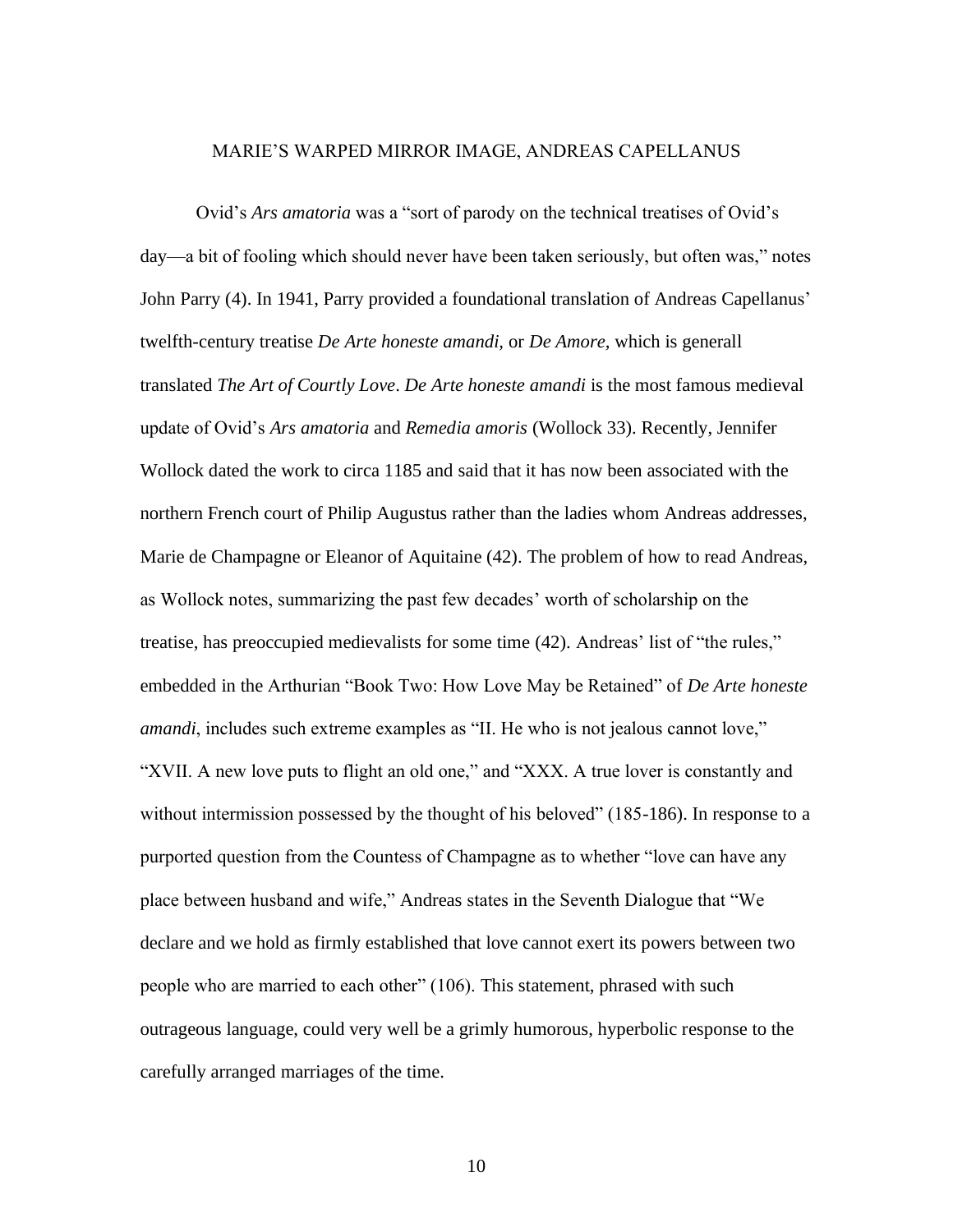Fascinatingly, the next (and final) section of *De Arte honeste amandi* consists of his Book Three: The Rejection of Love, in which Andreas—the name Capellanus means simply "the chaplain"—warns the unknown subject, "Walter," to eschew love, enjoining him, as a "wise man," to "avoid all the deeds of love and to oppose all its mandates" (187). Critics are divided upon whether Andreas, having maintained a mock-serious tone throughout the first two Books of the *De Arte honeste amandi*, continues to be ironic in this scathing third section. In his review of the best-known twentieth-century readings of *De Arte honeste amandi,* Don Monson concludes that Andreas "to a certain extent succeeded in being funny" throughout the entire work, perhaps "without necessarily having intended to do so" ("Problem of Irony" 569). And we have evidence to suggest that medieval readers of *De Arte honeste amandi* were tickled by its contents. Betsy Bowden quotes one Drouart la Vache who, in 1290, encountered Andreas' outlawed treatise and described it as pleasing him—"so much so, that I began to laugh at it" (qtd. in Bowden 69). He then produced a vernacular translation for his circle of friends, "for in it there is much delight" (qtd. in Bowden 69). It may be that Andreas, asked to record the courtly "rules" in writing, was amused and irritated by their absurdity and thus intentionally conveyed contradictory information.

Contradiction, paradox, and irony are not by any means unique, among medieval texts, to *De Arte honeste amandi.* As Sarah Kay observes in *Courtly Contradictions*, courtly texts delight in contradictions, their figures of speech often including paired contraries: in fact, Kay argues that "contradiction is central to the makeup of courtly literature, to the intellectual environment which gave rise to it, and to its critical reception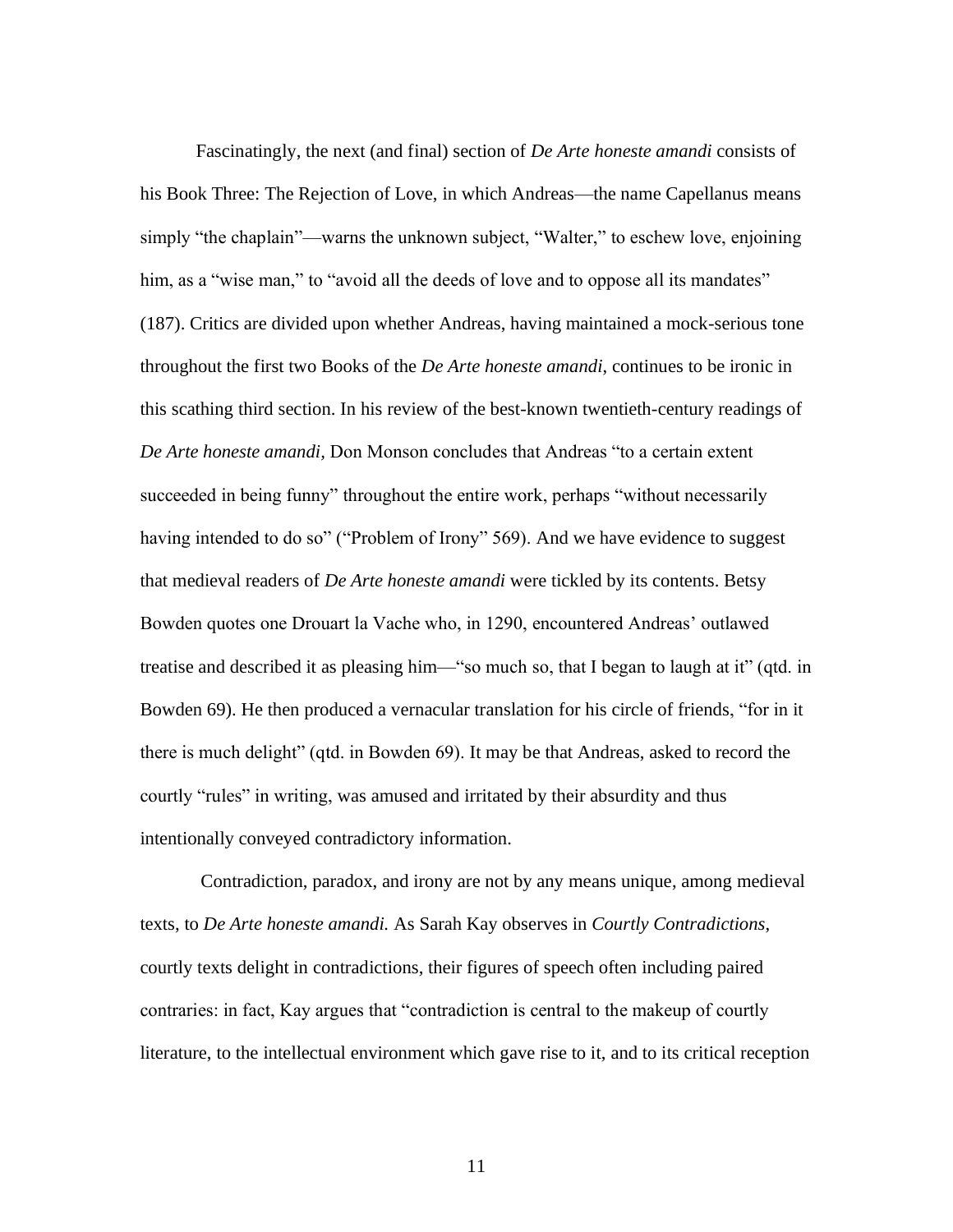today" (2). Elizabeth Morgan too has discussed how paradox and irony are implicit in the courtly love game (168), quoting F. X. Newman's observation that courtly love "entails the simultaneous acceptance of contradictory notions" (Morgan 171). Prominent twentieth-century medievalists E. Talbot Donaldson, D. W. Robertson, Frederick Goldin, and others would contend that irony is an inherent aspect of courtly love: summarizing their scholarship, Elizabeth Morgan asserts that "the literature of courtly love was always ironic, always mocking of man's attempts to ennoble and sanctify idolatry" (Morgan 175). And as Frederick Goldin observes, the poets that appear to be "most committed to courtly love are among the most eager to make fun of it" (qtd. in Morgan 173). I argue that Marie's nuanced, Ovidian treatment of courtly love precludes her from being a writer "committed" to it, but that she certainly makes fun of its absurdities.

## IRONIC PLAY IN *CHAITIVEL*

<span id="page-17-0"></span>Of all of Marie's twelves *lais*, *Chaitivel* is the one that seems most closely to adhere to Andreas' *De Arte honeste amandi*. In no other *lai*, as Emanuel Mickel notes, does Marie so clearly exhibit the "cruelty of the refined, mundane love of the courtly tradition" ("Use of Irony" 270). While Marie here provides many of courtly love's conventions, however, she subverts them throughout the actual telling of her tale. *Chaitivel* begins in a familiar way: a lady who lives in Brittany is superlatively desirable to every knight "with any merit at all" that sees her even once (line 14). Marie tells us that this lady is respected for "her beauty, her education, and for good breeding" (10-12). Robert Hanning and Joan Ferrante translate that final characteristic, *de tut bon afaitment,*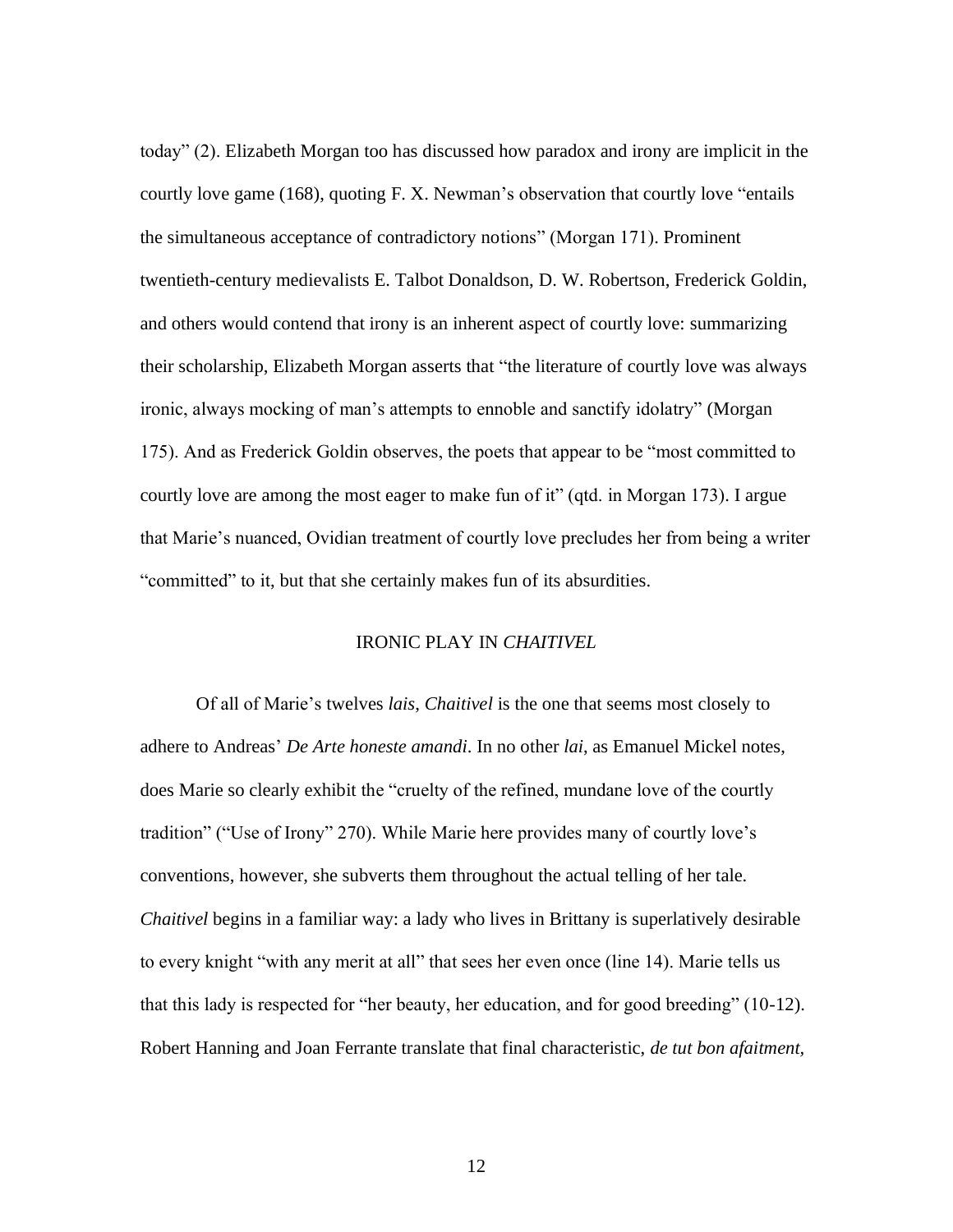as meaning "the very best manners," and the lady's character is central to how we interpret the tale, as I will discuss. "It was not possible for her to love them all," Marie tells us concerning the lady's suitors: "but neither did she wish to repulse them"—and indeed, these two lines serve as an understated summation of the entire *lai* (17-18).

The proverb-like ten lines that follow, which deal with how to treat a persistent and perhaps unwelcome lover, have proven to be extraordinarily difficult to translate, a fact that Hanning and Ferrante observe in their version (181). Glyn Burgess and Keith Busby render the opening as follows: "It would be less dangerous for a man to court every lady in an entire land than for a lady to remove a single besotted lover from her skirts, for he will immediately attempt to strike back" (lines 19-22). The exaggerated nature of this scenario and the defensive posture necessary to the lady prepare us for Marie's mock-serious prescription in the subsequent lines, which concludes the proverb's hypothetical situation before drawing us back to the events of this specific *lai*. Although Marie's *lais* generally remain in the indicative mood as she recounts the particulars of a tale, she here switches abruptly to dispensing advice to her readers. Even if a lady "has no wish to listen" to them, Marie chides, "she should not speak insultingly to her suitors: rather should she honour and cherish them, serve them appropriately and be grateful to them" (lines 23-28). As with her direct authorial interventions (by means of parenthetical observations) in *Lanval* and *Yonec*, Marie's tonal shift here involves a heavy note of irony. Since *Chaitivel* is an unsatisfying tale of a lady who follows this exact prescription with regard to her lovers, and owing to Marie's use of hyperbole, it seems unlikely that she is being sincere in this command to her readers.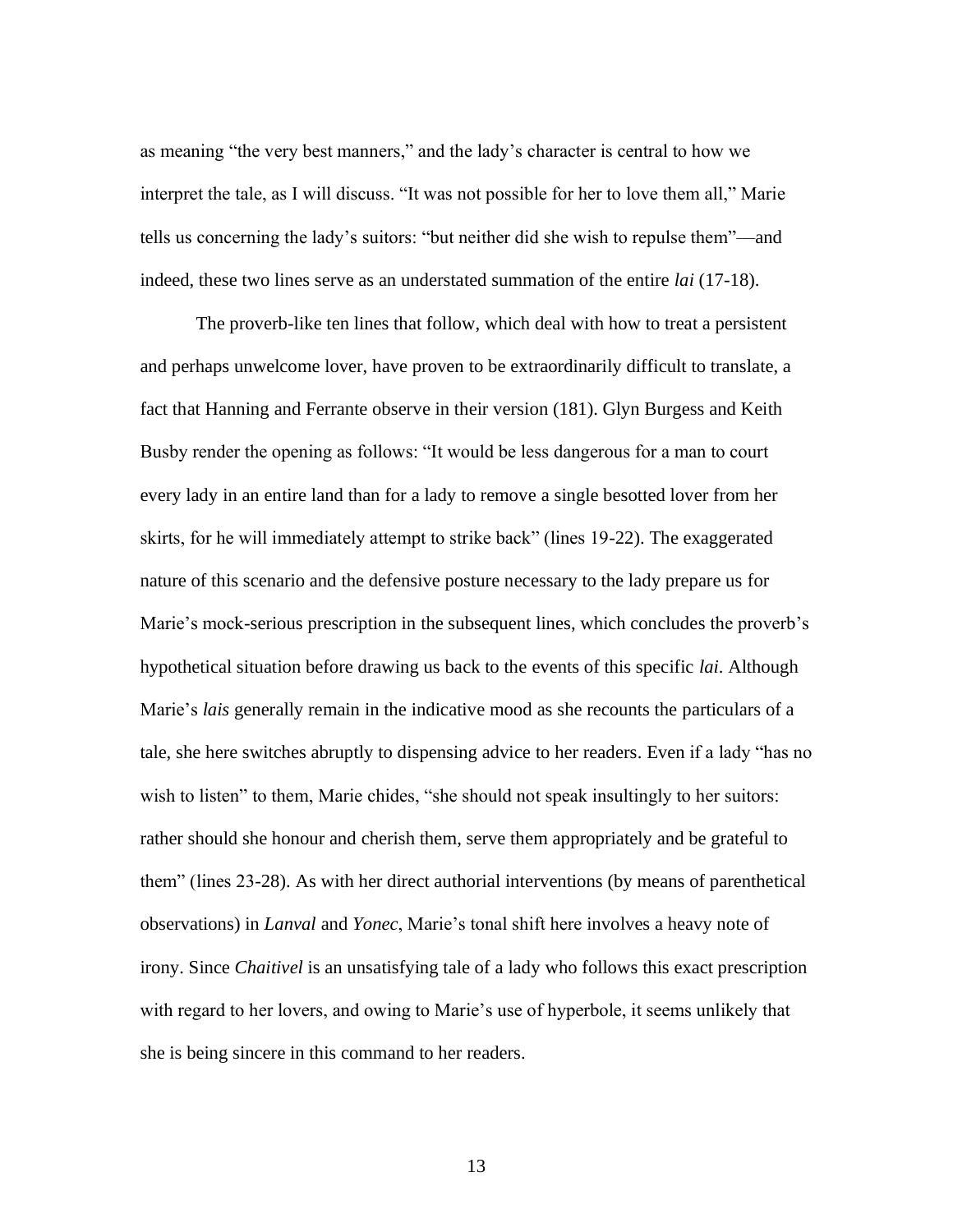While Marie often includes unnamed characters in her *lais* (in *Les Deus Amanz* and *Laüstic,* as in *Chaitivel,* Marie does not provide names even for her protagonists), *Chaitivel* is distinctive in the vagueness with which Marie tells her tale, and in her repetition of the phrase "I do not know." This repetition seems like an echo of the words of that first and most outrageous of the troubadours, Guilhem IX of Aquitaine, and his *vers* 3, in particular, which begins with his statement "I will make a *vers* of exactly nothing," and which repeats the phrase "I don't know" at least once in each stanza. Joan Ferrante translates that poem's fifth stanza, *Amigu'ai ieu, no sai qui s'es*, where the speaker discusses his lover, as

> I have a love, I don't know who she is because I've never seen her, so help me; nor has she ever done anything to help or harm me and I couldn't care less (Ferrante "*Cortes'Amor*" 687)

As Ferrante observes, when we read these lines, we laugh, "it is funny" and is made even funnier because of the speaker's self-consciousness (687). In certain other poems, Guilhem conveys a more somber tone: thus, when he launches into these insouciant lines of aporia, we see him engaging in self-parody, playing with the flexibility of courtly love poetry. Poets in the twelfth and thirteenth centuries were working with courtly conventions that all of their audiences were familiar with, Ferrante states, to the extent that they "could parody them and count on the audience to get the joke" (686).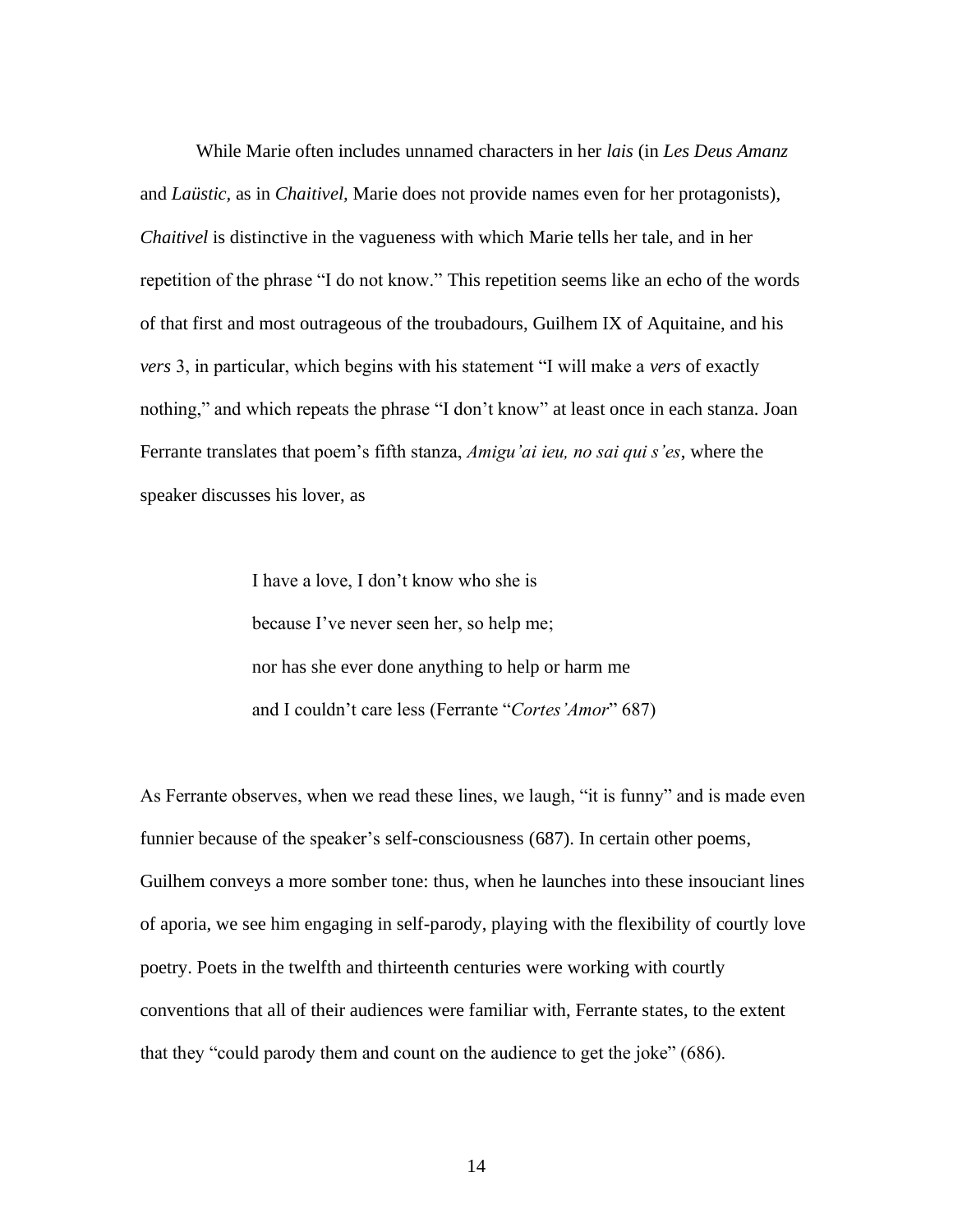The interchangeability of *Chaitivel'*s four male lovers is a matter of amusement: Marie tells us from the beginning that she does not know their names (line 34), and states that they are all young, "exceedingly handsome," "brave and valiant," "generous, courtly and liberal" (lines 35-40). Marie does not, throughout the course of the *lai*, provide any of the knights with a distinguishing characteristic or even with individual descriptions. These men, in short, seem to function as a unit: a description that fits one fits all. The lady, meanwhile, who possesses great "sense," or great intelligence—*fu de mut grant sens*—gives "careful thought to which of them was more worthy of her love" (lines 49- 52). After much deliberation, however, she is unable to choose between them: "yet she did not wish to lose all three in order to win just one," and so she proceeds to maintain all four as long as possible (line 55). In light of the *lai*'s tragic events*,* Marie's description of the lady's *grant sens* is profoundly ironic: the heroine's acute selfishness, rather than her great "sense," is evident in this refusal to choose that is interwoven with her coquettish encouragement of all four men.

The lady is remarkably deft in this encouragement: each man regards her as his beloved and wears her love token, with each seemingly unaware of her flirting with the others, thinking he has "the upper hand" (line 62). As the *lai* continues, Marie increases the sense of the characters' selfishness: while the knights fight in the "great mêlée," each seeking to prove himself, the lady watches "from a tower," and instead of being concerned about their safety, is preoccupied solely with not knowing "which merited her esteem the most" (lines 105, 110). Joan Ferrante, Emanuel Mickel, and K. Sarah-Jane Murray have commented upon how Marie alternates the selfish, covetous, and destructive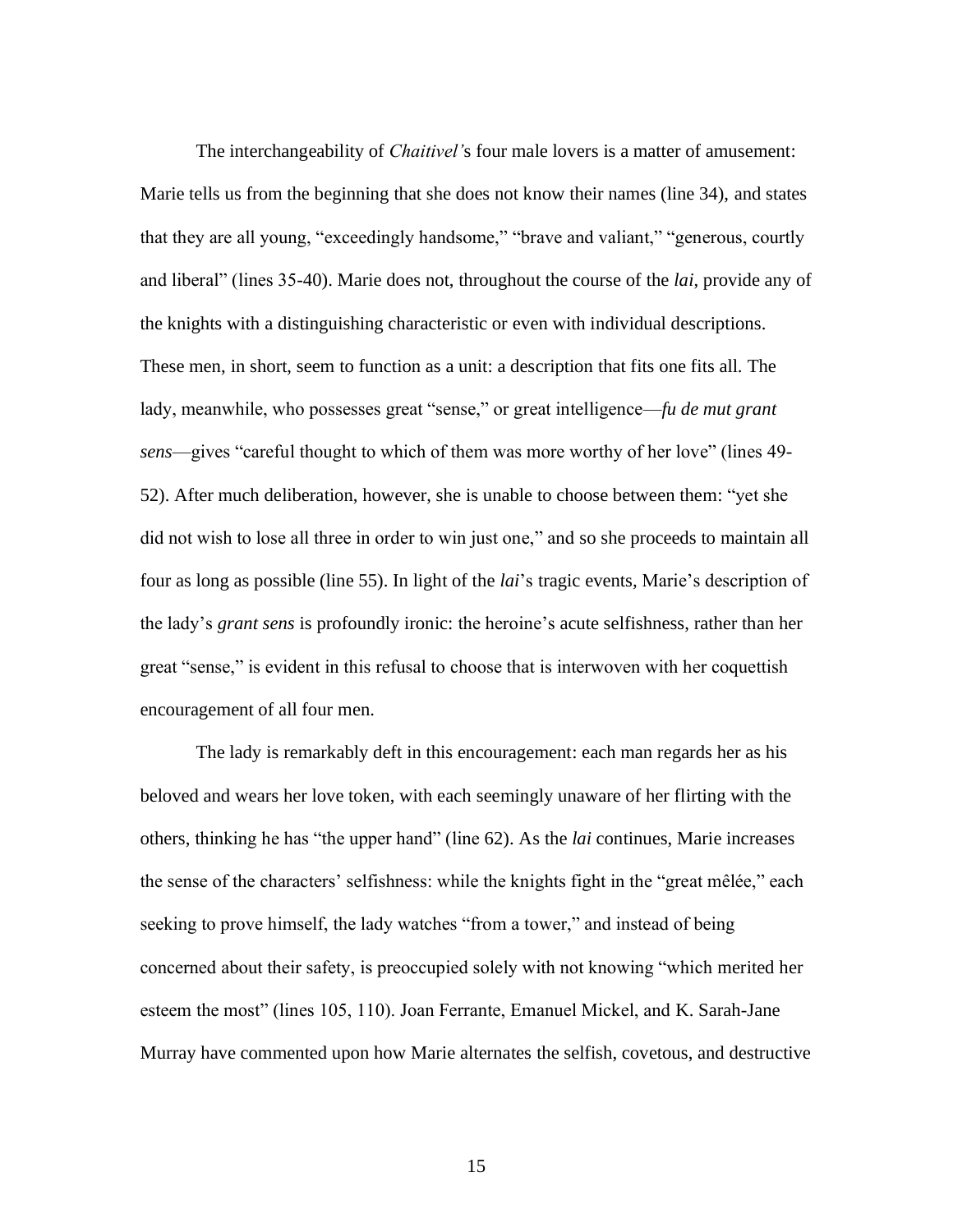kind of love, or *cupiditas*, in her *lais* (here in *Chaitivel,* as well as in *Equitan* and in the other even-numbered *lais*)*,* with the tales, such as *Guigemar* and the other odd-numbered *lais*, that focus on a selfless, redeeming form of love, or *caritas* (Ferrante "1180?" 53, Mickel "Reconsideration" 58-59, Murray 2). For the lady in *Chaitivel*, the tournament is merely an exciting game that gratifies her vanity. She takes what Emanuel Mickel describes as "an intellectual question of propriety" (58)—which knight is worthiest?—to an extreme. The lady's self-absorption here is made to seem so foolish that some members of Marie's audience might have been uncomfortable with her implicit condemnation of "frivolous and self-centered love affairs" (Murray 5).

To add to the muddled and parodic sense of the *lai*'s events, Marie emphasizes that when three of the knights are killed, their deaths are not the result of some mighty battle of good versus evil, or of conflicts between sympathetic and unsympathetic forces: they are killed by mistake. The tournament, meant for display, was not supposed to be deadly. Carried away by their desire to impress and possess the lady, the knights take enormous risks. The men that strike the three knights dead are immediately "griefstricken," "as they had not intended to kill them" (lines 129-130). Meanwhile, the fourth knight is pierced *par mi la quisse* ("wounded in the thigh," line 123)—a description which, it becomes clear, is a euphemism for castration: the knight states in his closing speech that he "cannot experience the joy of a kiss or an embrace or of any pleasure other than conversation" (lines 220-222).

With the knight's castration, we are faced, Howard Bloch says, with a "cruel irony": the lady fails eternally to pronounce her favorite among the four, having been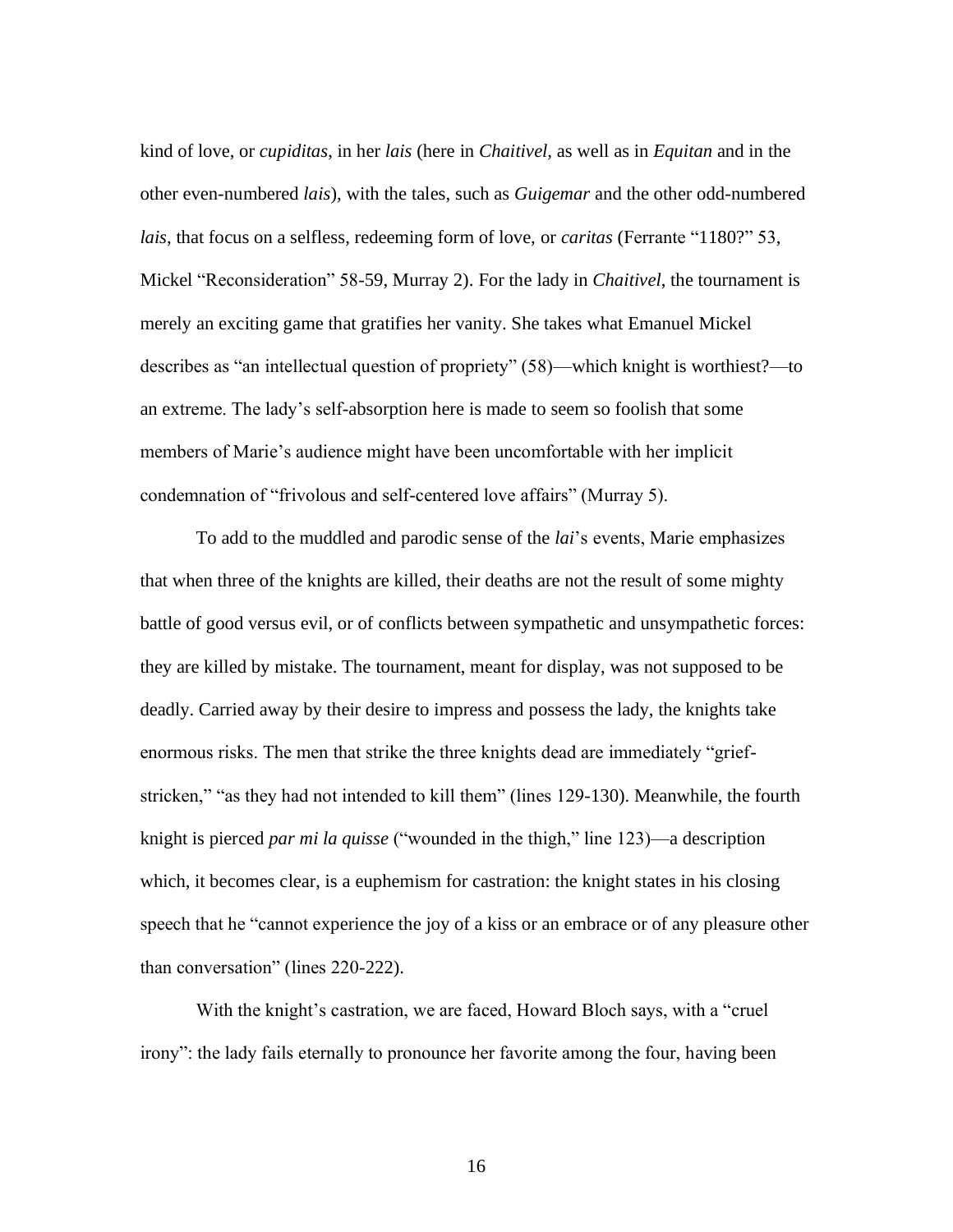faced with a surplus "of meaning or of names and of semen"—the knights, meanwhile, with their anxiety to pronounce her as their favorite, end with a complete absence of seed and of sexual desire (*Anonymous* 93). This failure to pronounce combines with the flickering ironies in Marie's language to heighten the *lai*'s sense of instability. In addition to the situational irony inherent to the castration, Marie conveys a sense of absurdity through the lady's response to the news that her lovers are, to all purposes, dead to her. "I shall never again be happy!" she laments, dwelling upon the loss to herself, and, musing upon the quandary of not knowing "which of them to mourn the most," she devotes her energies to having them buried "lavishly" (lines 148, 157, 168-170). Marie provides a parenthetical interjection immediately after describing the lady's funeral arrangements, her only authorial exclamation in the body of the *lai*: "May God have mercy on them!" she exclaims, as though to underline the extent to which the lady has not done so (line 172).

The surviving knight's new eunuch state symbolizes, as Roberta Krueger observes, "the sterility of courtly love as a game" (79) and leads to the *lai*'s dead end: the lady and her knight embark on a tedious argument about its title. *Chaitivel* turns out to be a *lai* about a lady who writes a *lai* about *her* "great sorrow," rather than about the exploits of four ardent men. The knight challenges her in turn to recognize that not only is one of her lovers very much still alive, but that the *lai* ought to be called *The Unhappy One* rather than *The Four Sorrows*, to focus on his experience rather than hers (lines 183, 226- 227). "Upon my word," the lady soothes him, "I am agreeable to that": but her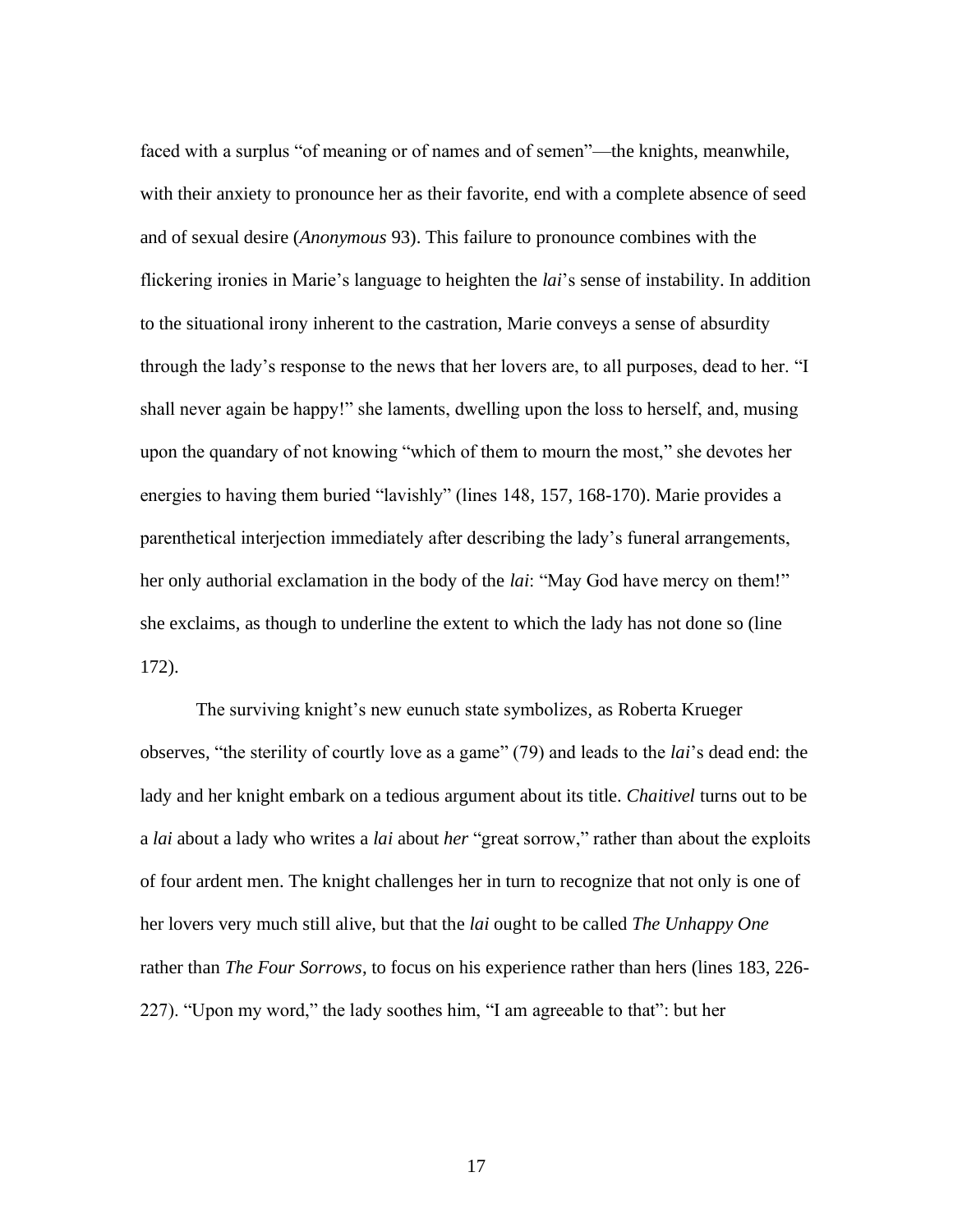acquiescence seems like cold comfort for a knight who claims that he is "bewildered and forlorn," and that "death would be preferable for me" (lines 229, 216, 224).

In conveying this elegant squabbling between the two remaining protagonists, Marie alludes to the fact that literary works of courtly love seem, conventionally, to focus upon the beloved lady, but in fact generally serve as an eloquent expression of the man's perspective. Here in *Chaitivel*, Joan Ferrante observes, the "pointless competition for priority in grief shows up the emptiness of the courtly love game, a male creation of which this woman takes full advantage" (*Glory of her Sex* 201). The *lai'*s humor, Matilda Bruckner argues, points toward questions about the ethic built into courtly love, which necessitates fidelity to a single lover and prefers the delay of desiring over the joy desired. The lady in *Chaitivel* does not wish to be deprived of three out of her four lovers; she has "bought into the notion that desiring is better than *jouissance*, that flirtation is better than possession and, with her own uncourtly twist added, that four lovers are better than one" (Bruckner "Comedy and Enigma" 12). In their poetic proclamations of courtly love, the troubadours, even while elevating the desired lady to the status of lord, "use the feudal code," as Bruckner discusses, thus representing the love relationship "as a way of controlling the lady's response" ("Fictions" 869). Meanwhile, Hanning and Ferrante, in the notes to their translation of *Chaitivel*, observe that in line 43, *pur li e pur s'amur avenir* ("to win her and her love"), the word *avenir* reveals that the four knights desire a "tangible reward, possession of the lady" (Hanning and Ferrante 182 n.3). Howard Bloch too weighs in on this *lai*'s preoccupation with possession: the only proper name in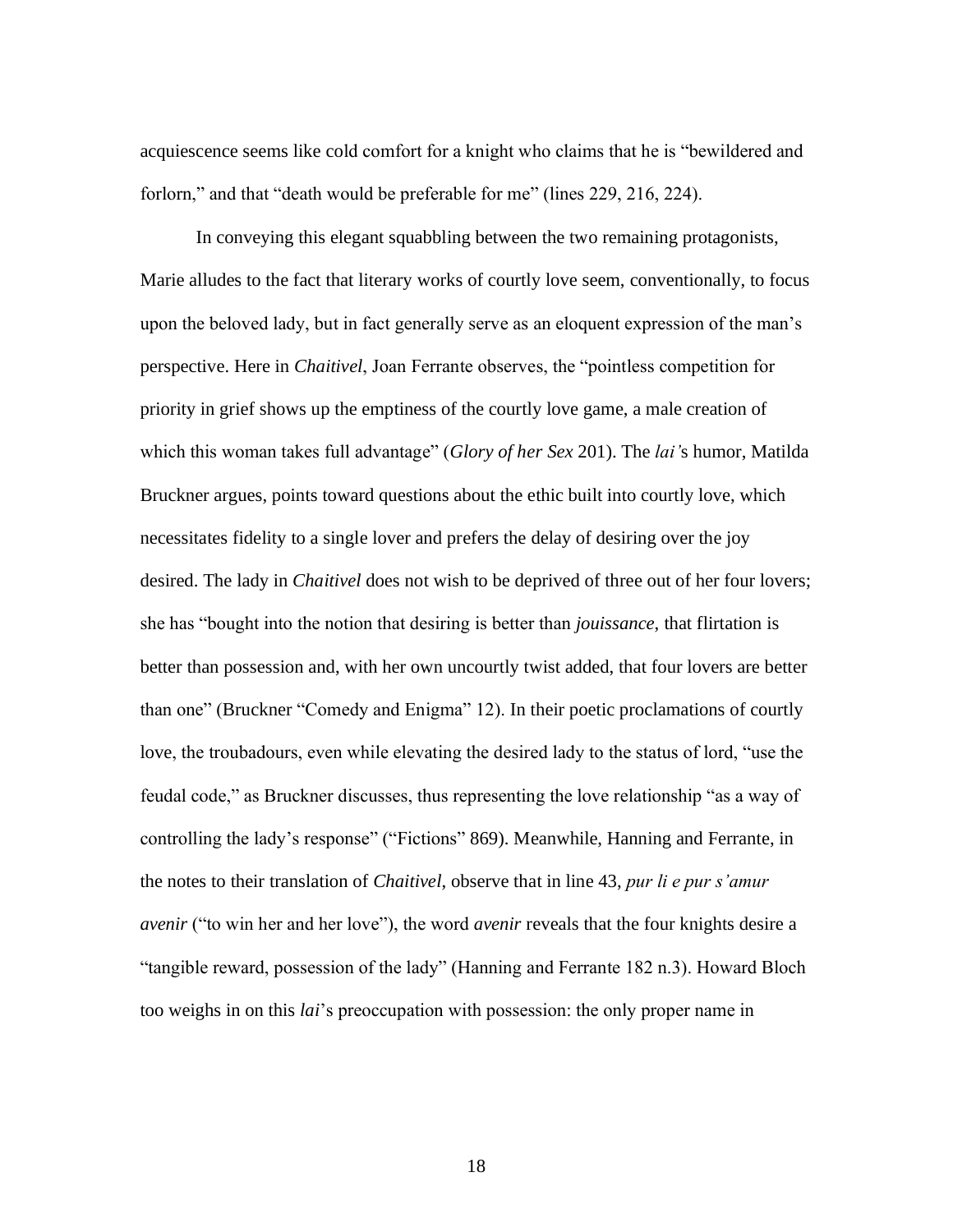*Chaitivel*, that of the "city of Nantes," where the *lai* takes place, is related to the verbal form *nantir*, which in modern French means "to take possession of" (*Anonymous* 91).

The lady's refusal to make a decision among the four knights is a reversal of their attempts at possession and of the possessiveness inherent to the *De Arte honeste amandi*. With the exaggerated form of "courtesy" that she extends toward the knights, then, in not "wounding" a single one with rejection, in not removing "a single besotted lover from her skirts," the lady follows to a fastidious extreme the proverb with which Marie begins the *lai* (line 21). In the process, her refusal functions as an ironic form of resistance—to the tenets of courtly love and also perhaps to the sexism built into them.

In his discussion of Marie's *lais*, Paul Zumthor reflects on how non-sung narratives tend "confusedly" to establish a narrative situation where the author is implicated in such a way that he or she could be, "very briefly at any rate, taken for one of the story's agents" (284). Such does not, however, occur in *Chaitivel.* In fact, Marie underlines her own neutrality on the subject of the *lai'*s title: noting that some call it *The Four Sorrows* but that it is "commonly" called *The Unhappy One*, she states demurely, "Each name is appropriate and supported by the subject matter" (lines 234-237). She concludes her tale enigmatically, using the word "plus" four times:

> Ici finist, il n'i a *plus*: *Plus* n'en oï ne *plus* n'en sai Ne *plus* ne vus en cunterai.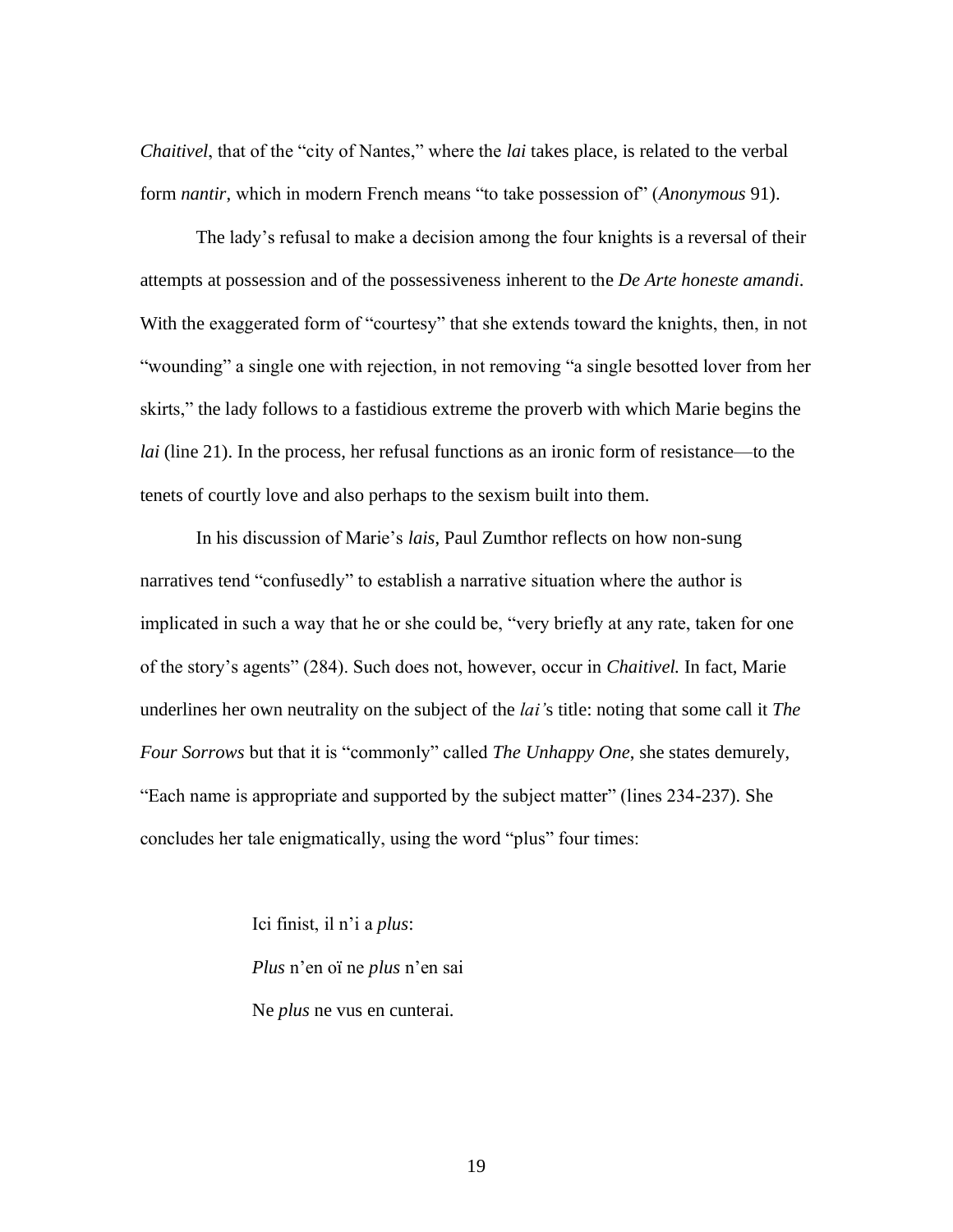Here it ends, for there is *no more*. I have heard *no more*, know *no more*, and shall relate *no more* to you. (lines 238-240, my emphasis)

With her exaggerated repetition of there being "no more," Marie implicitly underscores our desire to know more. There is no satisfying conclusion to this account of men and women playing the courtly game. Marie refuses to make a judgment in the naming of her text; she refuses to speculate as to what might have become of the young lady and of the young knight; she refuses to grant resolution. We are left, then, to draw our own conclusions about the purpose—or purposelessness—of the tale from its sly moments of irony and from its resistance to the very genre in which it is written.

Paul Zumthor has discussed how the subgroups of the fabliau, the Breton *lai*, and the adventure romance splinter into "fragments so that the oppositions selected a priori to define them cease to be relevant"—leading to an elastic subgenre with the author "(pre)tending to teach something," to display to her or his audience an "unknown facet of the story, of life or sentiment" (284). The blurring of the lines between farcical fabliau (and indeed, Marie wrote 102 earthy fables, some of them quite bawdy) and romantic *lais* increases the sense of a slippery irony, and even humor, in Marie's play with language. Don Monson writes that attempts to view irony as a subcategory of humor, or humor as a subcategory of irony reveal that "neither can be fully subsumed under the other" (130) they are equally unstable.

Scholars of medieval literature have long had a tendency, Lisa Perfetti discusses, to separate comic from serious genres, so that comic aspects in a "serious" work are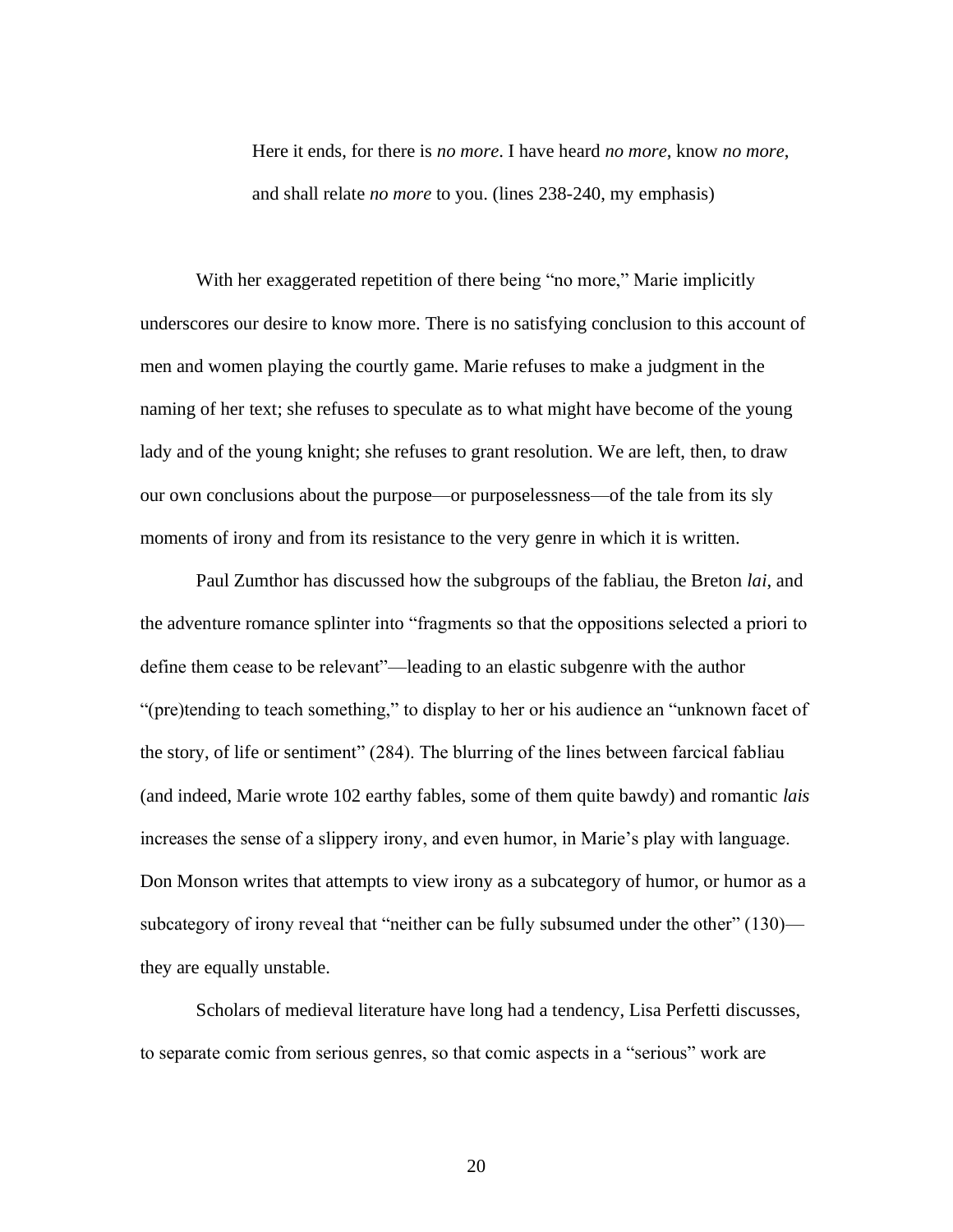perceived "either as an aesthetic flaw incompatible with the work's overall purpose, or as a mere sugar coating covering the work's kernel of meaning" (38). She argues that Mikhail Bakhtin's theory of carnival suggests that the humorous moments in a work, by engaging in a dialogue with official seriousness, even if they actually reinforce conservative ideology, may simultaneously provide a "safe vent for the anxiety this ideology could engineer" (38). Bakhtin's view of literature as a "spectrum of dialogue between various ideologies" enables us to see the medieval text's "ambivalence and to listen carefully to how its contrasting voices may be working together" (39).

In light of this anxiety that is dispelled by laughter, our reaction to Marie's infusion of humor into the supposedly elevated tales of *fin'amor* may not be so dissimilar to that elicited by the centuries-old subgenre of the literary grotesque. Michael Steig, who synthesizes the darker, horrified view of the grotesque exemplified by Wolfgang Kayser's research with the liberating, comic aspect of the grotesque that Mikhail Bakhtin focuses on, discusses how "the grotesque involves the managing of the uncanny by the comic," and results in "a state of unresolved tension" (Steig 259, 260). The grotesque, Ivana Bičak says, "simultaneously unsettles readers and makes them laugh": this laughter, however, does not bring a full comic relief, but is rather a "queasy" laughter (115) that helps to offset some of the anxiety that comes with the subgenre's creation of discomfort. While some readers balk at recognizing the presence of humor, irony, and parody in medieval literature, the inherently distorted nature of fabliau, of Marie's playful *lais*, and even of the tradition of courtly love itself points to those disruptive elements.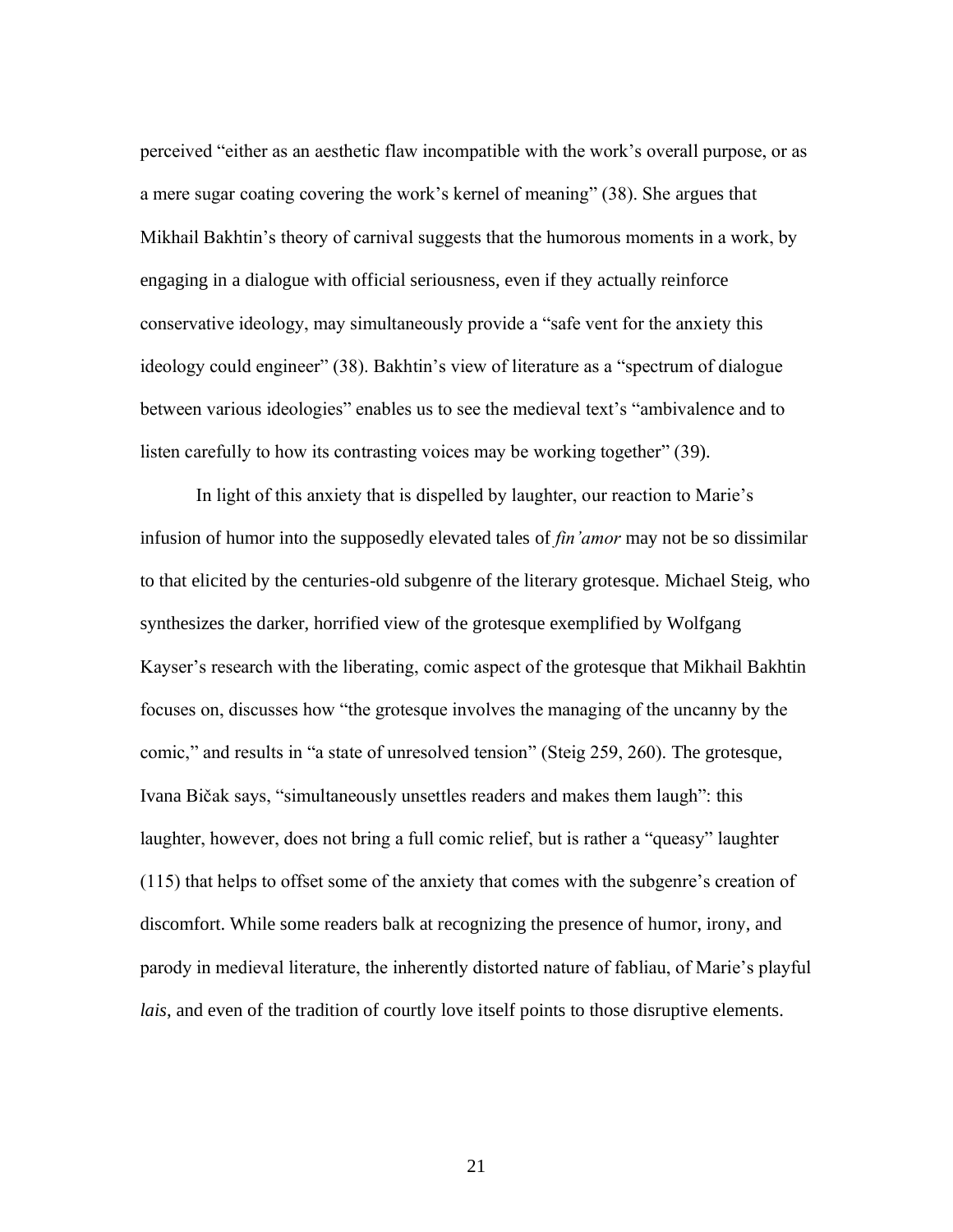While Marie infuses her play in *Chaitivel* with detached, wryly aporetic humor, she seems more personally engaged with the characters in *Lanval* and *Yonec*, perhaps in part because she gives more space to the latter works: *Lanval* has 646 lines, and *Yonec* 554, to *Chaitivel'*s 240. Marie also adds certain other complexities to these works' content: *Lanval* and *Yonec* both contain a Celtic "fairy bride" who comes from an otherworldly realm in response to despair on the part of a marginalized character. In *Lanval*, the otherworldly character is an unnamed female fairy, whereas in the Welsh *Yonec*, the exotic male knight Muldumarec represents the fairy world. Both otherworldly, Celtic-influenced characters<sup>6</sup> function as fairy brides. Michael Faletra argues that the Celtic fairy bride motif is generally exemplary of mortals' inability to dominate and control the ambiguous supernatural force (80). Both *Lanval* and *Yonec*, as I will discuss, emphatically convey a failure on the part of the ruling authorities (Arthur in *Lanval;* the jealous old husband in *Yonec*) to control the marginalized and supernatural characters in these *lais*.

<sup>6</sup> Marie herself directly refers to the Breton sources for her *lais*, and numerous critics have discussed the fact that the origins of these stories may be merely Celtic, not exclusively from Brittany. Michael Faletra, Marianne Fisher, Katherine McLoone, and Patrick Sims-Williams are among those who provide convincing arguments for Celtic allusions within the *lais'* descriptions of otherworldly characters and places, in addition to poring over the possible Welsh location of specific *lais*. The Welsh themselves often associated the Bretons with the Britons, describing the Bretons as "potentially Cymry" or Welsh as early as the tenth century (Pryce qtd. in McLoone 11). A number of Celtic-influenced Anglo-Norman works feature otherworldly beings that impose a taboo upon their mortal lovers, a taboo very similar in nature to the *geis* that is so prevalent in Irish literature (Byrne 44). Both *Lanval* and *Yonec* contain such a taboo that, when broken, leads to the *lai'*s crisis (Burgess and Busby 28). The end of *Lanval* also bears remarkable similarities to the ancient Irish tale of Oisín of the Fianna, who rides off to Tír na nÓg with fairylady Niamh. However, while critics such as John Carey have argued persuasively for the possibility of Irish monks bringing tales to Wales (121-131), the specific origins of these individual *lais* are nearly impossible to ascertain.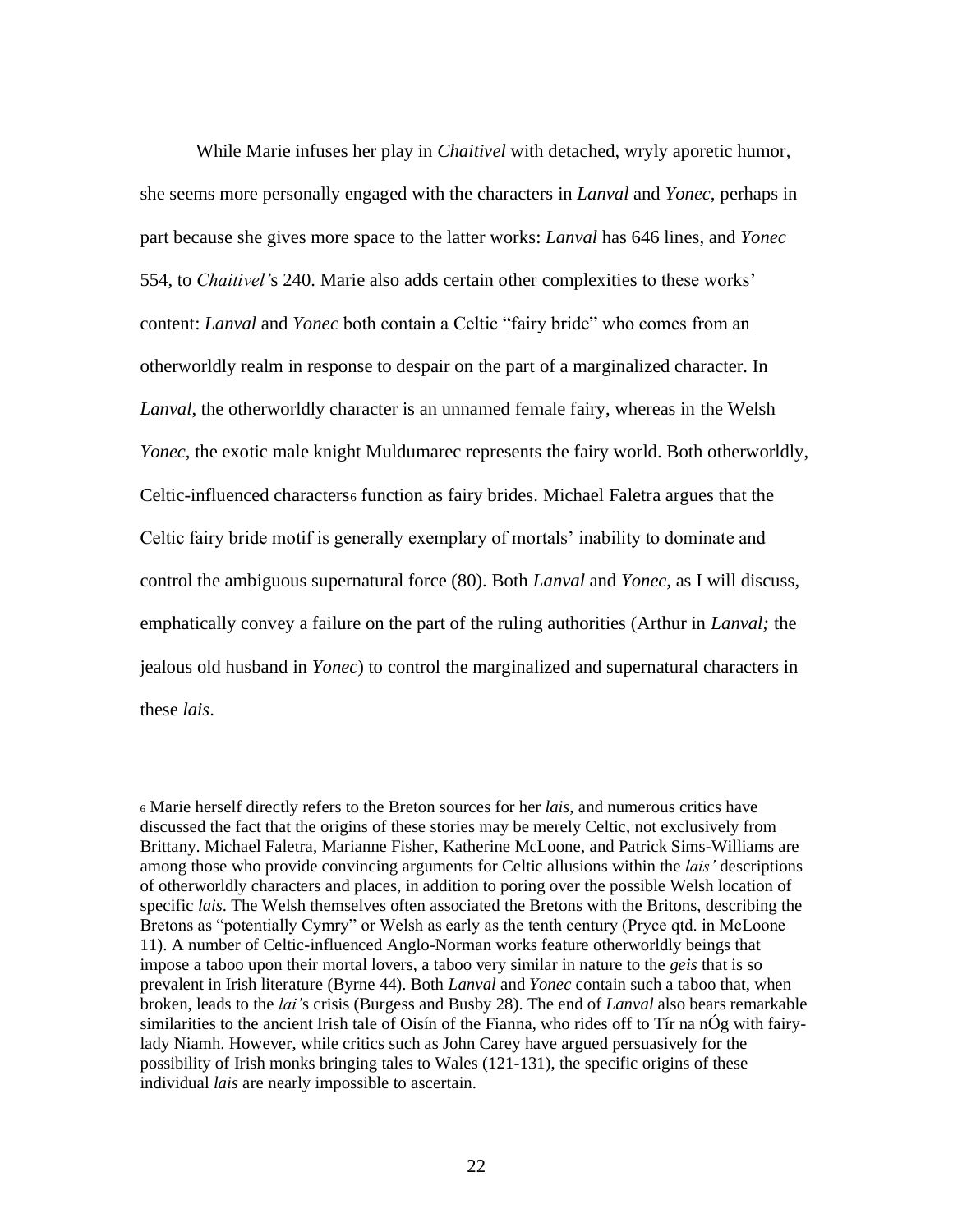#### THE COURTLY WORLD IN *LANVAL*

<span id="page-28-0"></span>In *Lanval*, the protagonist's rejection of the unjust Arthurian court in favor of his fairy mistress's otherworld draws parallels with other Celtic depictions of lands such as the Irish Tír na nÓg, a peaceful realm frequently portrayed as the locus of "right and just kingship" (Findon 29). Lanval is not traveling to Tír na nÓg, but Marie does provide a specific name for this *lai'*s otherworld: Avalun, or Avalon. Several critics have discussed the anagrammatic relevance of "Lanval" to "Avalon," a connection most evident in MS.C, where the hero's name is spelled "Launval" (Poe 309n28). Marie certainly emphasizes her hero's name in the *lai*. Within the work's 644 octosyllabic lines, Marie uses Lanval's name a total of thirty-nine times, creating a "repetitious sonority," as Logan Whalen notes in her translation, that is especially evident with Marie's use of anaphora in describing Lanval's gift-granting and general benevolence:

> Lanval donout les riches duns, Lanval acquitout les prisuns, Lanval vesteit les jugleürs, Lanval faiseit les granz honus, Lanval despendeit largement, Lanval donout or e argent: N'i ot estrange ne privé A qui Lanval n'eüst doné. (lines 209-216)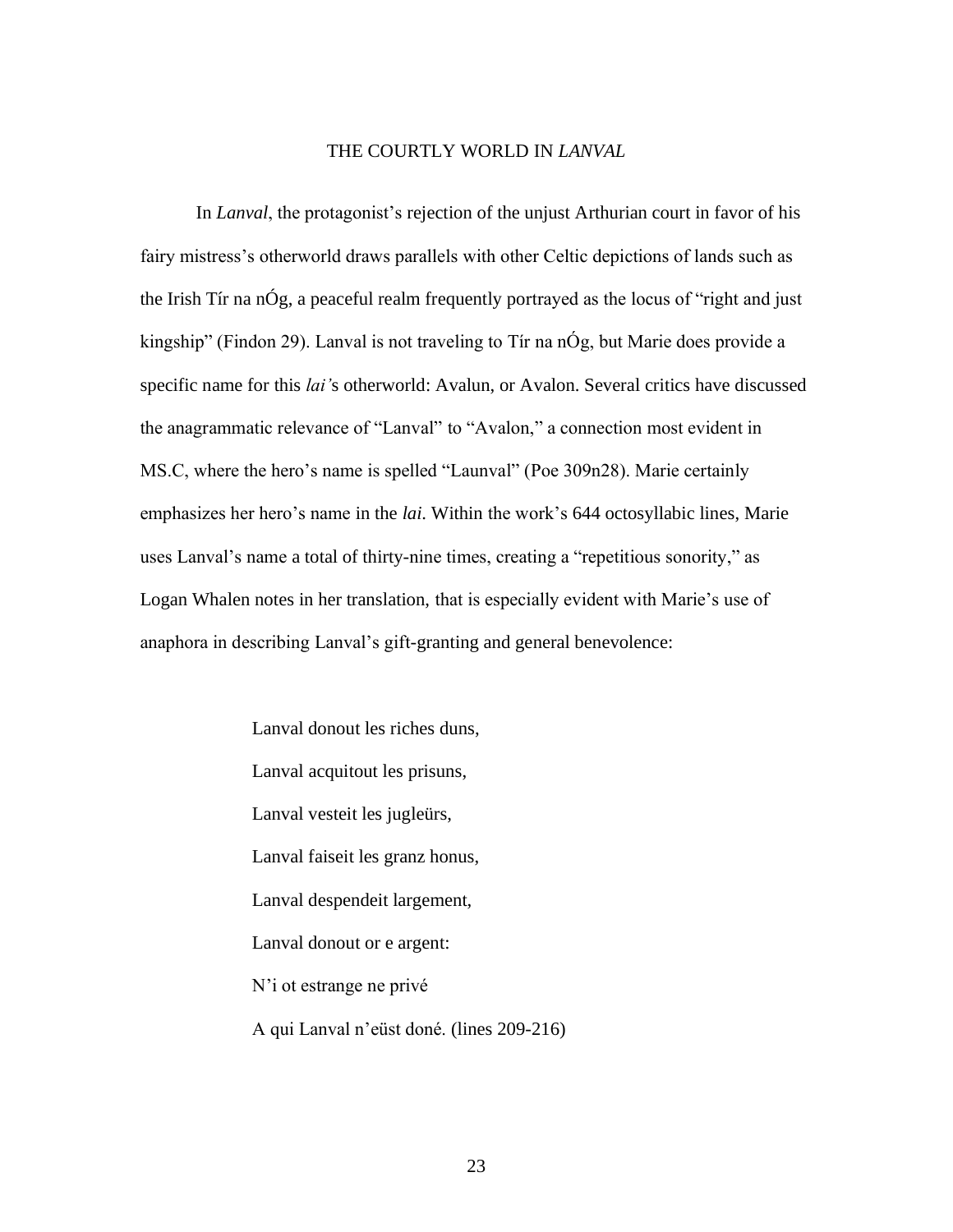Lanval gave costly gifts, Lanval freed prisoners, Lanval clothed the jongleurs, Lanval performed many honourable acts [Lanval disbursed generously, Lanval gave gold and silver]. There was no one, stranger or friend, to whom he would not have given gifts. (Whalen *Poetics of Memory* 75)

Marie's use of anaphora here fixes her hero's name in her hearers' minds and emphasizes Lanval's actions as being reminiscent of those of a lord or king. The repetition also possibly aids in intensifying Lanval's association with Avalon, an association that comes to fruition at the close of the *lai*, when Lanval exits with his fairy bride "to Avalon, so the Bretons tell us" (lines 641-642). Marie both begins and ends the *lai* with Breton references: at the *lai'*s beginning, she mentions that her "very noble young" protagonist's name "in Breton is Lanval," portraying Lanval as though he were a local Breton legend (line 4). His name might be a variation of the Celtic god Lanovalus, who was worshipped, Constance Bullock-Davies states, in the vicinity of Carlisle, "the Roman *Avalana*" or Avalon (qtd. in Mickel "Learned Tradition" 33). This Arthurian knight's departure to the island to which he bears an anagrammatic connection is a return home, in a sense: as he travels to the land from which his name possibly derives, Lanval is, in Katherine McLoone's words, realizing his unique Celtic identity "through the woman of Avalun" and "vacating the court to which he is now an interloper" (12). Regardless of whether Lanval will be able to find himself within a land bearing a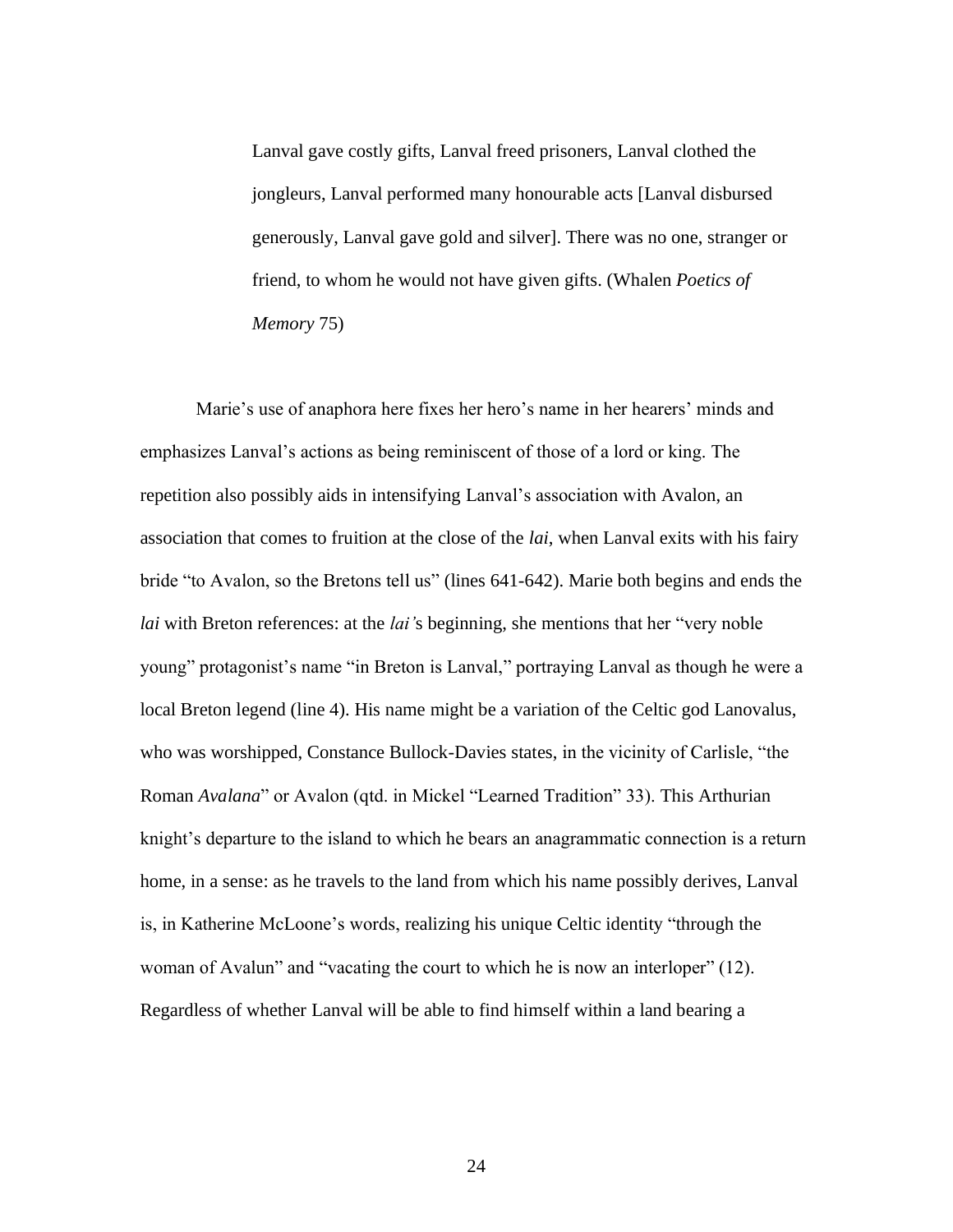"confused version" of his own name (Poe 309n28), the Lanval-Avalun anagram seems like a game on Marie's part.

Marie highlights Lanval's outsider status from the *lai'*s beginning, mentioning Arthur's neglect only of Lanval as well as how "many were envious" of him (line 23). She also refers to him as *humme d'autre païs*, a "man from abroad" in the court scene and as being "alone and forlorn, having no relation or friend there" earlier when the king asks for pledges for him (lines 398-399). Lanval is quite literally a foreigner, a fact that provides a parallel to his fairy mistress, who is similarly, albeit in more extreme fashion, alien to Arthur's court (Byrne 62). Marie provides a deliberate break from her narrative early in the text, after having mentioned that Lanval is "far from his inheritance," by speaking directly to her audience. "Lords, do not be surprised," she urges, without the wry humor of later asides within *Lanval*: "a stranger bereft of advice can be very downcast in another land when he does not know where to seek help" (lines 35-38). Marie here intentionally breaks the fourth wall, drawing perhaps from her own experience as a foreigner "de France" but now living in Britain. She urges her aristocratic audience to beware the discourtesy and the dangers of ostracizing vulnerable foreigners on the margins. In so doing, she also foreshadows Lanval's receiving help from someone outside of the hegemonic Arthurian court structure.

While Marie's treatment of women can be rather mixed—witness as an example the harsh ending for the vindictive wife in *Bisclavret—*her *lais* often feature heroines who are strong-willed and who voice their desires very clearly. In her *lais,* Marie sympathetically explores the situations of the "most marginalized members of the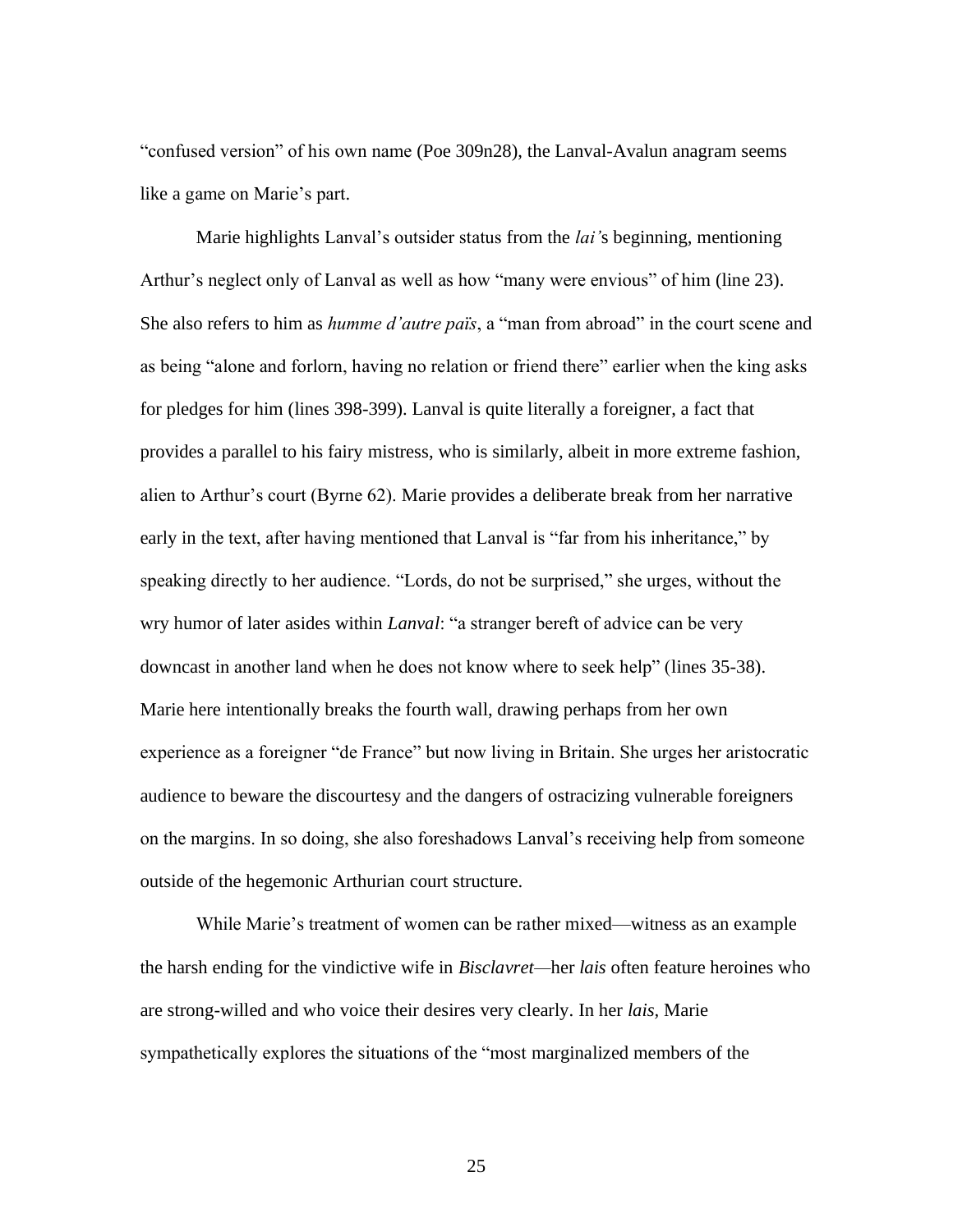Norman aristocracy, specifically women and bachelor knights" (Finke and Shichtman 479), a category describing both of the human characters in these two longer tales: Lanval and the unnamed *mal mariée* of *Yonec.* Women may be, in Finke and Shichtman's words, "marginalized" members of the Anglo-Norman society, but the fairy lady at the heart of *Lanval* is no retiring character. In fact, she initiates their relationship, placing herself conspicuously in his path when he is sorrowing over Arthur's rejection; and all of her actions and words indicate that she is directing the course of their relationship. Her maidens approach Lanval with the information that their lady "has sent us for you": "Come with us," they command him (line 74). When Lanval first sees the unnamed fairy lady, she is the first to speak, calling to him, and telling him frankly that "for you I came from my country. I have come far in search of you" (lines 11-112). While befitting the language of well-mannered romantic love, her words are also forthright and decisive; and Lanval immediately acquiesces to this woman who knows her own mind so well, saying, "I shall do as you bid and abandon all others for you" (lines 127-128). When we first encounter this richly clad *pucele*, she lounges, Jane Burns, says "like a temptress, scantily clad on a sumptuous bed," but she behaves, as the *lai* continues, more as a knight, a king, and a lord than a lady (167).

In this scene, Marie provides two parallel asides directly after lines where she has described the enthusiastic sexual relationship between Lanval and his mistress. Marie seems genuinely amused in these asides—as in her observation upon Lanval's being granted his fairy mistress's "love and her body" that "Now Lanval was on the right path!" (line 134). In the parallel interjection a few lines later, after Lanval has lain down beside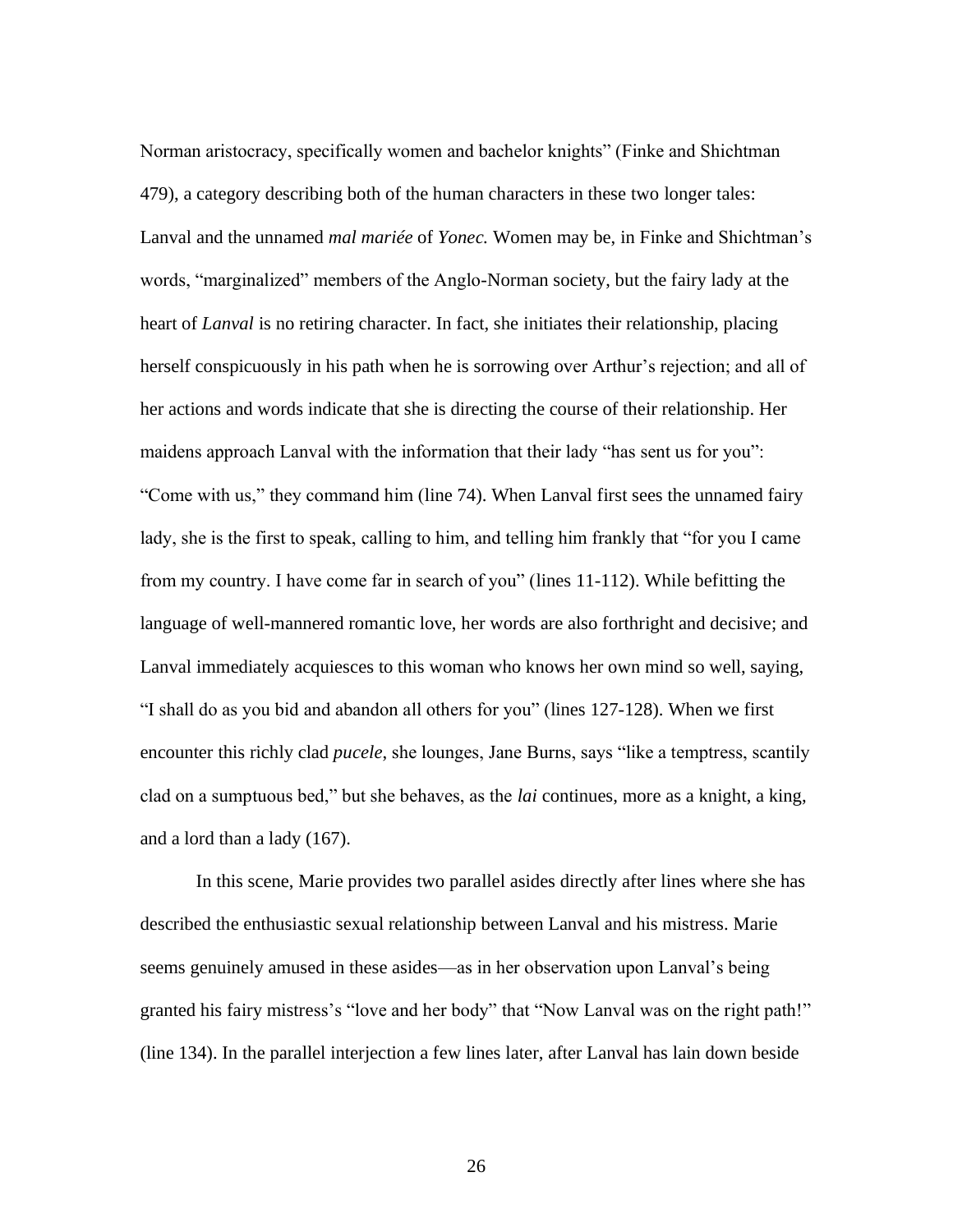his mistress on the bed, Marie states, "now Lanval was well lodged" (line 154)**.** In this latter line, Marie gives the word *herbergez*, or "lodged," an ironic double meaning: *herbergez* refers simultaneously to lodging in the general sense, and to being lodged within a woman (Mickel "Use of Irony" 71). Here, Marie's mischievous observation does not merely provide comic relief: it also underscores Lanval's previously disenfranchised state and the ironic fact that it has taken a feminine fairy benefactor for Lanval to be "lodged" in the manner that he deserves.

The fairy lady continues to direct their relationship throughout the remainder of the *lai*, setting the terms of the "boon" that she grants him, and finally exhorting him to return to court: "Beloved," she urges, "arise! You can stay no longer" (line 159). Marie provides numerous strong verbs to emphasize the forcefulness and independent thinking of this fairy lady who has smoothly assumed the role of Lanval's gift-granting lord. The lady's departure from convention in proposing love to Lanval and in taking the initiative numerous times represents "an inversion of courtliness" (B. Wind qtd. in Poe 305n16). This scene functions also as a play on the *alba*, a well-known poetic lament over the daybreak separation of a knight and his lady who have spent the night amorously together: Marie alludes to the *alba* genre by means of the words *Levez sus* ("arise," or "get up") in line 159. She "makes sport of the melancholy dawn song," as Elizabeth Poe observes: while the *alba* generally conveys a sensation of urgency, as the lovers behold the approach of the dawn, for Lanval and his fairy mistress, the dawn presents no threats because Marie rejects the typical early-morning setting in favor of mid-afternoon, in addition to dispensing with a jealous husband figure or any ominous bird calls (Poe 306).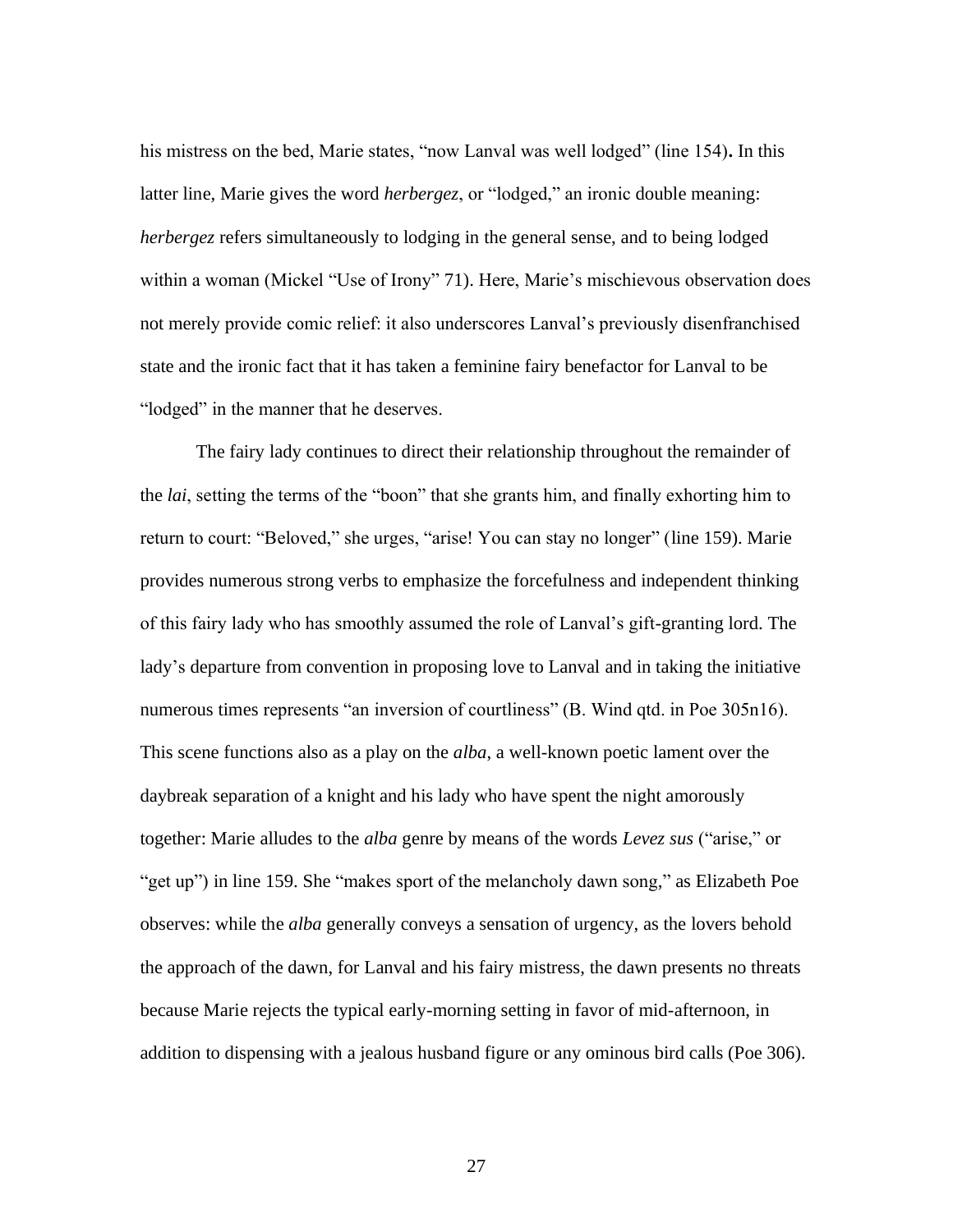As a result, Poe states, the *pucele's* brisk exhortation of *levez sus / Vus n'i poez demurer plus; / Alez vus en!* (lines 159-61), lacks conviction (306-307). Neither Lanval nor we as readers can discern why he should rush: and, in fact, not only does Lanval not rush away, but he is dressed resplendently in "rich garments" (line 174**)**, put through ceremonious and unhurried hand-washing, and enjoys a "joyful" supper with his beloved, at which he is "very courteously served" (lines 183-184). At this meal, Marie tells us, there was one "*entremés"* in "abundance that pleased the knight particularly, for he often kissed his beloved and embraced her closely" (lines 185-188). Burgess and Busby translate *entremés* simply as "dish," while Hanning and Ferrante modernize the word to "entremet": the latter conveys more of Marie's sly double entendre, indicating an interlude that is more than merely culinary.

As with her play on the *alba*, Marie repeatedly causes us to anticipate what "ought" to take place in a romance, and then refuses to have the tale conform to our expectations: she provides, Elizabeth Poe states, the standard "building blocks of Old French romance"—the hospitality theme, adulterous love, justice by tribunal—but then refuses to conclude them as expected, or pokes fun at them (307, 309). When Lanval breaks his promise to his fairy lover to remain silent about her existence, Marie both signals her awareness of the *geis* or taboo common to Celtic literature and exaggerates courtly conventions. Ironically, Lanval breaks faith with his lady by overpraising her: by his use of the encomium, he adheres too closely to the "adulatory context of courtly literature," Howard Bloch asserts (*Medieval Misogyny* 142). Once Lanval has spoken the taboo, Marie emphasizes the excessive nature of his suffering: the "distraught and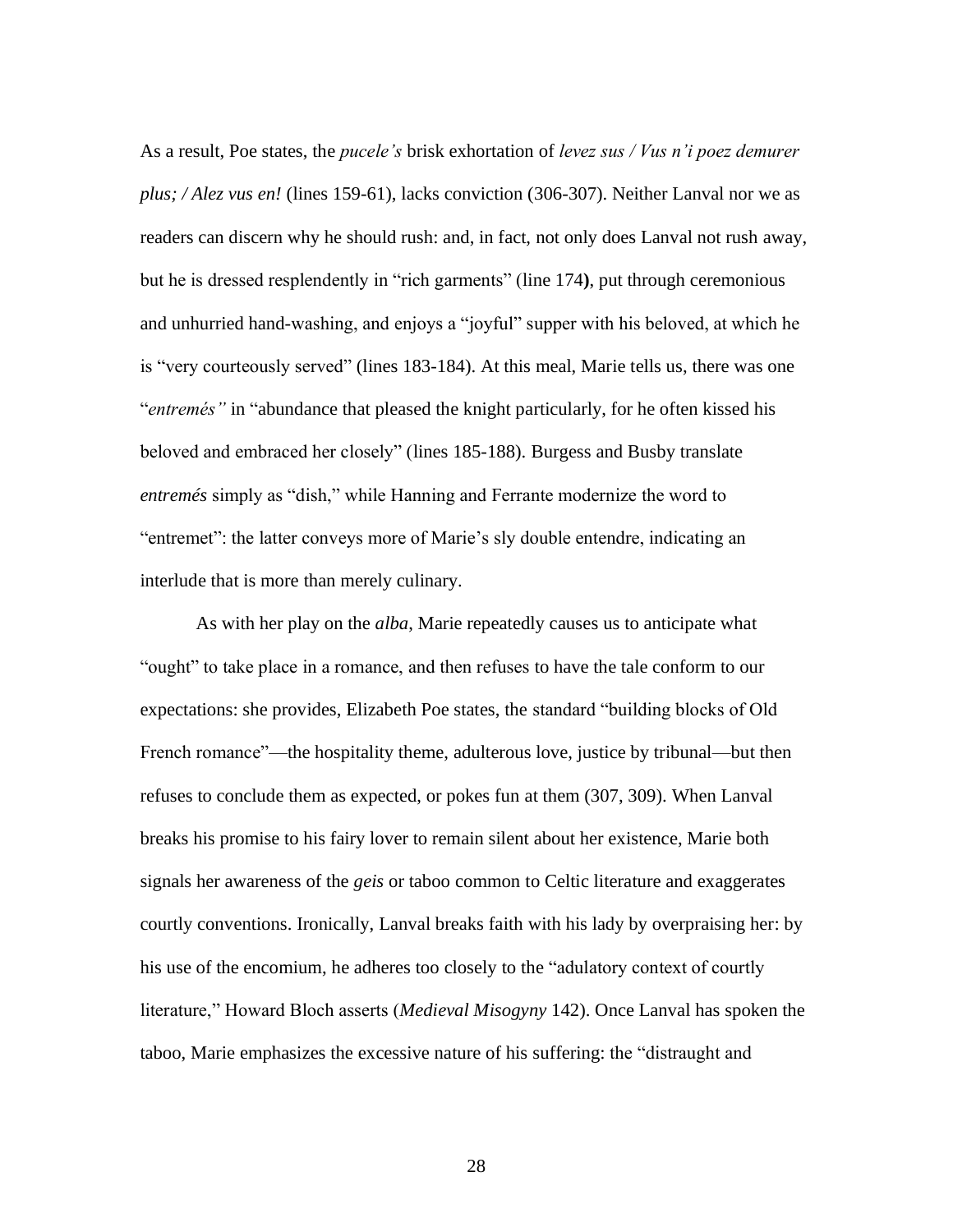anguished" hero laments, begs for death, sighs, faints, cries out to his unseen lover for mercy (lines 337-344), and becomes in essence the "archetypal afflicted courtly lover," illustrating the consequences of "a rhetoric of excessive praise" (Bloch 142).

However, what distinguishes Lanval from the suffering hero of the courtly lyric is a matter of perspective (Bloch *Medieval Misogyny* 142): the songs of the troubadours are from the first person, the lyric "I." Marie presents *Lanval* from the perspective of a detached third party and she underscores that detachment with another of her parenthetical interjections. Just after describing how "it was a wonder" that the distressed Lanval "did not kill himself," she queries, "Alas, what will he do?" (lines 346, 351). Since Marie immediately afterward launches into what indeed Lanval does, and what is done to Lanval, her interruption functions not just as a rhetorical question calculated to cause her listeners to lean forward eagerly, but as a deliberate reminder of her authorial distance from the courtly conventions.

During the court tribunal, when faced with King Arthur, Lanval's lady and her female attendants control the scene, making the male characters suddenly passive. King Arthur's thrice-mentioned impatience for the trial to be concluded seems impotent and ineffectual, as he cannot compel his barons to do as he wishes (lines 469, 499-502, 544). Meanwhile, all of the Lady's maidens speak in imperatives, each commanding Arthur to "make your chambers available" for their mistress (lines 491, 535). While Jerry Root maintains that the fairy-woman's appearance at court, with Marie's heavy emphasis upon every man's awestruck reaction to her physical beauty, merely highlights her as an object of the male gaze (17), Marie's words nevertheless make it clear that the lady is not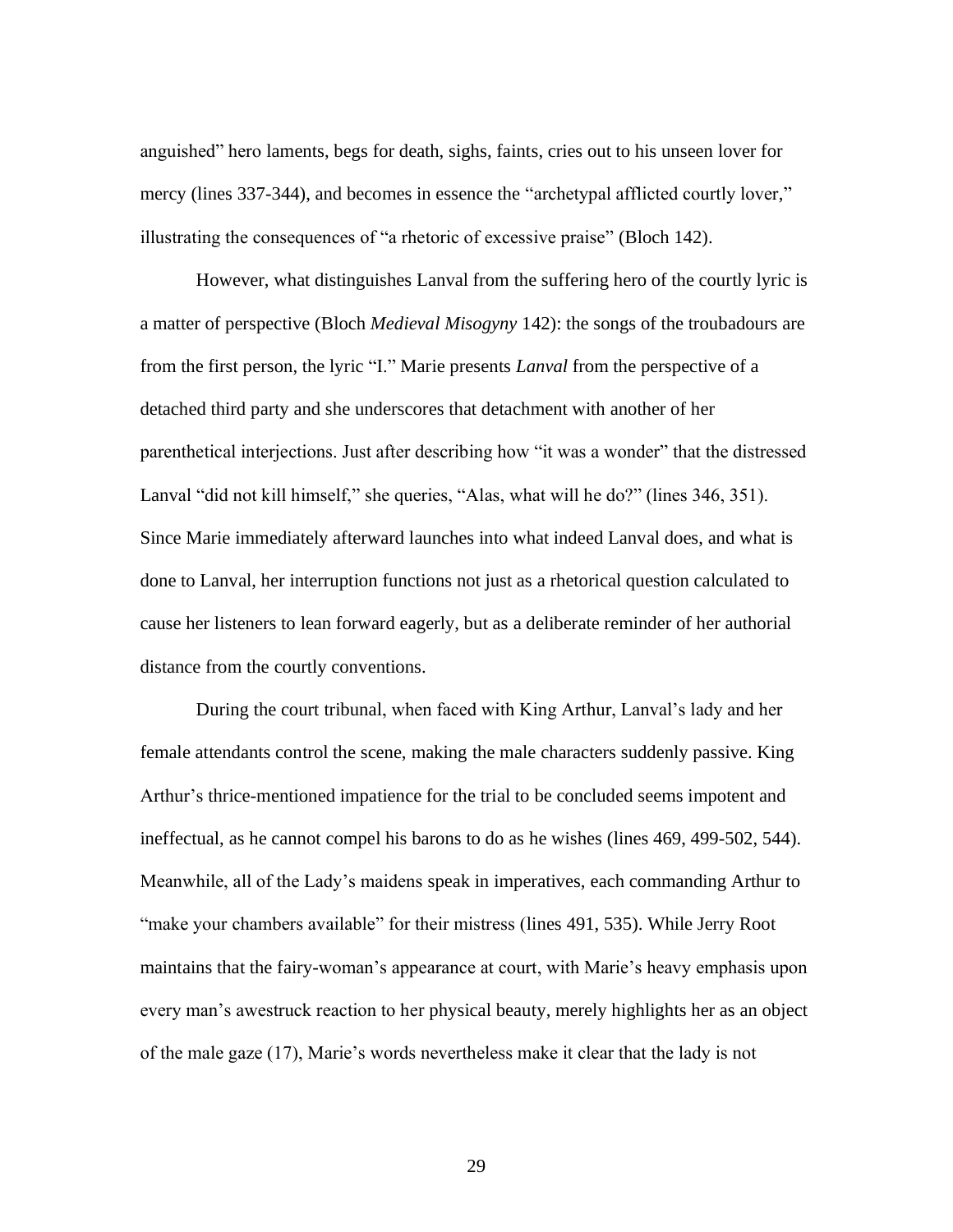constrained by any man. The lady speaks, briefly, because "she had no wish to remain," and after the judges pass the verdict that she has specified, she leaves, "for the king could not retain her"—once again emphasizing Arthur's powerlessness in the face of this otherworldly character (lines 614, 631).

Describes the entrance of the fairy lady's maidens, Marie calls them "extremely comely" and says that they are "dressed only in purple taffeta"—"next to their bare skin," she emphasizes (lines 474-476). After such an explicit physical description, Marie states, slyly, *Cil les esgardent volenters, "*the knights were pleased to see them" (line 477). This single, "well-placed line," as Emanuel Mickel observes, foreshadows the "future course of the text and Lanval's deliverance" ("Use of Irony" 282), in addition to highlighting Marie's playfulness as a writer. Elizabeth Poe, who has examined Marie's ironic toying with the various meanings of the words *plait, departir, and esgarder* in *Lanval,* discusses the play with *esgarder*/*les esgardent* in this line and the fact that Marie here reaches the cumulation of her repetition of *esgarder* throughout the *lai* (308). Poe notes that *esgarder*  means "to regard attentively, to gaze upon," but that in the context of the court, it signifies "to pass judgement" (308). The word, in various forms, recurs throughout the *lai*: describing Arthur's queen's lustful appreciation of Lanval, Marie states *Lanval conut e esgarda* (line 241). During the trial, the knightly judges, who ought to be concerned with *esgarder*, or "rational decision making," cannot restrain themselves from *esgarder,* gawking—to the extent that when Marie tells us that Lanval has been spared the *esgart* of the judges (line 629), we are uncertain as, as Poe observes, as to whether "their wisdom or their lust has saved him" (Poe 308).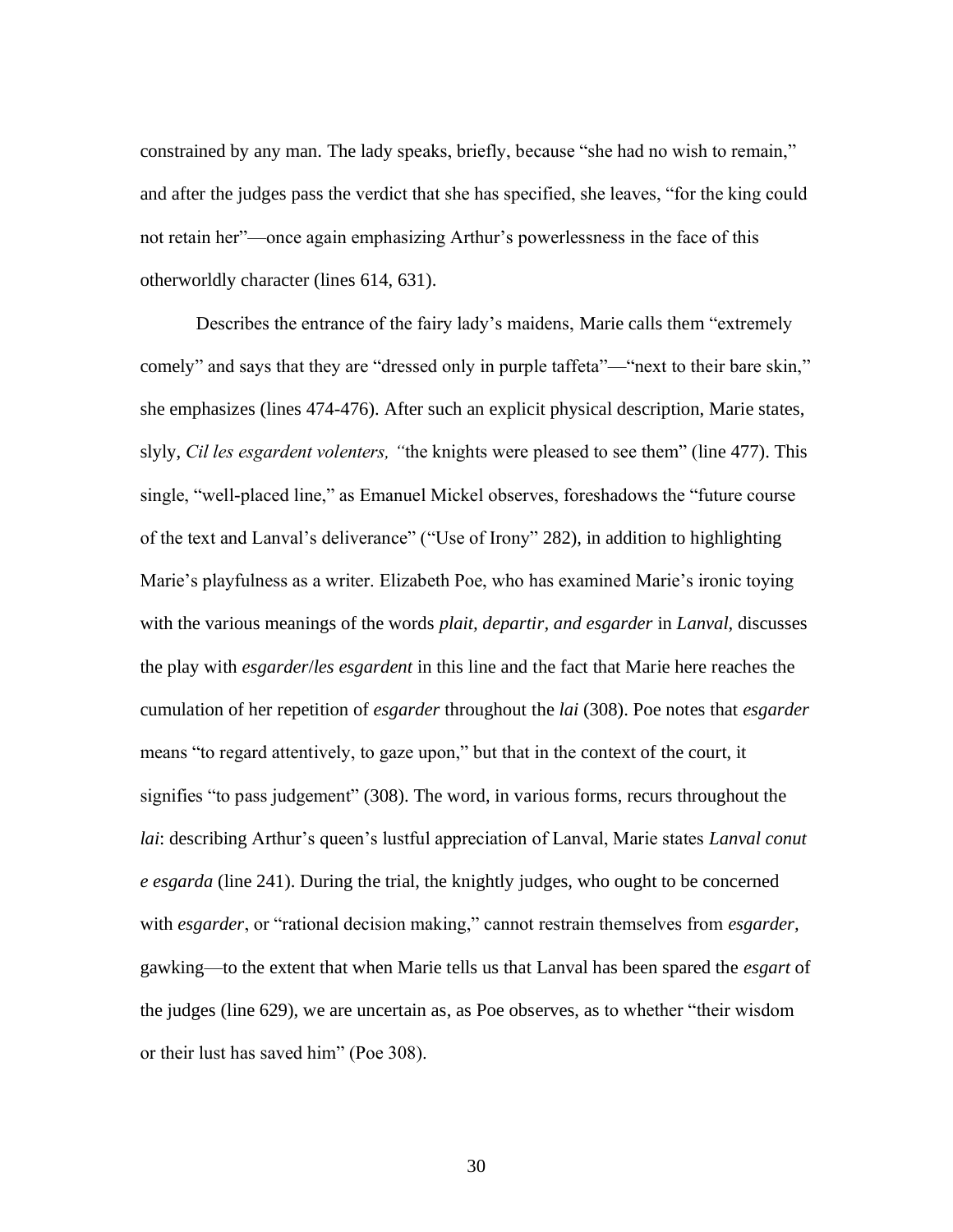As the *lai* ends, Marie shows up the courtly love game, parodied here by Arthur's bored, aristocratic queen's toying spitefully with the outsider knight, and by the lustful knights' being rendered foolish by the disdainful fairy lady and her maidens. Having played with courtly conventions throughout *Lanval*, Marie has her fairy lady sweep out of the court and ride away—and, as a parting shot, she emphasizes that Lanval jumps onto his lady's palfrey "behind her," and "was borne" away (lines 640, 644). Rather than presenting a knight in an agonizing love triangle with an icy, unavailable married *domna* and her jealous husband, Marie in *Lanval* features a foreign knight, a lustful queen in whom the protagonist has no interest, that queen's hapless husband, and an eminently available, unmarried fairy lady who directs the *lai*'s action. This decisive, scene-stealing woman, in particular, when combined with Marie's authorial interjections, points to the poet's play with the male-controlled tenets of courtly love.

### DARK PLAY IN *YONEC*

<span id="page-36-0"></span>In *Lanval* and *Yonec,* the marginalized characters do not suffer silently. In fact, Burgess and Busby have noted that the *lais* as a whole create the impression that "the women characters are more forceful than the men" (33). The women in *Lanval* and *Yonec*, despite the patriarchal social context, both provide a dissenting voice to the injustice they perceive. Lanval's fairy lady not only presents herself as his wife or mistress ("gift granted") but becomes her lover's "gift granter" and lord after his blatant mistreatment by the remarkably colonial Arthurian court (McLoone 8)—while Yonec's mother cries out passionately against her husband's repressive treatment and voices her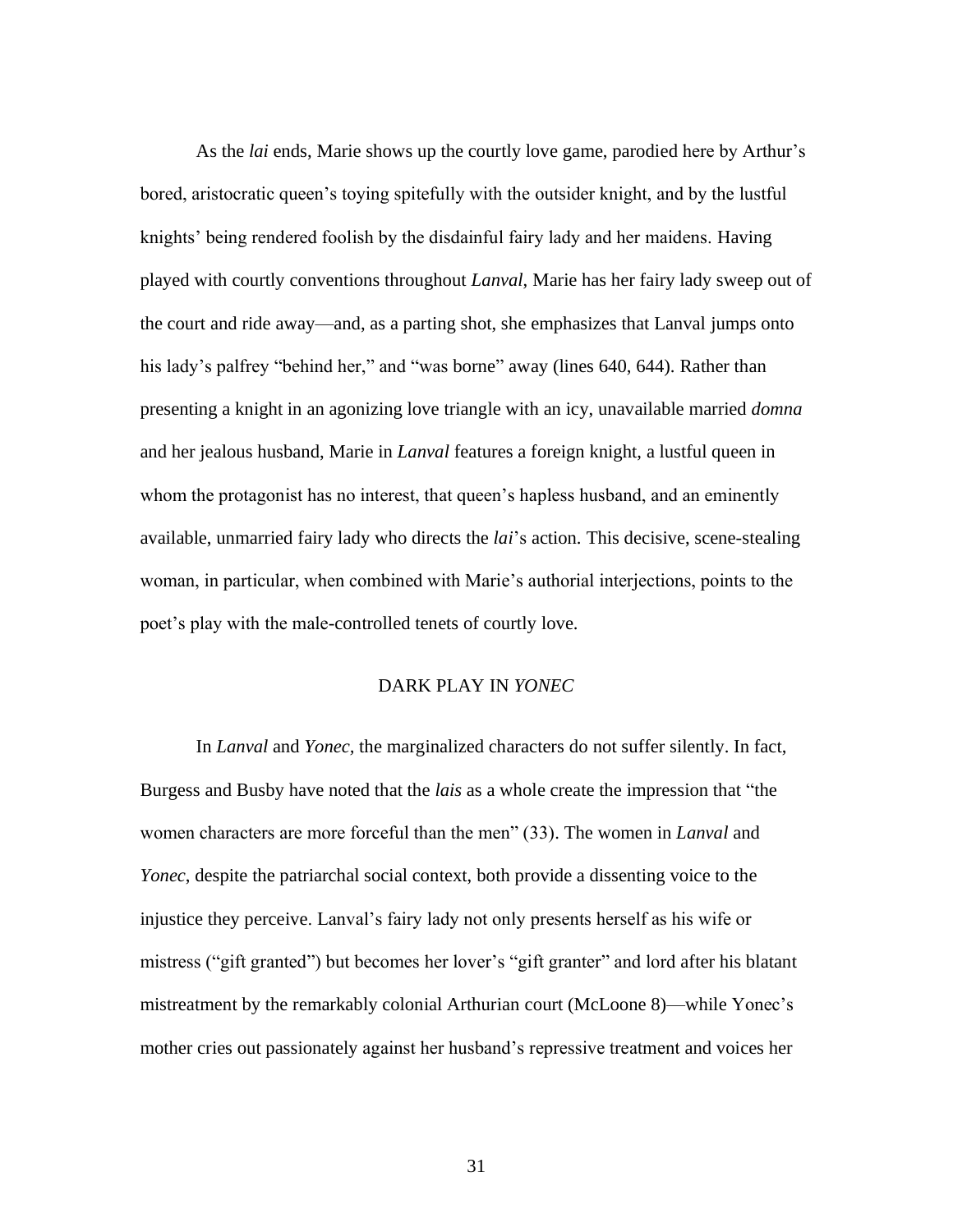desire for a "courtly," "worthy" lover (87). Marie does not provide a name for either of these women, but the absence of names makes their decisiveness all the more striking.

Marie's *Yonec* presents the inverse of Lanval's romantic couple: a fairy king visits a human woman. A number of early insular tales feature mortal women visited by disguised otherworldly men. Tom Peete Cross, Alfred Nutt, Matthieu Boyd, and Joanne Findon, among others, have discussed certain strong similarities between *Yonec* and the Irish *Snám dá Én (Swim Two Birds)* and *Togáil Bruidne Dá Derga (The Destruction of Da Derga's Hostel)*. However, Findon makes the crucial distinction that such tales do not, unlike *Yonec*, relate the events from the female's perspective (29n10). *Yonec* involves an otherworldly male whose appearance fulfils the clearly expressed desires of a relatable and frustrated woman. Marie presents this woman both sympathetically, as I will discuss, and with a great deal of realism. Bernadette Williams has compared Chrétien de Troyes' romances with Marie's *lais*, discussing how in Chrétien's tales, the love affairs are conducted from the male viewpoint and no pregnancies occur to "distract the knight" (81). Chrétien's contemporary Marie, however, presents love affairs far more realistically, with attentiveness to the woman's perspective—and her *lais'* love affairs often result in pregnancies.

From the outset of *Yonec*, Marie seems to pursue well-worn courtly conventions: a beautiful young woman is married to a jealous older man, seeks a noble lover, and receives in response the handsome young fairy knight Muldumarec, who visits her whenever she wishes. The lovers' secret meetings reveal an inherent irony of the husband's attempt to hide his wife away from any potential lovers: the tower that he uses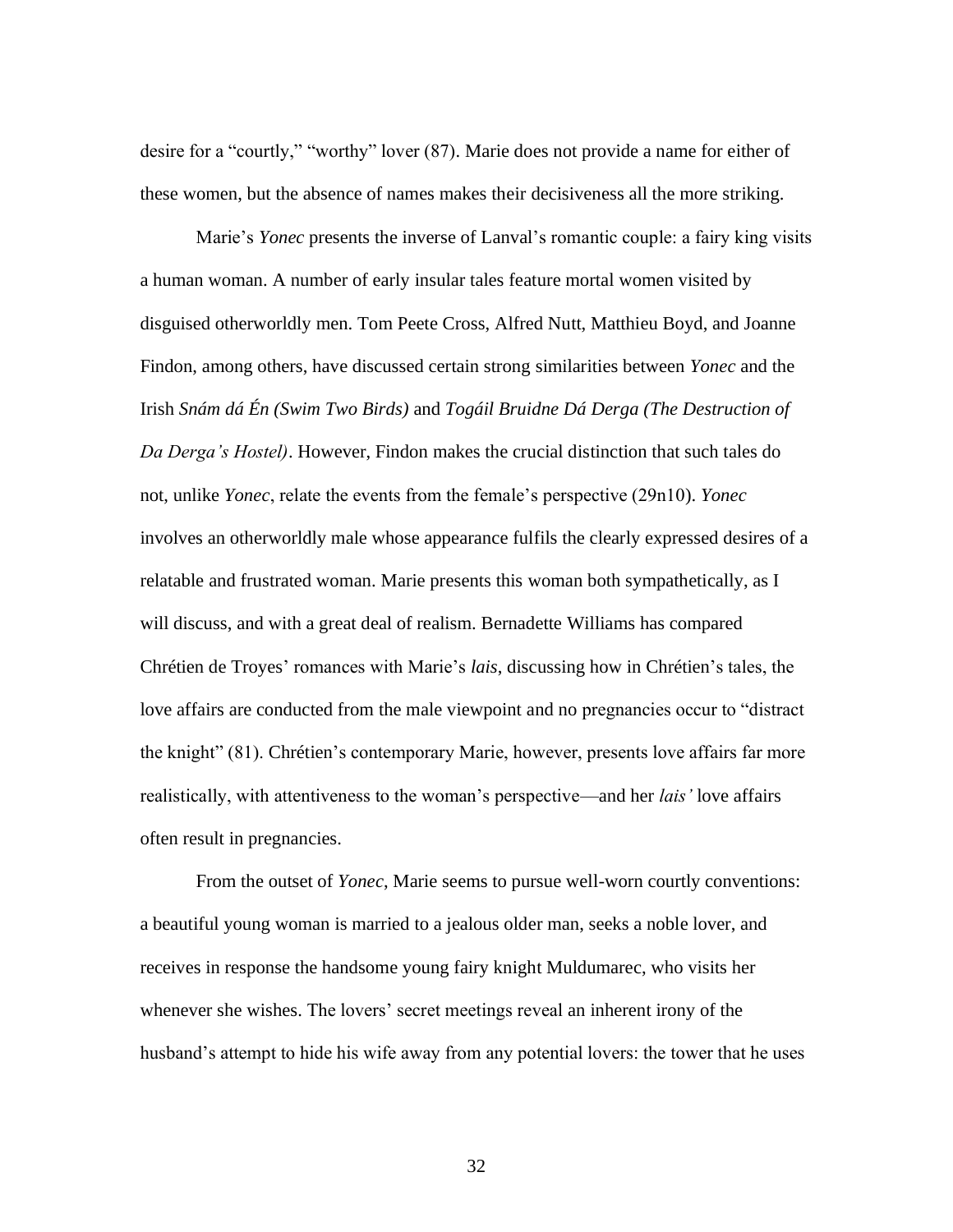to trap his wife enables the young lovers to hide themselves from him. Love between this controlling elderly *avouez* and the young wife whom he imprisons is indeed impossible. Marie might seem here to be conforming to Andreas Capellanus' declarations regarding how romantic love must be by definition adulterous. However, as I will discuss, Marie complicates the narrative in a number of ways. The fairy knight is a foreigner, and Yonec, the mixed-race child born of Muldumarec and the woman's union, threatens the established order of colonial activity in Wales. In *De Arte honeste amandi,* Andreas warns over and over, as Howard Bloch says, that "Thou shalt not be a revealer of love affairs" (*Anonymous* 64). The conflict in both *Lanval* and *Yonec*, however, is predicated on a lover's failure to follow that prescription; and indeed, as Bloch mentions, the hidden love in the *Lais* is always, sooner or later, revealed (65). And finally, rather than conspiring to trick the husband, the *mal mariée* and Muldumarec are tricked, and earn the listeners' sympathy in the process.

Instead of her detached wryness in *Chaitivel* or her effervescent playfulness in *Lanval*, Marie is more grimly ironic in *Yonec*. She includes several disturbingly graphic descriptions, she refers to specific locations in Wales, and her contextual details are more precise than those of many other *lais*, despite the presence here of a male fairy. Several readers have discussed the "fundamentally unsound" nature of the lady's marriage to the potentially corrupt and certainly villainous *avouez* (Panxhi 130, Burgess and Busby 127n1). Not only does the husband repress his wife's religious life, denying her access to the church, to "God's service," and presumably to the sacraments (lines 75-76)—an action all the more hypocritical because of his presumably ecclesiastical ties—but he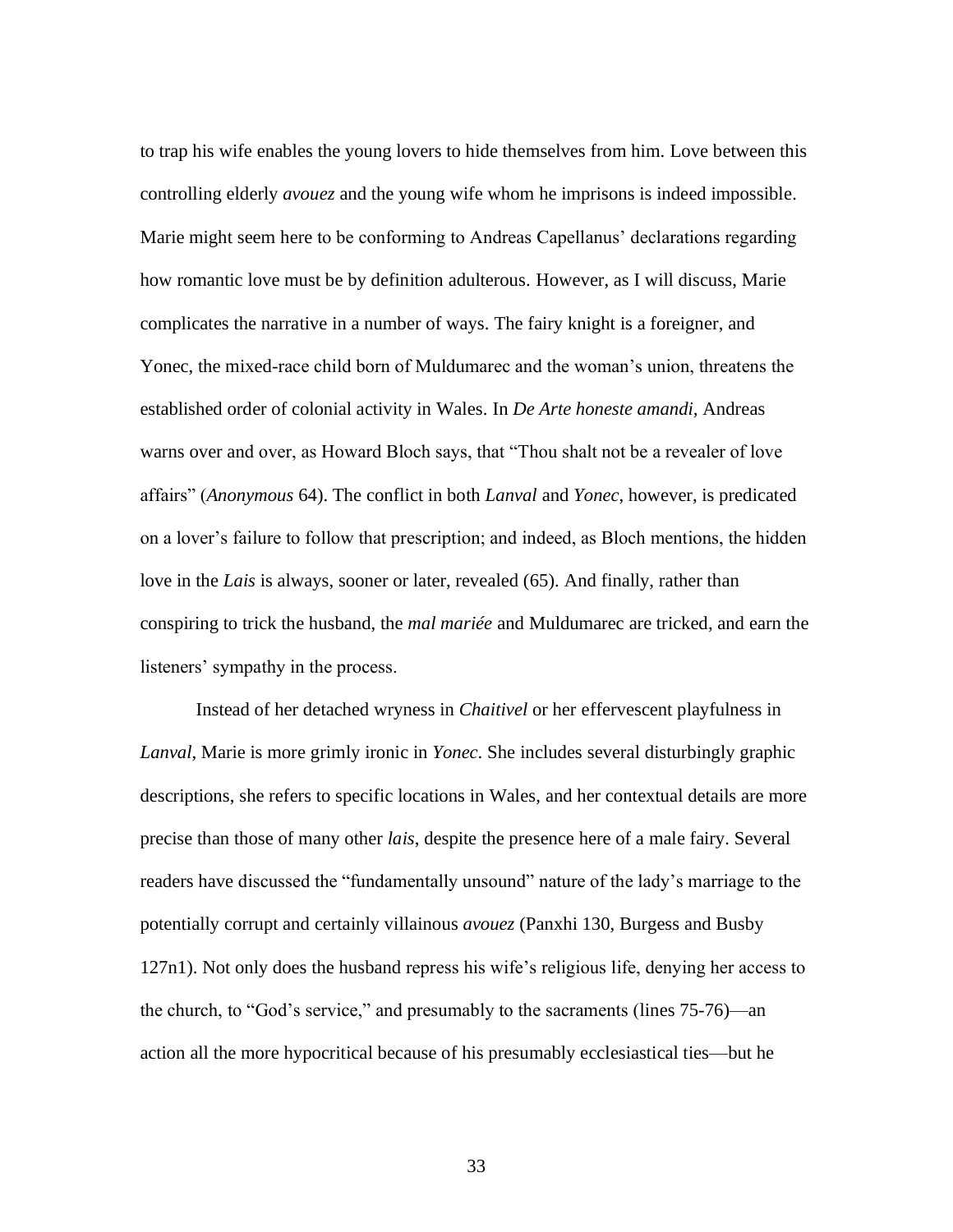seems to have entered into the marriage without her consent, a detail that Marie's audience in the twelfth century would have been attuned to, as the Church sought to decrease the incidence of prearranged noble marriages, especially those entered into without mutual consent (Gillingham qtd. in Panxhi 130).

Marie was writing at a time when the church deliberated over whether a daughter could be given in marriage against her will, ultimately deciding that she could not. However, as Bernadette Williams discusses, the marital situation of the medieval noblewoman did not change: she was still married for her family's benefit (77-78). Marriage, Williams reviews, was a privately negotiated business between the male members of two families: if the woman had no family, her marriage was at the disposal of the king or her feudal lord (79). The 1185 Roll that Henry II had drawn up lists the women and children, male and female, who were his to give in marriage (Williams 79), a fact that is traced in *Lanval* by King Arthur's apportioning wives and lands to all who serve him (lines 17-18). In lamenting that "Cursed be my parents and all those who gave me to this jealous man and married me to his person!" the *Yonec* lady's precise verbs and bitter indictment of her parents give credence to this reading of her marriage as having been without her consent, with her as an unwilling recipient (lines 81-84).

In the *Lais*, "true" union occurs when the lovers choose one another and consequently have their love blessed with children. The marriage between the elderly *avouez* and the *mal mariée* is childless, a truly ironic and appropriate fact, given that the woman was married against her will and for the explicit purpose of providing her husband with heirs (lines 19-20). Citing research by Huw Pryce on medieval Welsh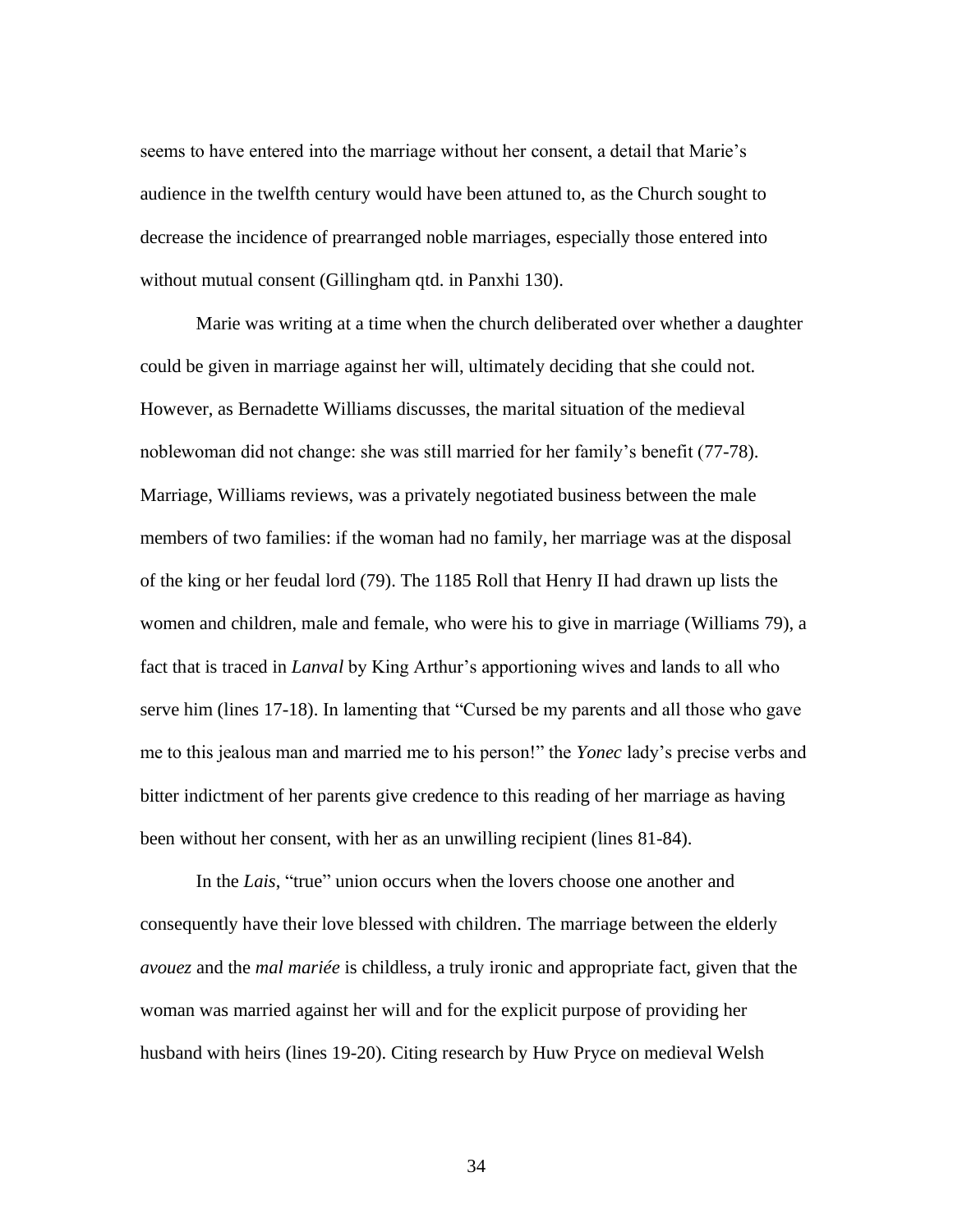marriage laws, Joanne Findon identifies the *mal mariée*'s despair at the end of seven years of marriage as being deeply significant. It was only after seven years that a marriage became permanent: separation prior to that point was more easily achieved, particularly if the woman had failed to bear children (Pryce qtd. in Findon 44). The husband's extension of this "trial" marriage that has failed to produce offspring invites us to question his motives, and points perhaps to a pathological possessiveness on his part.

The *mal mariée*'s ethnic background is unclear. Marie discloses that the lady is "from a noble family," which could denote her origins as Anglo-Norman, but is far more elliptical in introducing her, merely mentioning that she is "wise, courtly, and extremely beautiful," a description that contrasts with Marie's precise details in reference to the position of the rich old husband (lines 22, 25). Critics differ in their views on whether this husband is Anglo-Norman or Welsh, with most determining that he is Anglo-Norman; if he is Welsh, he is certainly complicit with his colonial overlords (Faletra 92, Findon 45, Burgess and Busby 127n1). Karen K. Jambeck has discussed the relative independence enjoyed by early Welsh and Irish women, in that such women could not be married against their will (125).

In his detailed examination of medieval marriage, legitimacy and primogeniture, Huw Pryce notes that Welsh law "differed fundamentally from the law of the Church and of England in that it knew no sharp antinomy between legitimate and illegitimate children: what mattered was a child's affiliation to his father" (97). Yonec, the son of Muldumarec and the *mal mariée*, is then Anglo-Norman society's "worst nightmare," as Sharon Kinoshita observes: an illegitimate child passed off as her husband's son and heir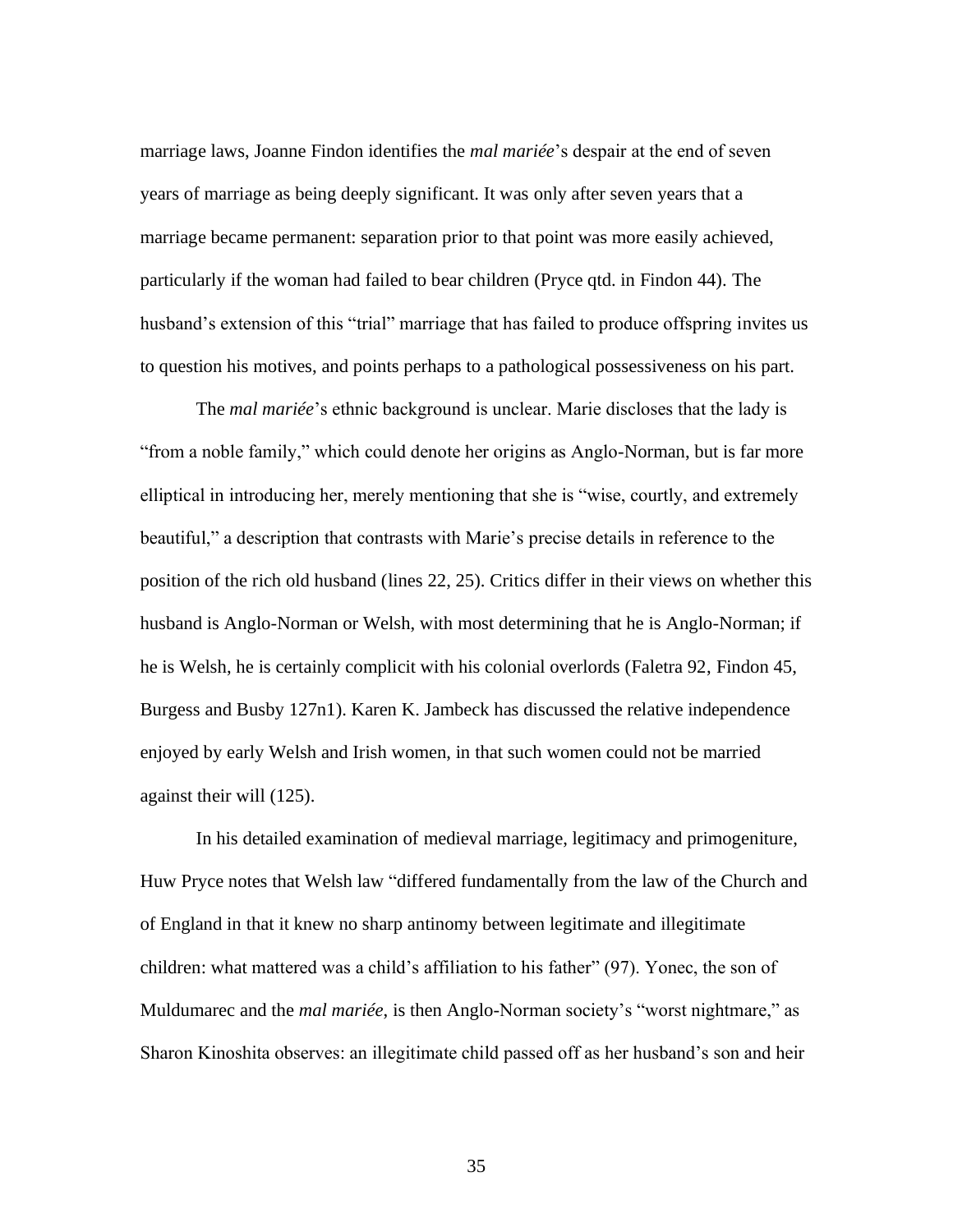who wreaks ferocious revenge on his stepfather and, by assuming control of his late father's Celtic kingdom, "restores the old, occulted order" ("Colonial Possessions" 156- 7). In the twelfth-century era during which Marie wrote, then, native marriage laws certainly "clashed with those of the colonizing Normans" (Findon 44)—sometimes violently. In such a tumultuous, multiethnic environment, Marie's audience members would have been keenly aware of (and, perhaps, uncomfortable with) the ramifications of this tale.

While musing on the heritage of romantic history within "this country," toward the tale's beginning, the *mal mariée* alludes to Wales itself and refers to how "knights discovered maidens to their liking, noble and fair, and ladies found handsome and courtly lovers, worthy and valiant men" (87). Significantly, Marie employs parallel syntax here:

> Chevalers trovoënt puceles A lur talent gentes e beles, E dames truvoënt amanz Beaus e curteis, [pruz] e vaillanz (lines 95-98)

Her parallel equation of both sexes in their equal pursuit of desirable lovers combines with her active language to convey women's agency and decisiveness.

Having longingly contemplated these romantic adventures of the past, the lady proceeds to initiate a relationship with a supernatural lover by calling upon "almighty God" to "grant my wish!" (lines 103-104). While Muldumarec has, as he expresses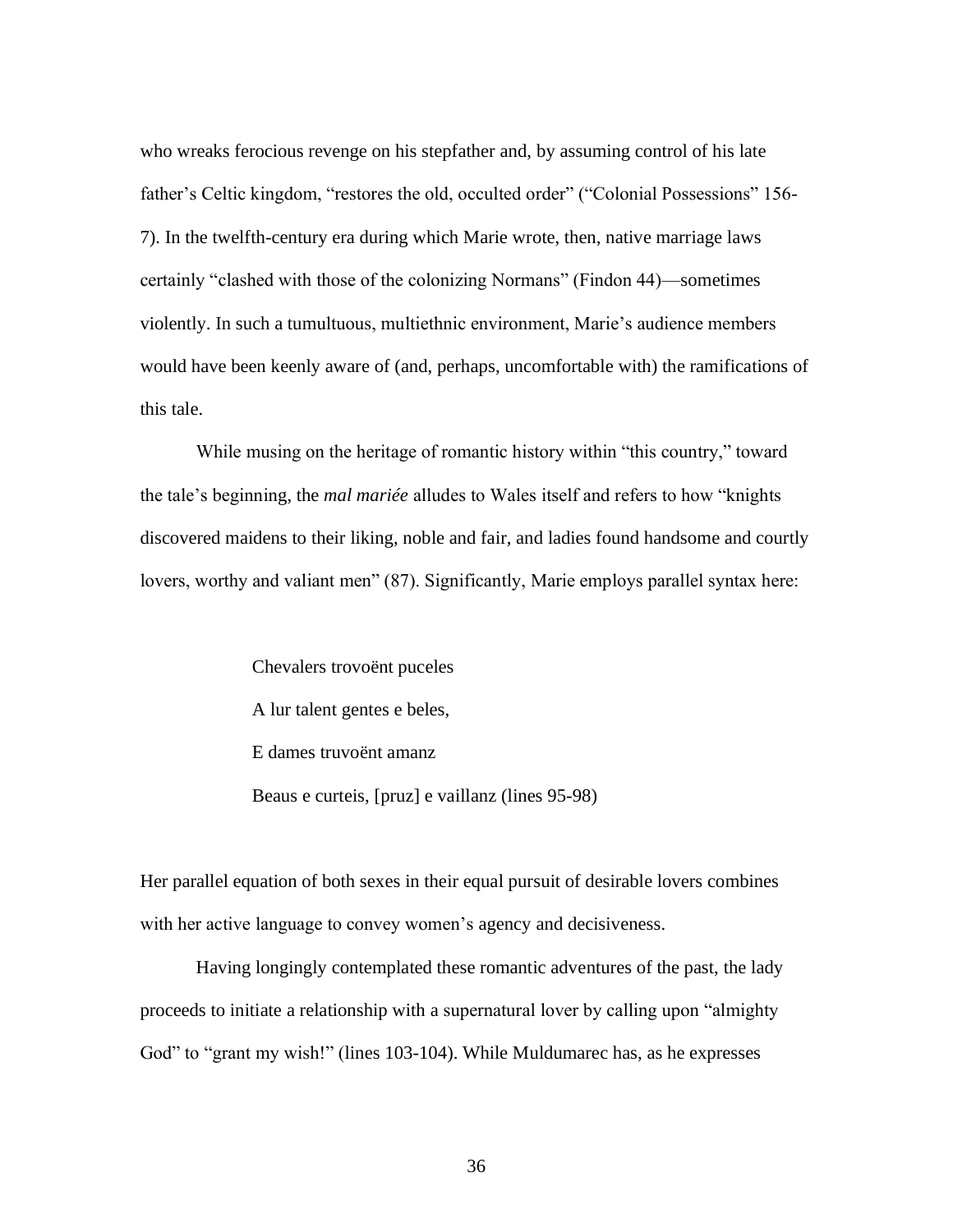afterward in his opening passage, loved *Yonec'*s maiden "for a long time and desired you greatly in my heart," he is not free to come to his love, nor "to leave my country," until she voices her desire for him—for a Celtic, not a Norman, lover (lines 127-128, 131- 132). Despite Muldumarec's power, versatility, and wealth, he waits upon the lady: not out of mere *cortesia*, Marie seems to suggest, but because this lady has finally realized that she has some control over her choices.

Muldumarec's first words to the lady are, unsurprisingly, to reassure her not to be afraid: but he elaborates upon this first sentence by continuing, "The hawk is a noble bird" (line 122). Birds feature noticeably in the *lais*, have been historically associated with memory, and certainly help, with such lively imagery, to make this particular *lai* more memorable (Whalen *Poetics of Memory* 87). Matthieu Boyd has discussed the presence of Otherworld bird-people as being common within both Welsh and Irish tales ("The Ring" 215). Additionally, Muldumarec here emphasizes the "noble" nature of hawks, thus "locating the animal in the value-system of the aristocratic culture in which the lady lives" (Kinoshita and McCracken 147). Despite these factors, however, which are useful in understanding Marie's choice of magical creature, her phrasing here could be construed as ironic. Muldumarec's primary reassurance to his lady lies not in emphasizing how easily he can shed his animal form, or even in an explanation of his metamorphosis—in fact, he states that the hawk's secrets may "remain a mystery to you" (line 123)—but in a fairly abrupt statement upon the *nobility* of his appearance as a bird of prey. With such a calm, matter-of-fact abruptness, Marie might here be drawing her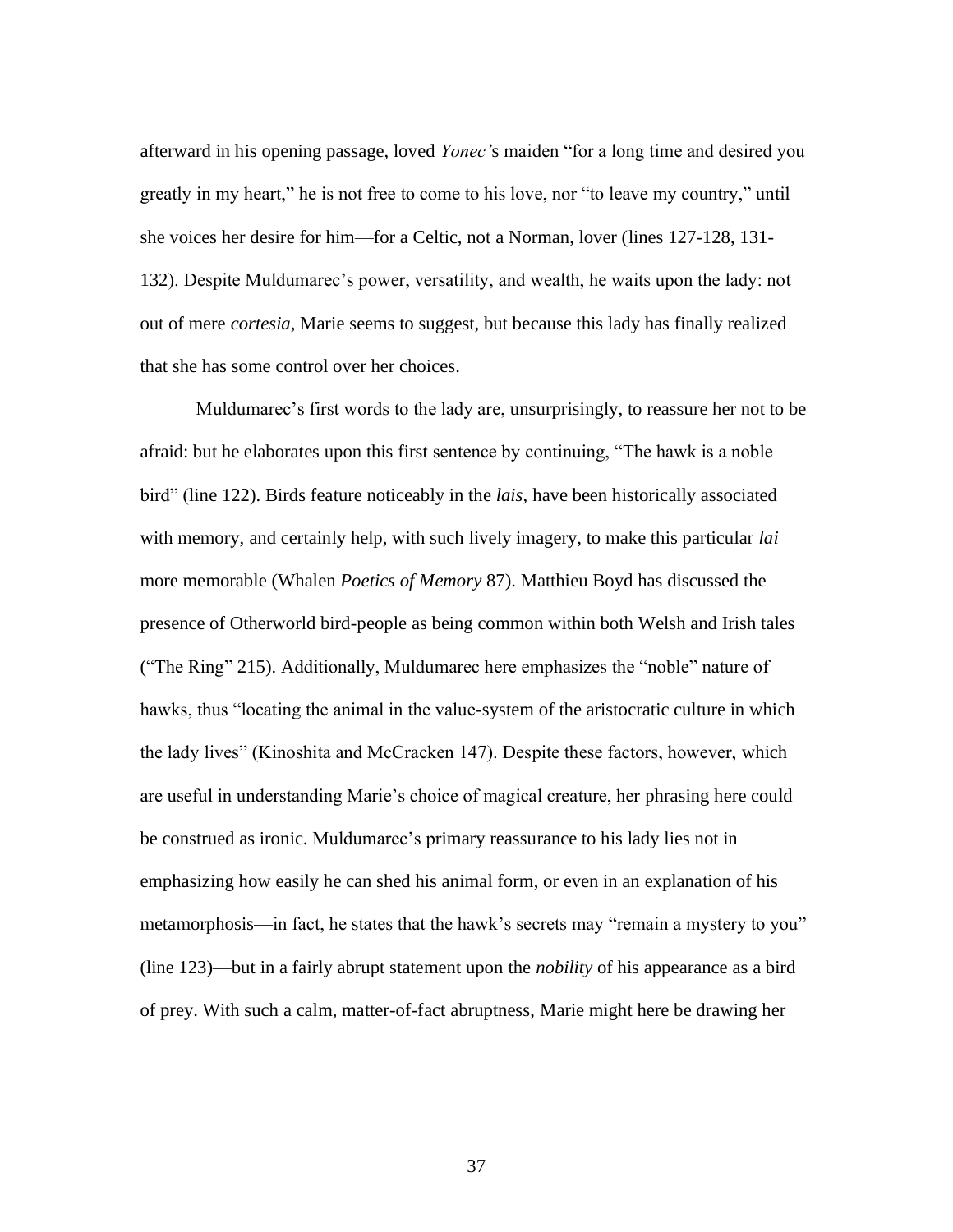audience into a winking complicity with the necessity of suspending our disbelief in the fact of incongruous magical details.

While the *mal mariée* seems eager to acquiesce to her fairy lover's decisions as the *lai* continues, she is not entirely passive: she states her willingness to make Muldumarec her lover, but only "provided he believed in God" (line 139), thus setting the initial terms of their relationship. She also undergoes an arduous journey in pursuit of her lover, leaping through a window to pursue the dying Muldumarec and courageously following his trail of blood to his eerily deserted otherwordly kingdom beneath the hill, a kingdom with undertones of a wild Wales eluding Anglo-Norman control (Faletra 94). In undertaking this journey—entirely of her own volition, and seemingly against Muldumarec's implicit advice—she reveals her impulsive, passionate character, a character that actually contributes to her lover's death, since, failing to observe the moderation that he had earlier urged, her radiant appearance betrays her love (line 227). This tragic impulsivity, however, seems inextricably bound up with her strong and decisive character.

At times, Marie's authorial voice combines a laughing irony with a fervent empathy with the characters whose doom so clearly overshadows them. Such an instance occurs directly after Marie describes the joy that Muldumarec and his lady take in one another prior to their betrayal: "Now may she, with God's grace," Marie interjects, "long enjoy her love!" (line 224). As Emanuel Mickel observes, in view of the intense watchfulness with which the lady's jealous husband monitors her, Muldumarec's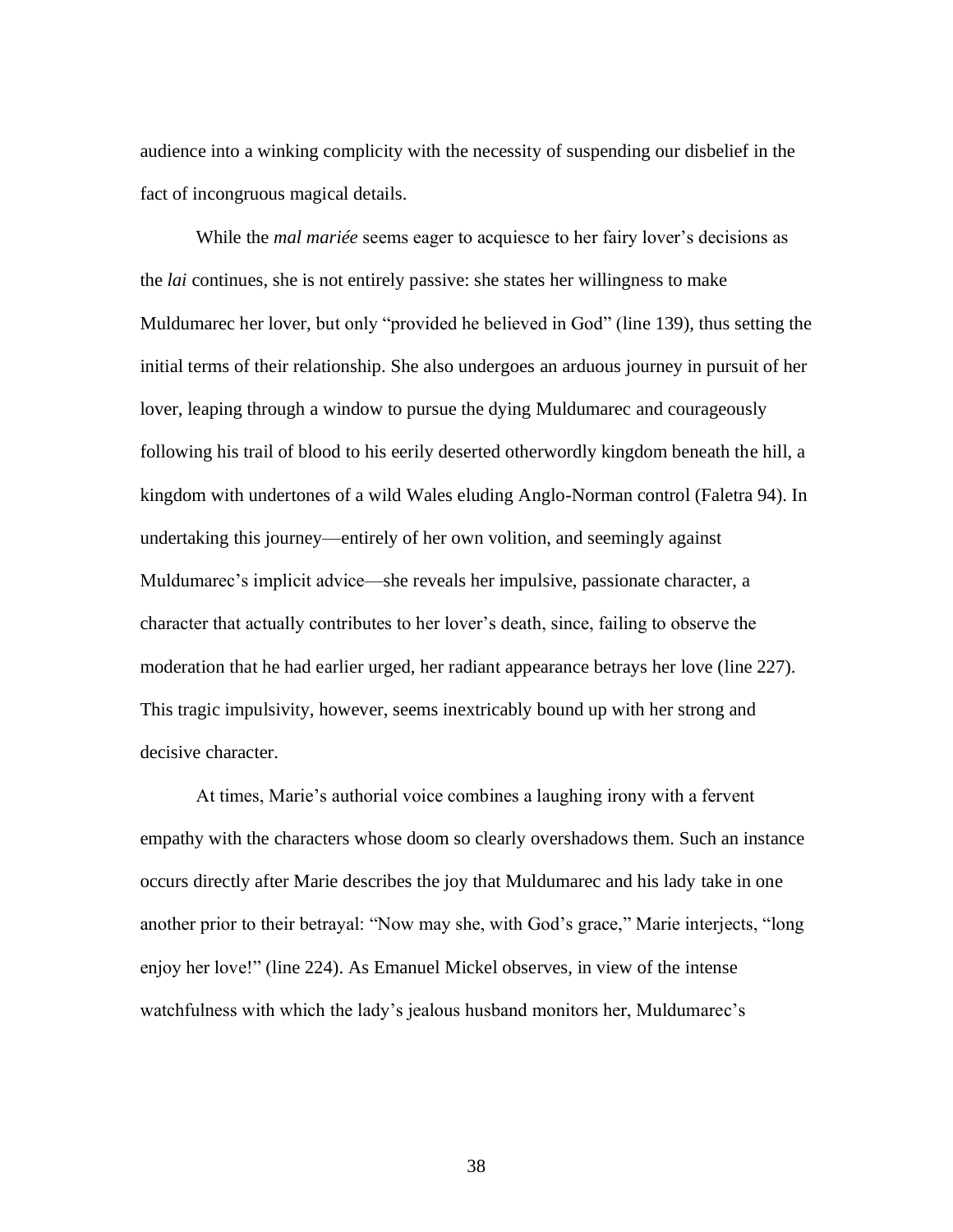injunction to his lover to be discreet seems like an impossible caution ("Use of Irony" 283): and Marie's aside highlights that impossibility through her knowing irony.

Several lines later, after describing the husband's plot with his aged sister, Marie provides another aside, this time without the effervescent enthusiasm of the previous one: "Alas!" Marie exclaims, "how ill-served were they on whom he wanted to spy in order to betray and trap them" (lines 254-256). Her voice seems bitter here, with an implicit condemnation of this villainous husband who seeks to "betray" and "trap." Marie thus again reveals her empathy with the lovers, despite the fact that such empathy could be construed as providing subversive advice to her female audience members who might in turn sympathize with the protagonists.

As the *lai* continues, Marie's empathy with the doomed Muldumarec and his lady becomes even more evident, as she discusses the husband's calculated cruelty in devising painful "traps to kill the knight" and interjects, "Oh God! If only he had known the treachery that the villain was preparing" (lines 295-296). Using explicit language, Marie describes the razor-sharp spikes, Muldumarec's wound, which "covers all the sheets in blood" (lines 316), and his suffering. When describing how the *mal mariée* leaps through a window in her tower and follows her dying lover, Marie adds a moment of wry authorial detachment: "it was a wonder she did not kill herself," she adds parenthetically, "for she had to jump a good twenty feet," "naked but for her shift" (lines 338-339, 341). Despite these moments of flickering irony, however, Marie continues to draw her listeners' sympathy to the tragic fairy knight, causing him to be more memorable than his son Yonec, whom Faletra dubs a "hybrid" knight: "half indigene, half colonist" (96).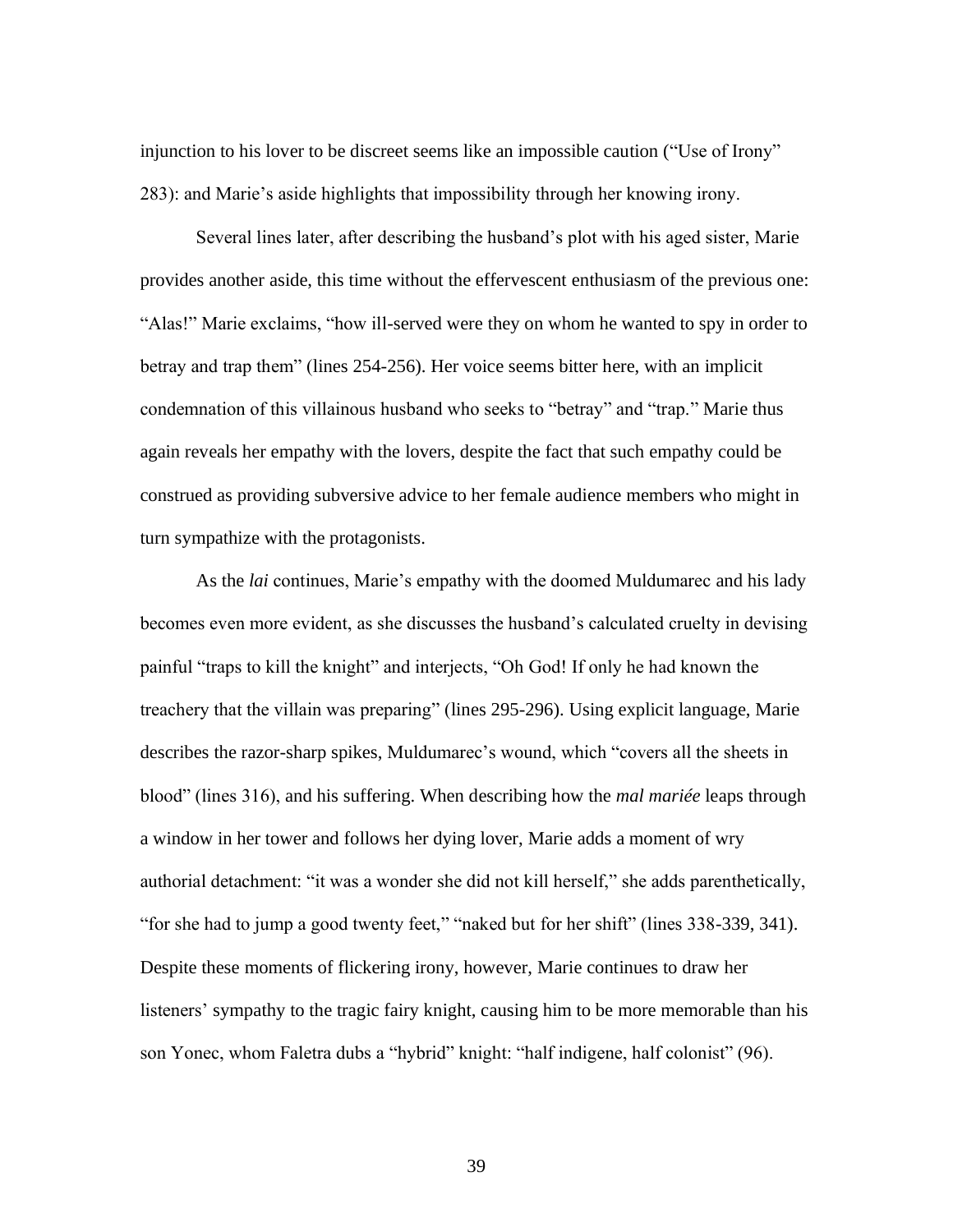While Yonec ostensibly ends the *lai* in a satisfying way, avenging his father's death and his mother's maltreatment and being elevated to a lord of his father's realm, his triumphs seem peripheral to the *lai'*s real focus: the love between the relatable *mal mariée* and the earnest Muldumarec.

With such positive, clear-eyed portrayals of disenfranchised and probably Celtic characters, Marie betrays her sympathy with her *lais'*s Breton and Welsh subject matter, whose settings she often details in very specific terms, as she does in *Yonec*. That Marie should do so is unsurprising considering her own nuanced authorial position as a woman "de France" who used Celtic material while interacting with the politics of her adopted land (McLoone 10). Drawing on work by Tilde Sankovitch, Faletra equates Marie's interest in and empathy with her source material as standing "in parallel with her subjectposition as a female writer" (86). *Yonec* is not alone is its depiction of a *mal mariée:*  many of the women in the *lais* are unhappily married, as women trapped in aristocratic marriages within Marie's era often were, lacking the ability to choose their own spouses. Amy Remensnyder has discussed Marie's sensitivity to the "very real constraints" (215) that twelfth-century women encountered within the area of marriage, which is particularly evident in *Yonec*. Marie's *lais*, then, with their worlds of imagination, provided these women with a power that they otherwise could not have. Remensnyder argues, however, that these lais do not serve as mere wish fulfilment for her audience, since by composing her *lais*, Marie enabled her female voice to be heard despite the patriarchal constraints of her era (215-216).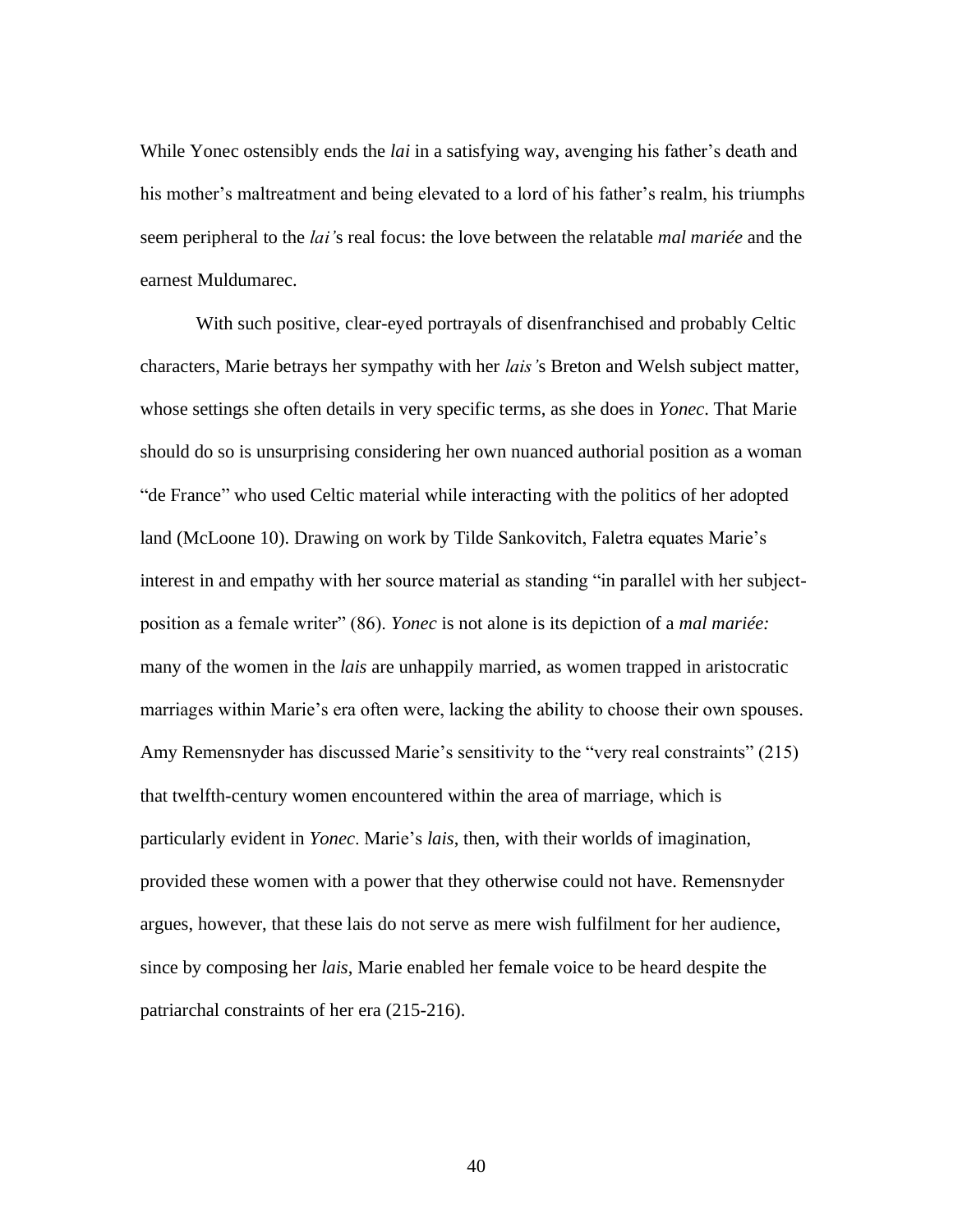Marie's voice is certainly not strident in heralding the power of women within her *lais*, nor even in providing a sympathetic treatment of the indigenous peoples of the British Isles. Critics have held wildly varying opinions about Marie's *lais*, as upholding traditional codes, as providing dissident commentary upon her circumstances, or as juxtaposing both submissive and subversive reactions to repressive social structures. In contrast to those who delight in claiming that Marie is advancing a particular political agenda with her twelve *lais*—whether that agenda be conservative or radical—Marianne Fisher states that "the collection itself refuses to pass judgement"; and, particularly in reference to its juxtaposition of conflicting perspectives, that "Marie does not provide answers. It is up to the audience to decide for itself how to reconcile its inner tensions" (209). Fisher's controversial exception to this summary, however, lies in her brief examination of three "ideologically indeterminate" *lais*—*Chaitivel, Laüstic,* and *Chevrefoil*—that differ from the rest; that deconstruct the structures that produce them (210, 209). These three ambitious *lais*, Fisher maintains, "end up anguished," with our receiving "only shards and fragments of narrative" (210). Fisher, however, does not discuss or acknowledge the presence of playful exaggeration or irony in the tales. I argue that the *lais'* playfulness complicates this reading. Rather than sounding "anguished," the disruption in *Chaitivel, Lanval*, and *Yonec* causes us to smile at the inverting of our expectations for tales of courtly love.

In reviewing the Celtic origins for Marie's lais (*Yonec,* in particular), Matthieu Boyd argues that attempts like those of Sharon Kinoshita's to "impute twelfth-century political meaning" to the *lais* must come up against the fact that most of the source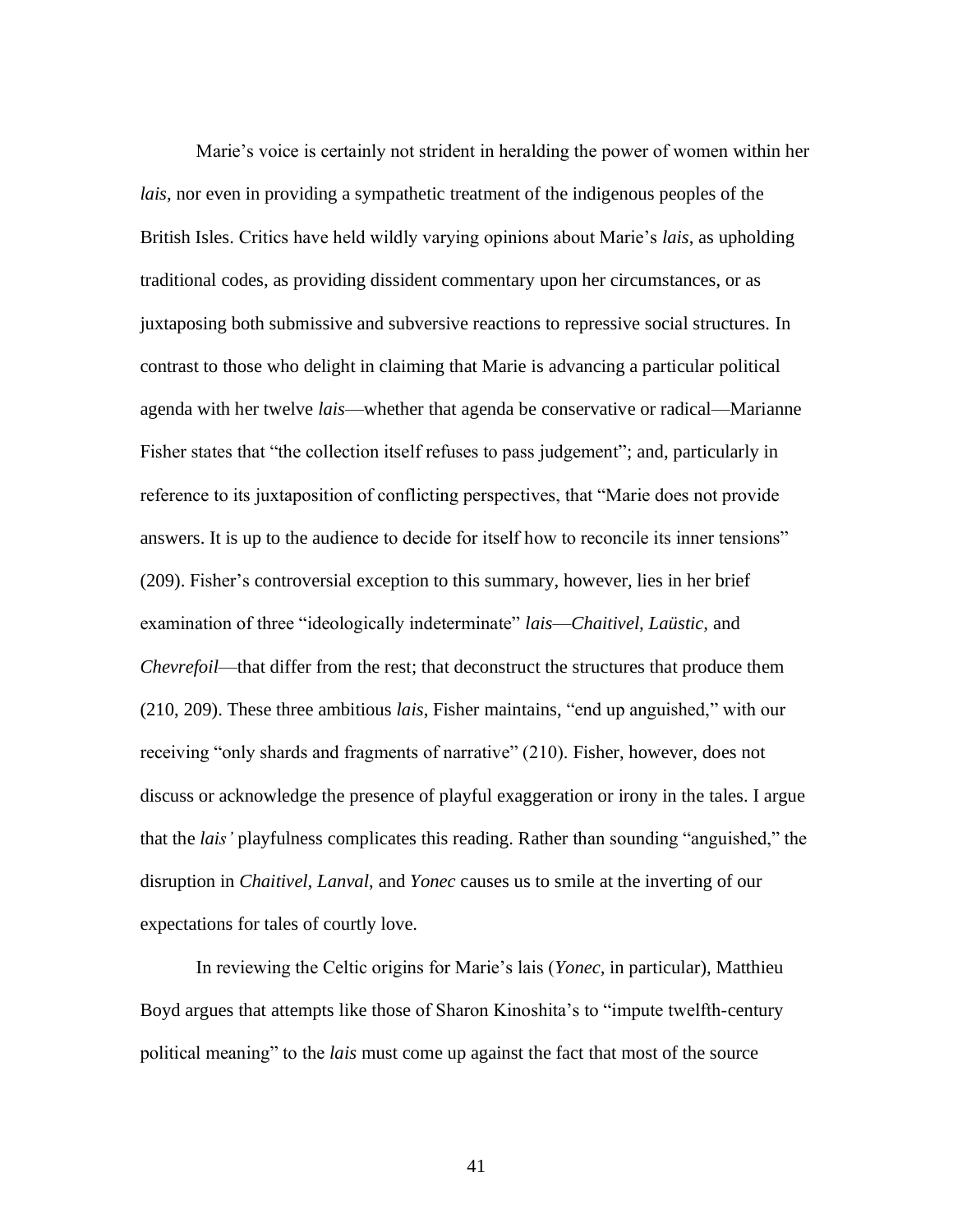materials and motifs that form the *lais* are not twelfth-century in origin ("The Ring" 221). If, however, we recognize those elements that seem to be unique to Marie's version of the tales—her Prologue, her insertion of sympathetic and frequently humorous parenthetical observations, and the fact that she describes a woman's point of view in *Yonec* (unlike the Irish tales to which it bears a strong resemblance)—we see Marie far transcending her self-described role as compiler and transcriber.

If the *lais*, in Fisher's words, "challenge and deconstruct the very security they ostensibly seek to establish" (198), they force the reader in the process to become a glossator: the onus, Marie, implies, is on us to reconcile her *lais'* conflicting voices. In her essay "Comedy and Enigma," Matilda Bruckner states that the "puzzle of laughter" requires us to continue asking questions of authors (22). We are forced to do precisely what the poet alludes to in her much-interpreted references in the General Prologue to "glossing" *la lettre* and its *surplus de sen* (lines 15-16). We are unable to pigeonhole Marie's work, and that may be one of her greatest triumphs. She includes courtly conventions; she pushes against courtly conventions. She exposes our desire to reduce characters and literary texts to a more manageable category. In disrupting our reading experience, she causes us to engage with literary discourses, no matter how uncomfortable, and to ask difficult questions about the preconceptions that we bring with us.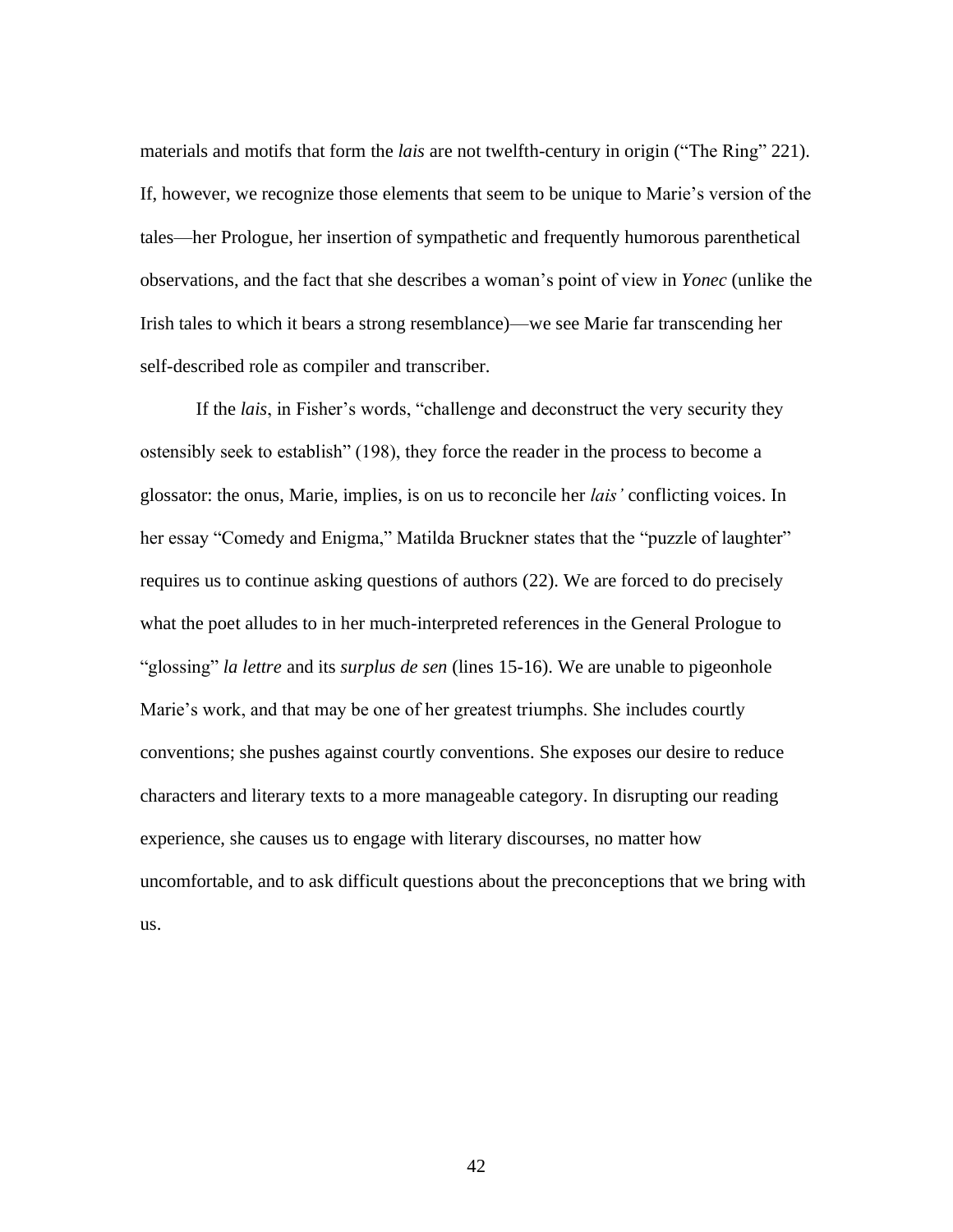#### WORKS CITED

- <span id="page-48-0"></span>Andreas Capellanus. *The Art of Courtly Love*. Translated by John Jay Parry. Frederick Ungar, 1964.
- Bičak, Ivana: "Transmutations of Satan and Caesar." *Milton Quarterly,* vol. 49, no. 2, 2015, pp. 112-125. *Wiley*, [https://doi](https://doi-org.libproxy.clemson.edu/10.1111/milt.12127)[org.libproxy.clemson.edu/10.1111/milt.12127.](https://doi-org.libproxy.clemson.edu/10.1111/milt.12127) Accessed 22 April 2019.
- Bloch, R. Howard. *Medieval Misogyny and the Invention of Western Romantic Love*. U of Chicago P, 1991.
- Bloch, R. Howard. *The Anonymous Marie de France*. U of Chicago P, 2003.
- Bowden, Betsy. "The Art of Courtly Copulation." *Medievalia et Humanistica*, vol. 9, 1979, pp. 67-85.
- Boyd, Matthieu. "The Ring, the Sword, the Fancy Dress, and the Posthumous Child: Background to the Element of Heroic Biography in Marie de France's *Yonec.*" *Romance Quarterly,* vol. 55, no. 3, 2008, pp. 205-230. *EBSCO*.
- Bruckner, Matilda. "Comedy and Enigma in Marie de France's *Le Chaitivel*, Jean Bodel's *Jeu desaint Nicolas*, and Chrétien de Troyes's *Conte du Graal*." *Le Cygne*, vol. 4, 2017, pp. 7-24. *JSTOR*, [https://www.jstor.org/stable/10.2307/26392848.](https://www.jstor.org/stable/10.2307/26392848) Accessed 1 February 2020.
- Bruckner, Matilda. "Fictions of the Female Voice: The Women Troubadours." *Speculum*, vol. 67, no. 4, 1992, pp. 865-891. *JSTOR*, [https://www.jstor.org/stable/2863471.](https://www.jstor.org/stable/2863471) Accessed 12 February 2020.
- Burgess, Glyn S. Introduction. *Marie de France: Lais*. Ed. Alfred Ewert. Bristol Classical, 1995.
- Burgess, Glyn S., and Keith Busby. Introduction. *The Lais of Marie de France*. Penguin, 2003, pp. 7-36.
- Burns, E. Jane. *Courtly Love Undressed*. U of Pennsylvania P, 2002.
- Byrne, Aisling. *Otherworlds: Fantasy and History in Medieval Literature*. Oxford UP, 2016.
- Carey, John. *Ireland and the Grail*. Celtic Studies Publications, 2007.
- Faletra, Michael A. *Wales and the Medieval Colonial Imagination: The Matters of Britain in the Twelfth Century.* Palgrave Macmillan, 2014.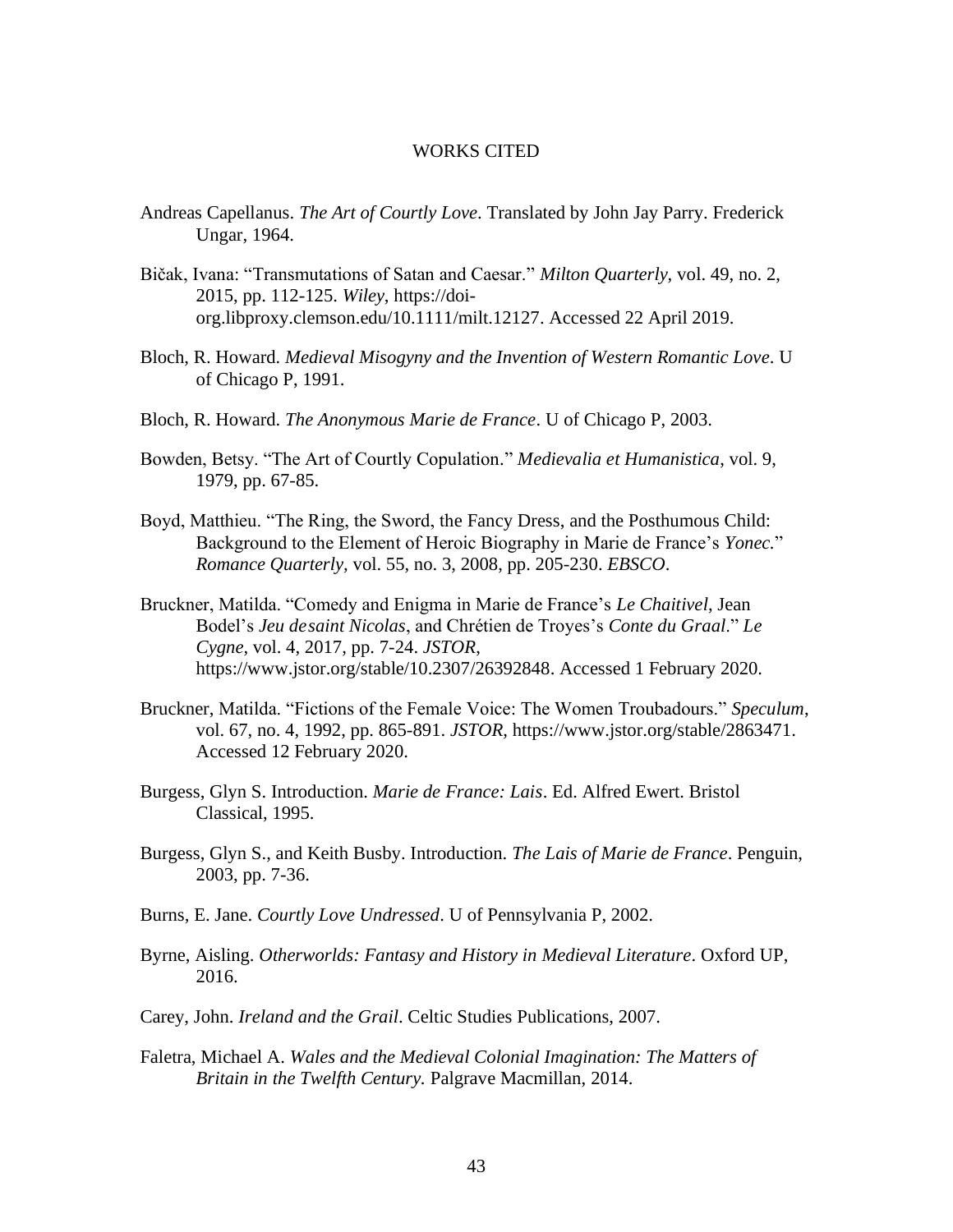- Ferrante, Joan M. "1180? A Frenchwoman in England Writes for a Norman Court." *A New History of French Literature*. Ed. Denis Hollier. Harvard, 1989. Pp. 50-56.
- Ferrante, Joan M. "*Cortes'Amor* in Medieval Texts." *Speculum*, vol. 55, no. 4, 1980, pp. 686-695. *JSTOR*, [https://www.jstor.org/stable/2847660.](https://www.jstor.org/stable/2847660) Accessed 1 February 2020.
- Ferrante, Joan M. *To the Glory of Her Sex: Women's Roles in the Composition of Medieval Texts*. Indiana, 1997.
- Findon, Joanne. "Supernatural Lovers, Liminal Women, and the Female Journey." *Florilegium*, vol. 30, 2013, pp. 27-52. *WorldCat.*
- Finke, Laurie A., and Martin B. Shichtman. "Magical Mistress Tour: Patronage, Intellectual Property, and the Dissemination of Wealth in the *Lais* of Marie de France." *Signs*, vol. 25, no. 2, 2000, pp. 479-503. *JSTOR.*
- Fisher, Marianne. "Culture, Ethnicity, and Assimilation in Anglo-Norman Britain: The Evidence from Marie de France's *Lais*." *Exemplaria*, vol. 24, no. 3, 2012, pp. 195-213. *JSTOR,* doi: 10.1179/1041257312Z.00000000014. Accessed 9 March 2019.
- Hanning, Robert, and Joan Ferrante, eds. "*Chaitivel*." *The Lais of Marie de France*. Labyrinth, 1982.
- Hunt, Tony. "Glossing Marie de France." *Romanische Forschungen*, vol. 86, no. 3, 1974, pp. 396-418. *JSTOR*, [https://www.jstor.org/stable/27938109.](https://www.jstor.org/stable/27938109) Accessed 9 March 2020.
- Jambeck, Karen K. " 'Femmes et tere': Marie de France and the Discourses of 'Lanval.' " *Discourses on Love, Marriage, and Transgression in Medieval and Early Modern Literature.* Ed. Albrecht Classen. Arizona Center for Medieval and Renaissance Studies, 2004. Pp. 109-145.
- Kay, Sarah. *Courtly Contradictions*. Stanford UP, 2001.
- Kinoshita, Sharon. "Colonial Possessions: Wales and the Anglo-Norman Imaginary in the *Lais* of Marie de France." *Discourses on Love, Marriage, and Transgression in Medieval and Early Modern Literature.* Ed. Albrecht Classen. Arizona Center for Medieval and Renaissance Studies, 2004. Pp. 147-162.
- Kinoshita, Sharon, and Peggy McCracken. *Marie de France: A Critical Companion.* D. S. Brewer, 2012.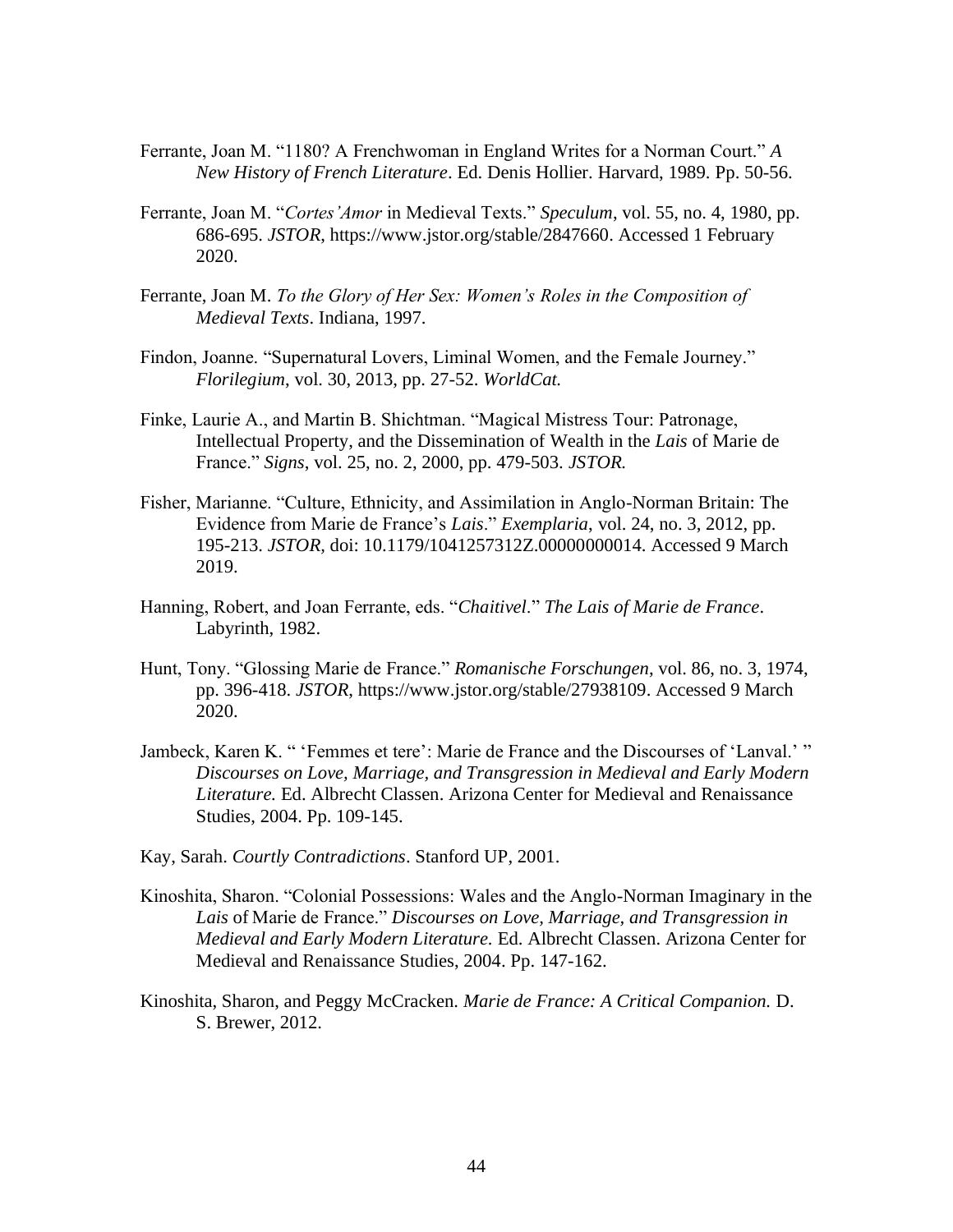- Krueger, Roberta L. "The Wound, the Knot, and the Book: Marie de France and Literary Traditions of Love in the *Lais*." *A Companion to Marie de France.* Ed. Logan E. Whalen. Brill, 2011.
- Marie de France. *Marie de France: Lais: Alfred Ewert's Text*. Bristol Classical, 1995.
- Marie de France. *The Lais of Marie de France*. Translated by Glyn S. Burgess and Keith Busby, Penguin Classics, 2003.
- Marie de France. *The Lais of Marie de France*. Translated by Robert Hanning and Joan Ferrante, Labyrinth, 1982.
- McLoone, Katherine. "Strange Bedfellows: Politics, Miscegenation, and *Translatio* in Two Lays of Lanval." *Arthuriana,* vol. 21, no. 4, 2011, pp. 3-22.
- Meek, Christine, and Katherine Simms, eds. *"The Fragility of Her Sex"? Medieval Irishwomen in Their European Context*. Four Courts, 1996.
- Mickel, Emanuel J. "A Reconsideration of the *Lais* of Marie de France." *Speculum*, vol. 46, no. 1, 1971, pp. 39-65. *JSTOR*, [https://www.jstor.org/stable/2855088.](https://www.jstor.org/stable/2855088) Accessed 9 April 2019.
- Mickel, Emanuel J. "Marie de France and the Learned Tradition." *A Companion to Marie de France.* Ed. Logan E. Whalen. Brill, 2011.
- Mickel, Emanuel J. "Marie de France's Use of Irony as a Stylistic and Narrative Device." *Studiesin Philology*, vol. 71, no. 3, 1974, pp. 265-290. *JSTOR,*  [https://www.jstor.org/stable/4173845.](https://www.jstor.org/stable/4173845) Accessed 15 February 2020.
- Monson, Don A. "Andreas Capellanus and the Problem of Irony." *Speculum,* vol. 63, no. 3, 1988, pp. 539-572. *JSTOR*, [https://www.jstor.org/stable/2852634.](https://www.jstor.org/stable/2852634) Accessed 19 April 2019.
- Monson, Don A. *Andreas Capellanus, Scholasticism, and the Courtly Love Tradition.*  Catholic U of America P, 2005.
- Morgan, Elizabeth. "Gatsby in the Garden: Courtly Love and Irony." *College Literature*, vol. 11, no. 2, 1984, pp. 163-177. *JSTOR*, [https://www.jstor.org/stable/25111591.](https://www.jstor.org/stable/25111591) Accessed 6 February 2020.
- Murray, K. Sarah-Jane. "Marie de France, Ethicist: Questioning Courtly Love in *Laüstic*." *Modern Philology*, vol. 109, no. 1, 2011, pp. 1-16. *JSTOR,* [https://www.jstor.org/stable/10.1086/662145.](https://www.jstor.org/stable/10.1086/662145) Accessed 12 March 2019.
- Panxhi, Lindsey Zachary. "*Hoc Est Corpus Meum:* The Eucharist in Twelfth-Century Literature." Dissertation, University of Arkansas, 2016.